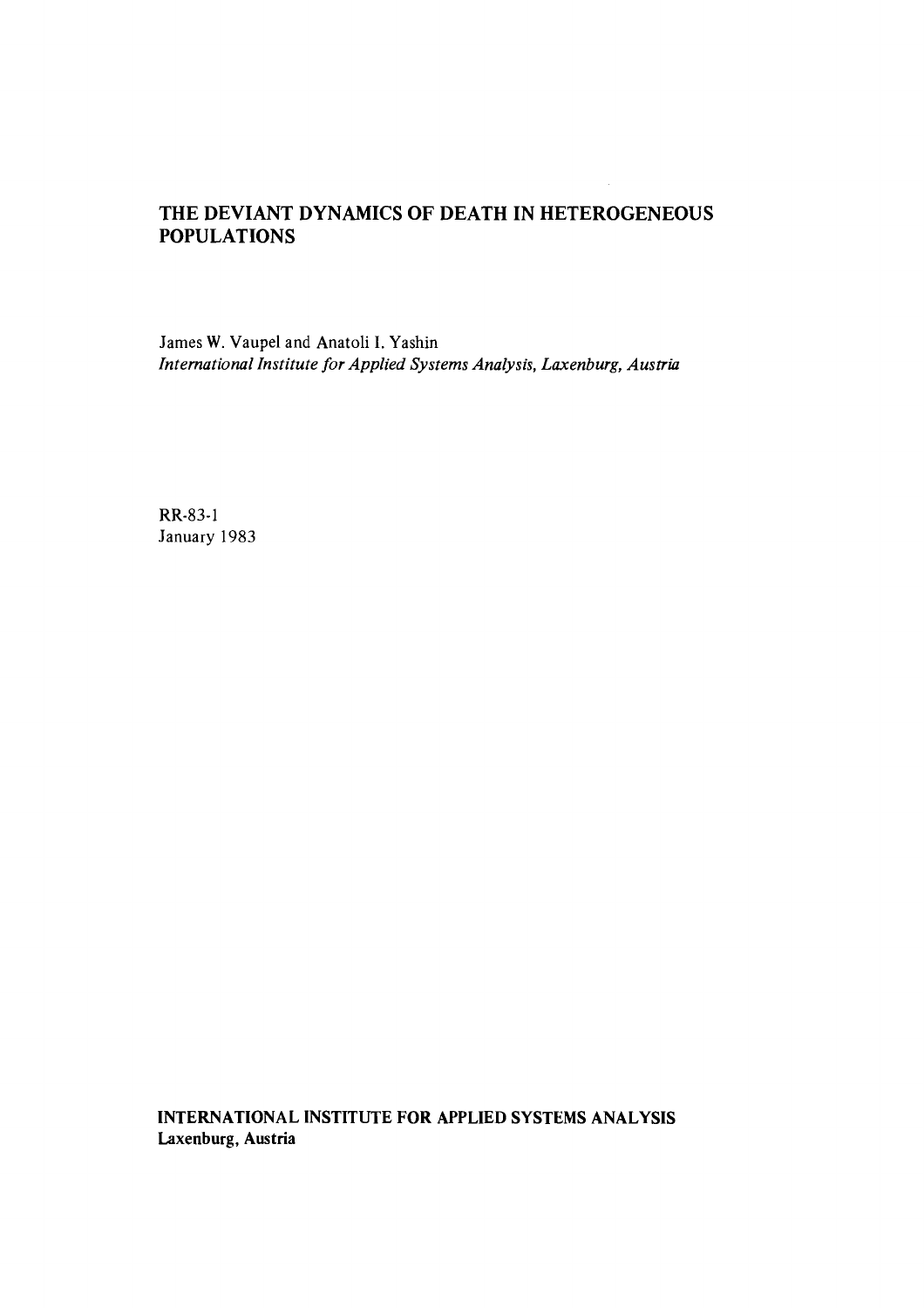**International Standard Book Number 3-7045-0054-2** 

*Research Reports,* **which record research conducked at IIASA, are independently reviewed before publication. However, the views and opinions they express are not necessarily those of the Institute or the National Member Organizations that support it.**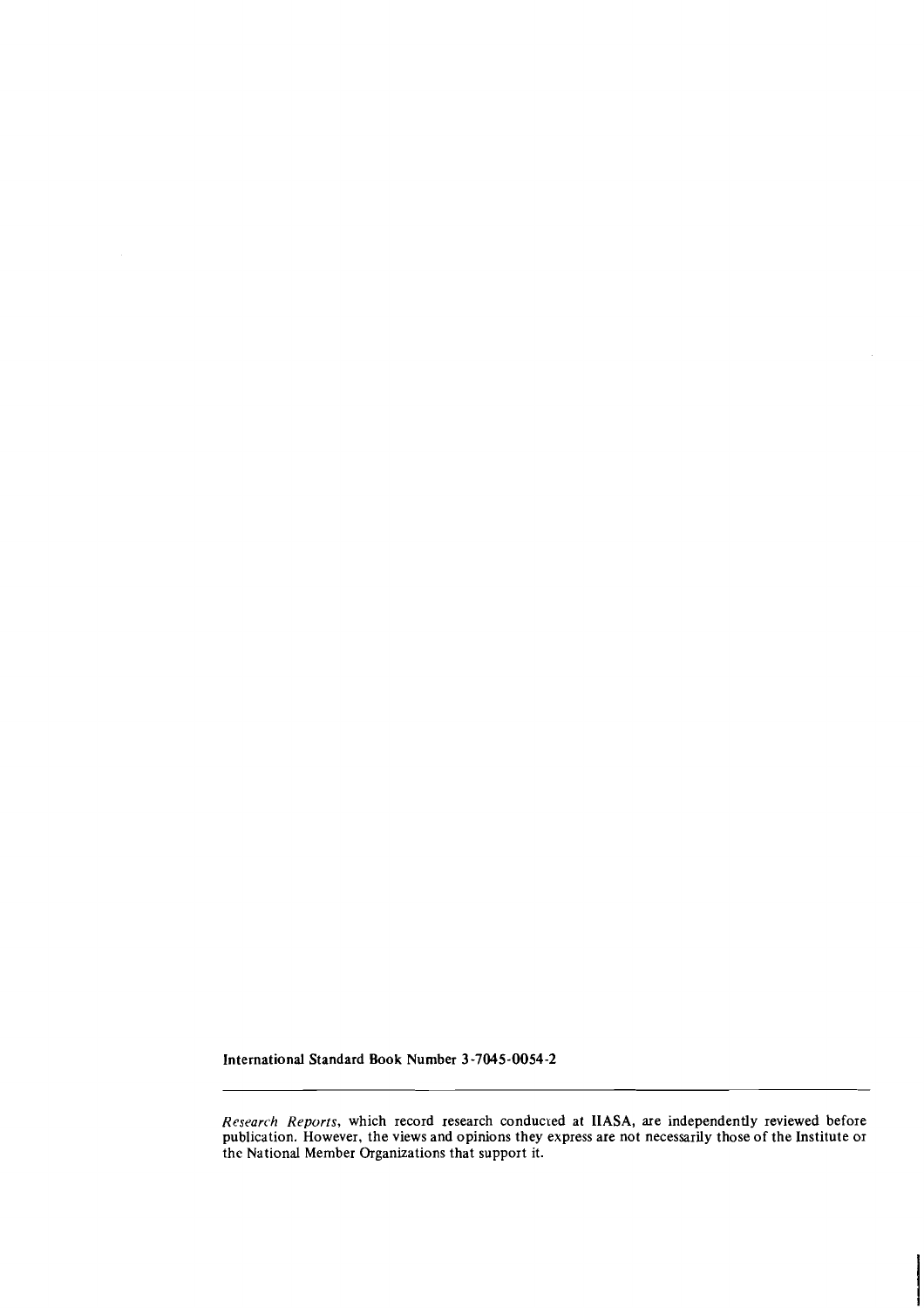### **FOREWORD**

Low fertility levels in IIASA countries are creating aging populations whose demands for health care and income maintenance (social security) will increase to unprecedented levels, thereby calling forth policies that will seek to promote increased family care and worklife flexibility. The Population Program is examining current patterns of population aging and changing lifestyles in llASA countries, projecting the needs for health and income support that such patterns are likely to generate during the next several decades, and considering alternative family and employment policies that might reduce the social costs of meeting these needs.

The program is seeking to develop a better understanding of how low fertility and mortality combine to create aging populations, with high demands for health and income maintenance, and reduced family support systems that can provide that maintenance. The research will produce analyses of current demographic patterns in llASA countries together with an assessment of their probable future societal consequences and impacts on the aging. It will consider the position of the elderly within changing family structures, review national policies that seek to promote an enlarged role for family care, and examine the costs and benefits of alternative systems for promoting worklife flexibility by transferring income between different periods of life.

In this report, James Vaupel (USA) and Anatoli Yashin (USSR) examine the impacts of heterogeneity on populations whose members are gradually making some major transition. Their focus is on human mortality, but the mathematics they develop is relevant to studies of, for example, migration, morbidity, marriage, criminal recidivism, drug addiction, and the reliability of equipment. The authors show that the observed dynamics of the surviving population  $-$  the population that has not yet made the transition  $-$  will systematically deviate from the dynamics of the behavior of any of the individuals that make up the aggregate population. Furthermore, they develop methods for uncovering the underlying dynamics of individual behavior, given observations of population behavior. These methods will be useful in explaining and predicting demographic patterns. In addition, because the impact of a policy intervention can sometimes only be correctly predicted if the varying responses of different kinds of individuals are taken into account, the methods should prove to be of value to policy analysts.

A list of related IIASA publications appears at the end of this report.

ANDRE1 ROGERS *Leader*  Population Program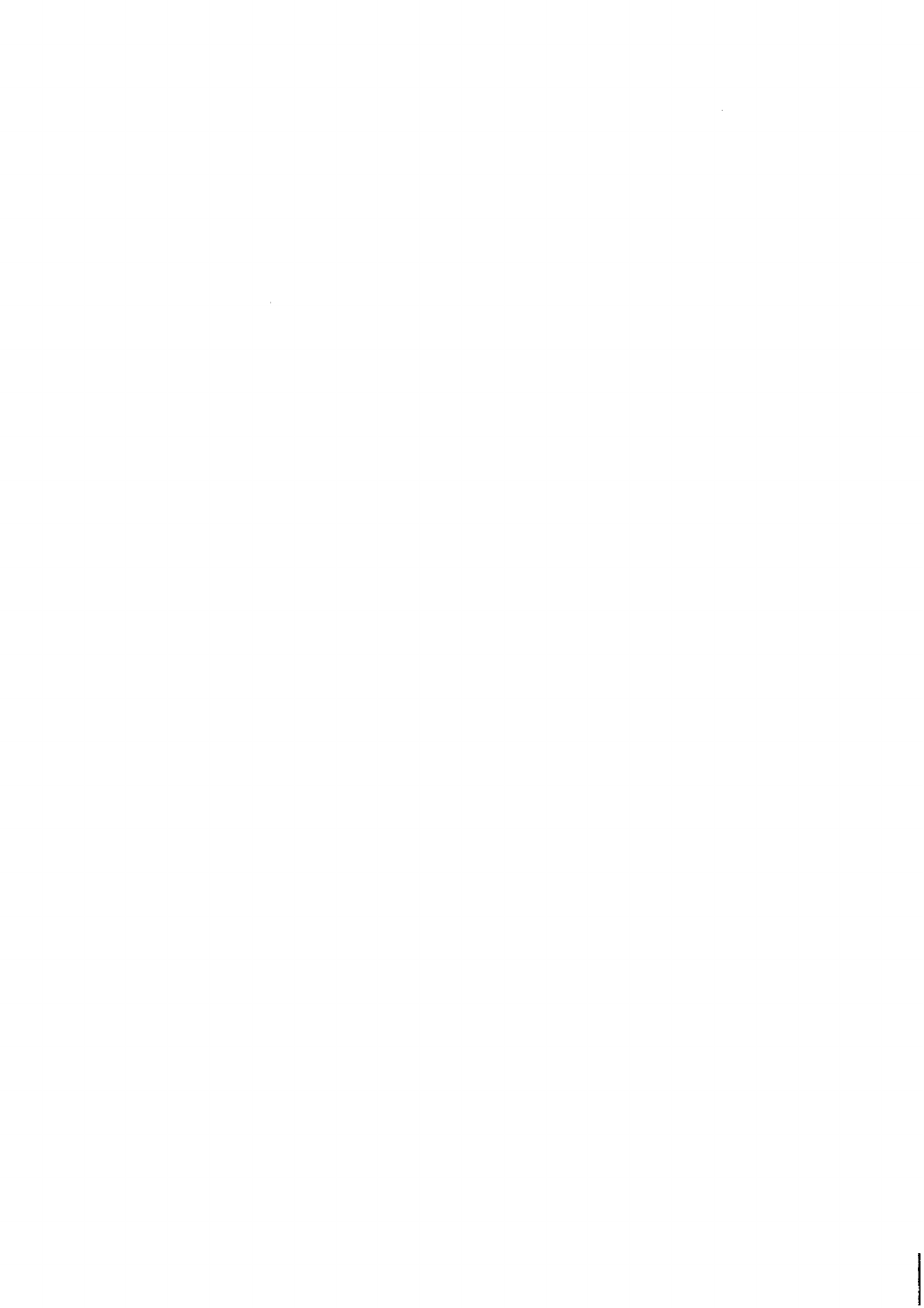# **CONTENTS**

| <b>SUMMARY</b>                                                             | 1              |
|----------------------------------------------------------------------------|----------------|
| WHAT DIFFERENCE DO DIFFERENCES MAKE?                                       | $\mathbf{1}$   |
| <b>ROOTS OF THE RESEARCH</b>                                               | $\overline{c}$ |
| A UNIFYING QUESTION                                                        | 3              |
| <b>MATHEMATICAL PRELIMINARIES</b>                                          | 4              |
| <b>BASIC MATHEMATICAL FORMULATION</b>                                      | 5              |
| <b>UNCHANGING FRAILTY</b>                                                  | 6              |
| HOW $\mu$ DIVERGES FROM $\bar{\mu}$                                        | 8              |
| THE SHAPE OF THE AGING TRAJECTORY                                          | 10             |
| THE DISTRIBUTION OF LIFE SPANS                                             | 11             |
| MORTALITY CONVERGENCE AND CROSSOVER                                        | 12             |
| <b>GERONTOLOGICAL FAILURES OF PEDIATRIC SUCCESS</b>                        | 14             |
| WHEN PROGRESS STOPS                                                        | 17             |
| <b>INDEPENDENT COMPETING RISKS</b>                                         | 18             |
| <b>CORRELATED CAUSES OF DEATH</b>                                          | 21             |
| WHEN THE RELATIVE RISKS OF INDIVIDUALS CHANGE<br>PROPORTIONATELY OVER TIME | 23             |
| <b>DEATH AND DEBILITATION</b>                                              | 25             |
| A RANDOM WALK THROUGH RELATIVE-RISK                                        | 25             |
| CONCLUSION                                                                 | 26             |
| <b>REFERENCES</b>                                                          | 27             |
| <b>APPENDIX</b>                                                            | 29             |

 $\mathbf{v}$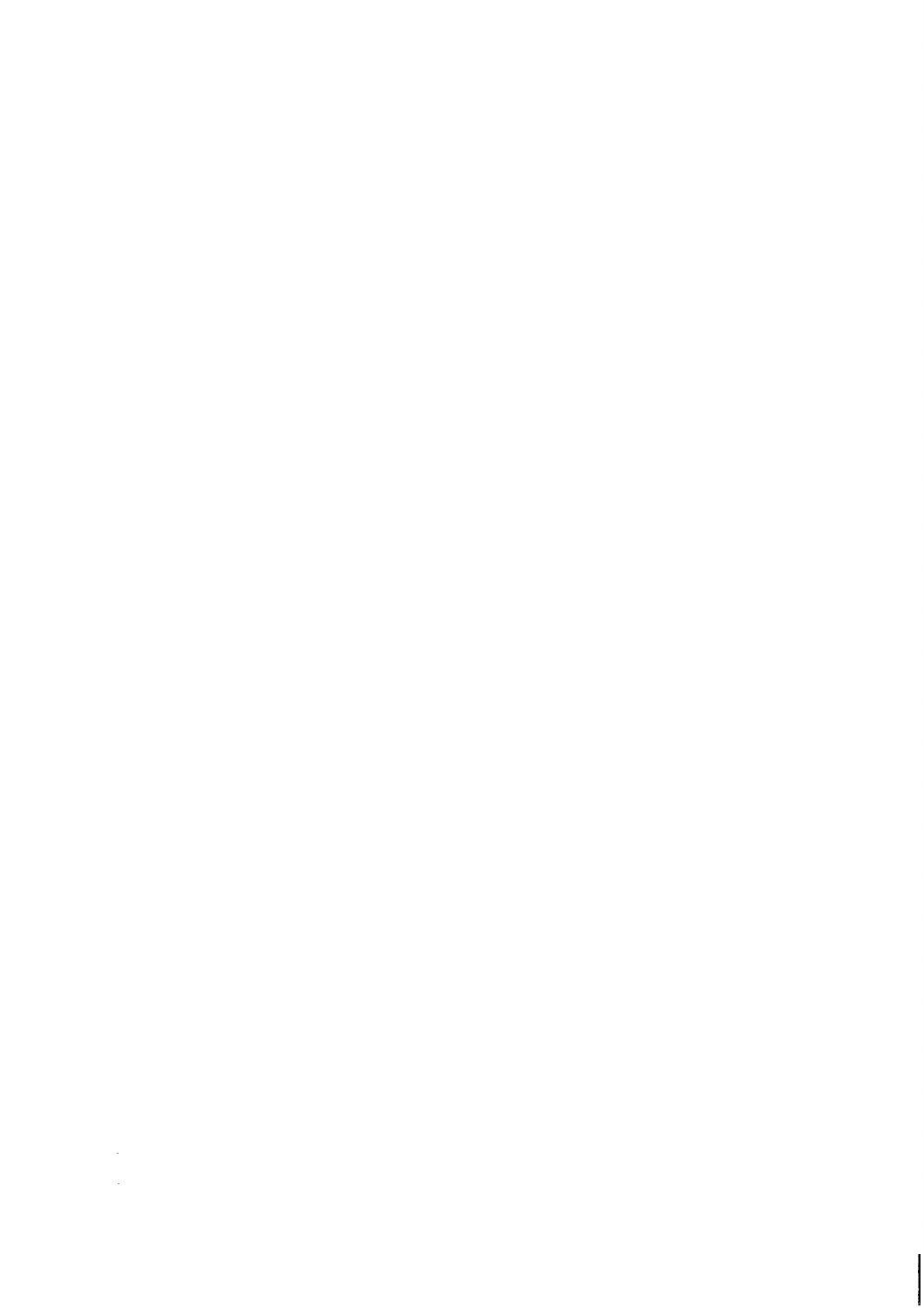## **THE DEVIANT DYNAMICS OF DEATH IN HETEROGENEOUS POPULATIONS**

James W. Vaupel and Anatoli I. Yashin *International Institute for Applied Systems Analysis, Laxenburg, Austria* 

#### **SUMMARY**

*The members of most populationsgradually die off or drop out: people die, machines wear out, residents move out, etc. In many such "aging" populations, some members are more likely to "die" than others. Standard analytical methods largely ignore this heterogeneity; the methods assume that all members of a population cohort at a given age face the same probability of death. This paper presents some mathematical methods for studying how the behavior over time of a heterogeneous cohort deviates from the behavior of the individuals that make up the cohort. The methods yield some startling results: individuals age faster than cohorts, eliminating a cause of death can* decrease *life expectancy, a cohort can suffer a higher death rate than another cohort even though its members have lower death rates, and cohort death rates can be increasing even though its members 'death rates are decreasing.* 

#### **WHAT DIFFERENCE DO DIFFERENCES MAKE?**

Many systems are aggregations of similar objects. Forests are collections of trees; flocks are congregations of birds or sheep; cities are amalgams of buildings; plants and animals are built up of cells. The units in such aggregations usually have limited life spans and evolve and change over their life before they die or are renewed. The units, although similar, are rarely identical; even two mass-produced automobiles of the same make and model can differ substantially. In studying populations of similar objects, however, and in analyzing the impact of interventions and control policies, the simplifying assumption is often made that the units are identical. **A** key question thus is: what difference does it make to ignore individual differences and to treat a population as homogeneous when it is actually heterogeneous?

This report examines some aspects of this question. The focus is on patterns over time in aging and lifecycle processes and, more specifically, on jumps and transitions in these processes. Examples abound. Animals and plants die, the healthy fall ill, the unemployed find jobs, the childless reproduce, and the married divorce. Residents move out,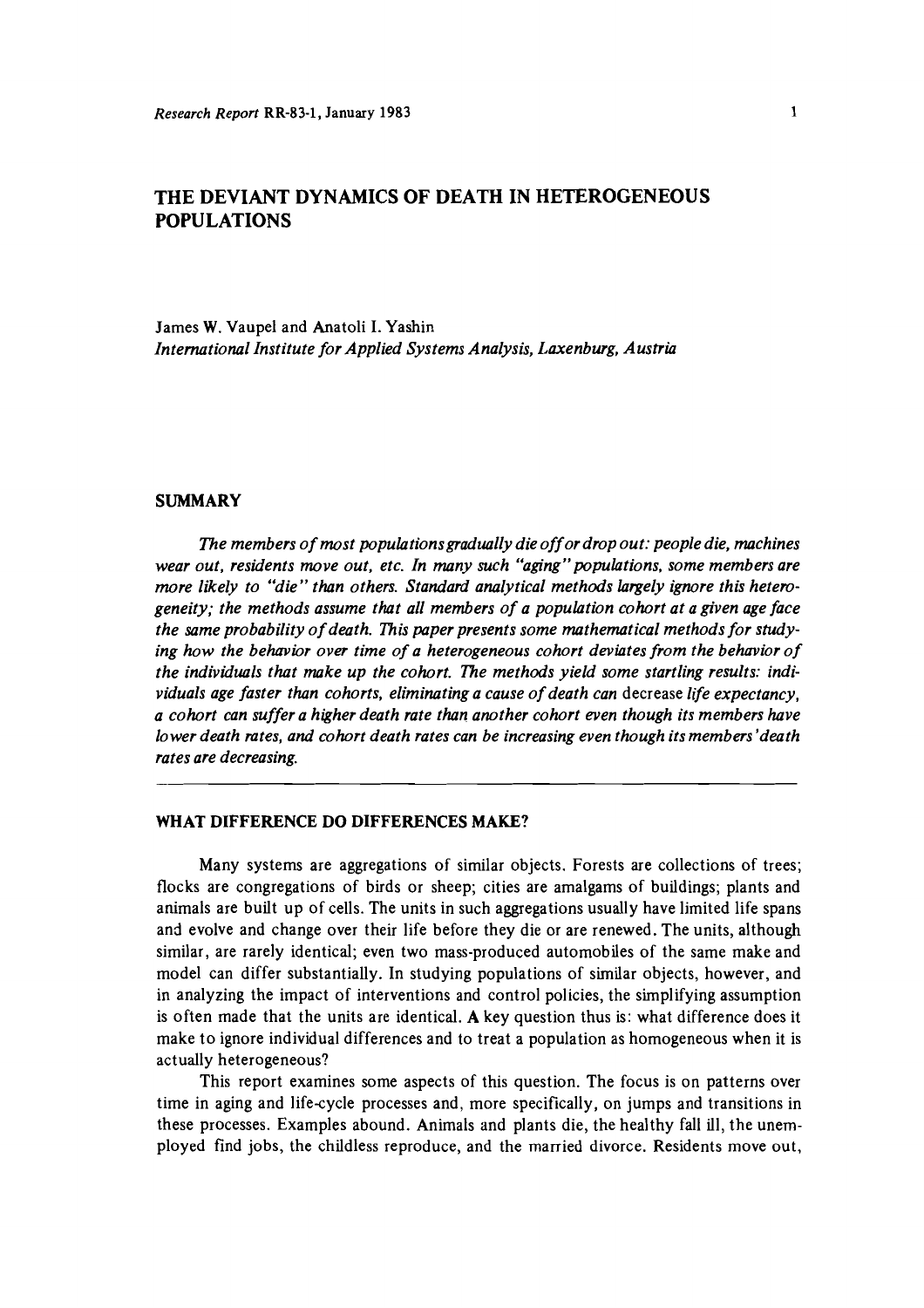machines wear out, natural resources get used up, and buildings are torn down. Infidels convert, ex-convicts recidivate, abstainers become addicted, and hold-outs adopt new technologies. Regularities in these processes are studied by researchers in such diverse specialties as reliability and maintenance engineering, epidemiology, health care planning, actuarial statistics, and criminology, as well as by analysts in disciplines such as demography, economics, ecology, sociology, and policy analysis.

In many collections or populations, some units are more likely to make a transition than others. Standard analytical methods largely ignore this heterogeneity; the methods assume that all members of a population (or subpopulation, such as US black males) at a given age face the same probability of change. This paper presents some methods for studying what difference heterogeneity within a population makes in the behavior of a changing population over time.

The analytical methods will be illustrated by examples drawn from the study of human mortality, and, henceforth, the word "death" will be used instead of the more general terms "change" and "transition". Readers interested in areas of applications other than human mortality should associate death with a more appropriate analogous word like failure, separation, occurrence, or movement.

The focus on human mortality implies a focus on the simplest kind of life-cycle process, i.e., a process with just one transition that leads to exit. This simplicity permits the effects of heterogeneity to be clearly shown and readily explained. The focus on human mortality gives the exposition a concreteness that fosters intelligibility. Furthermore, it turns out that the analytical methods yield some stimulating insights and policy implications when applied to human mortality.

#### ROOTS OF THE RESEARCH

A small but growing body of research is relevant to the analysis of differences in behavior over time between heterogeneous and homogeneous populations. Some strands of this research can be traced back to Cournot's study of judicial decisions (1838) and Weinberg's investigation of the frequency of multiple births(l902).Greenwood and Yule's analysis of differences in accident proneness and susceptibility to illness (1920) was followed up by Lundberg (l940), Arbous and Kerrich (l951), and Cohen and Singer (1979). Gini (1924) considered heterogeneity in female fecundity; Potter and Parker (1964) and Sheps and Menken (1973) developed this approach. In their influential study of the industrial mobility of labor, Blumen, Kogan, and McCarthy (1955) distinguished "movers" from "stayers" and then considered an arbitrary number of groups with different "proneness to movement"; Silcock (1954) used a continuous distribution over individuals to describe the "rate of wastage" in labor turnover. This research on the mobility of labor was generalized and extended to such related fields as income dynamics and geographic migration by Spilerman (1972), Ginsberg (1973), Singer and Spilerman (1974), Kitsul and Philipov (1981), and Heckman and Singer (1982), among others. Harris and Singpurwalla (1968) and Mann, Schafer, and Singpurwalla (1974) developed methods for taking into account differences in reliability among machines and equipment. Shepard and Zeckhauser (1 975, 1977, 1980a,b; Zeckhauser and Shepard 1976) pioneered the analyses of heterogeneity in human mortality and morbidity; Woodbury and Manton (1977), Keyfitz and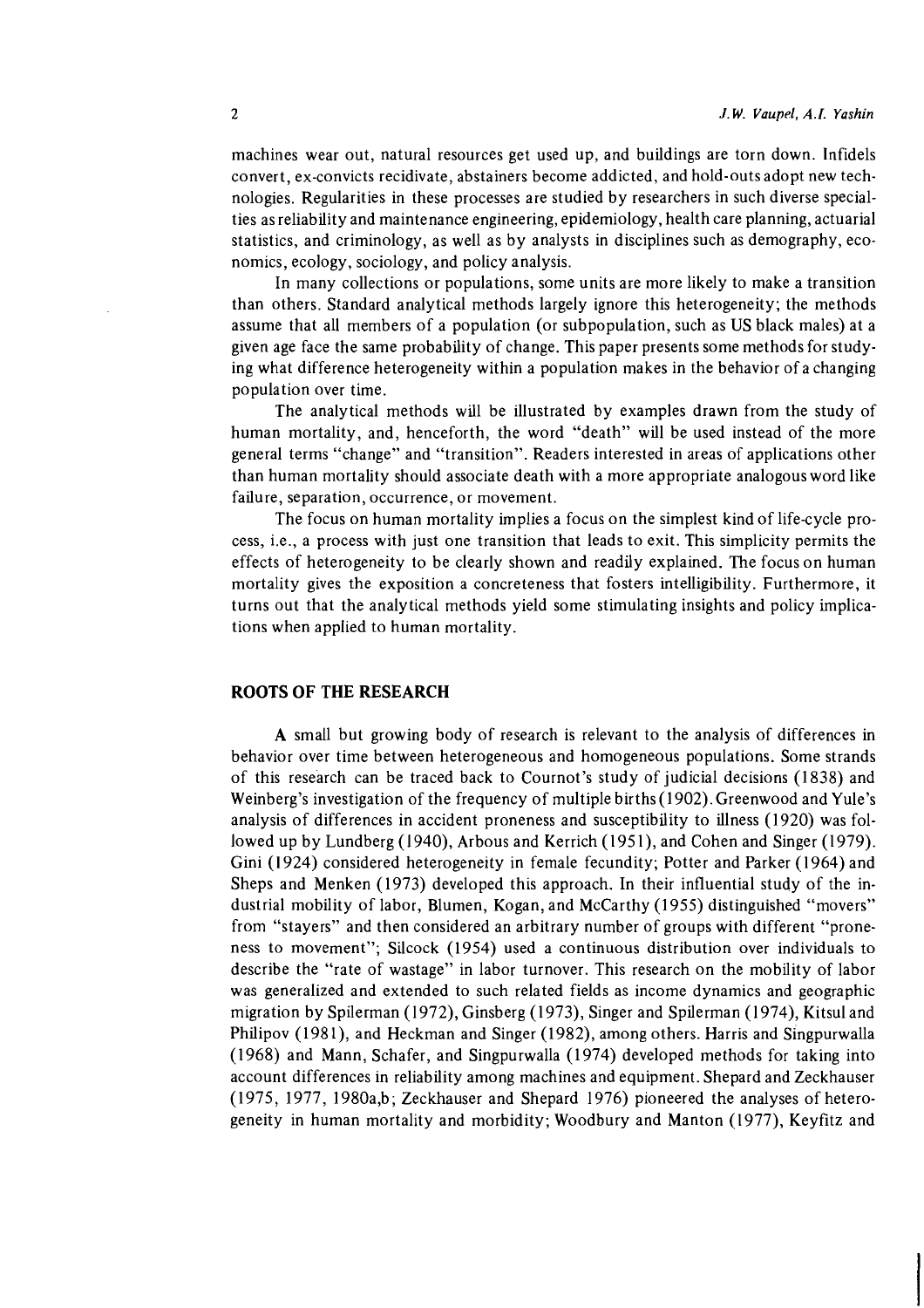Littman (1980), Manton and Stallard (1979, 1981a,b), and Vaupel, Manton, and Stallard (1979a; Manton *et* al. 1981) have made further contributions.

This rich body of research indicates that there is a core of mathematical methods that can be usefully applied to the analysis of heterogeneity in such diverse phenomena as accidents, illness, death, fecundity, labor turnover, migration, and equipment failure. These sundry applications and the varied disciplinary backgrounds of the researchers make it hardly surprising that key elements of this common core of mathematics were independently discovered by several researchers. Further progress, however, surely would be accelerated if the wide applicability of the underlying mathematics of heterogeneity were recognized.

#### **A UNIFYING QUESTION**

Building on this body of research and, most directly, on Vaupel *et* al. (1979a), this report addresses a basic question: how does the observed rate of death, over time, for a cohort of individuals born at the same time relate to the probability of death, over time, for each of the individuals in the cohort.\* This question provides a unifying focus for developing the mathematical theory of the dynamics of heterogeneous populations. It is also a useful question in applied work because researchers usually observe population death rates but often are interested in individual death rates, for three main reasons. First, the effect of a policy or intervention may depend on individual responses and behavior. Second, individual rates may follow simpler patterns than the composite population rates. And third, explanation of past rates and prediction of future rates may be improved by considering changes on the individual level.

It turns out that the deviation of individual death rates from population rates implies some surprising and intriguing results. Individuals "age" faster than heterogeneous cohorts. Eliminating a cause of death can *decrease* subsequent observed life expectancy. A population can suffer a higher death rate at older ages than another population even though its members have lower death rates at all ages. A population's death rate can be increasing even though its members' death rates are decreasing.

The theory leads to some methods that may be of use to policy analysts in evaluating the effects of various interventions, e.g., a medical care program that reduces mortality rates at certain ages. Shepard and Zeckhauser (1980b) develop and discuss some methods of this kind. The theory also yields predictions that may be of considerable interest to policy analysts. For example, in the developed countries of the world, death rates after age 70 and especially after age 80 may decline faster  $-$  and at an accelerating rate  $-$  than

<sup>\*</sup>The word "rate" means different things to different specialists. In this report, "rate of death" is a measure of the likelihood of death at some instant. As noted later in the text, the phrase "rate of death" as used here, has numerous aliases, including hazard rate and force of mortality. The "rate of death for an individual" or "individual death rate" is deflned by equation (la); the "cohort death rate" is defined by equation (lb). Note that "rate of death", as used here, is neither a probability nor an average over some time period. Furthermore, note that the rate of death for an individual is a function of that individual's probability of death at some instantaneous age conditional on the individual's surviving to that age. Some readers may find it helpful to mentally substitute "force of mortality" for "rate of death" whenever the phrase appears.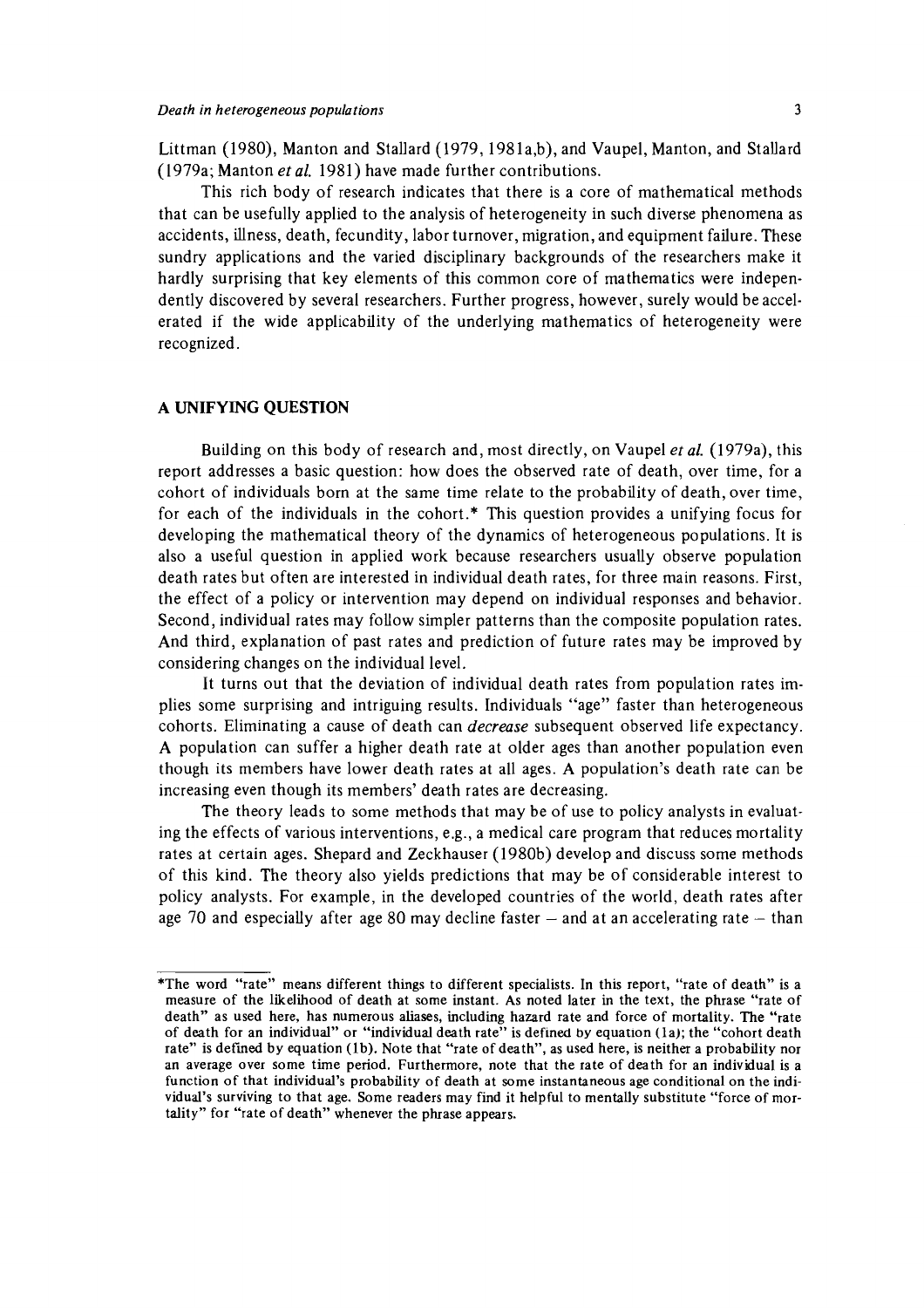now predicted by various census and actuarial projections. As a result, pressures on social security and pension systems may be substantially greater than expected.

#### MATHEMATICAL PRELIMINARIES

Let  $\Omega$  be some set of parameters  $\omega$ . Assume that each parameter value characterizes a homogeneous class of individuals and that the population is a mix of these homogeneous classes in proportions given by some probability distribution on  $\Omega$ .

Denote by  $p_{\alpha}(x)$  the probability that an individual from homogeneous class  $\omega$  will be alive at age x, and let  $\mu_{\omega}(x)$  be the instantaneous age-specific death rate at age x for an individual in class  $\omega$ . By definition,

$$
\mu_{\omega}(x) = -\left[\frac{d p_{\omega}(x)}{dx}\right] / p_{\omega}(x) \tag{1a}
$$

Similarly, let  $\bar{p}(x)$  be the probability that an arbitrary individual from the population will be alive at age x. That is, let  $\bar{p}(x)$  be the expected value of the probability of surviving to age x for a randomly chosen individual at birth. Alternatively,  $\bar{p}(x)$  can be interpreted as the expected value of the proportion of the birth cohort that will be alive at age **x.** The cohort death rate  $\bar{\mu}(x)$  is then defined by

$$
\bar{\mu}(x) = -\left[\frac{d\bar{p}(x)}{dx}\right] / \bar{p}(x) \tag{1b}
$$

Throughout this paper, superscript bars will be used to denote variables pertaining to expected values either for a randomly chosen individual at birth or, equivalently, for the entire cohort.

Suppose that all the individuals in a population were identical and that their chances of survival were described by  $p(x)$ . Then, it turns out that  $\overline{p}(x)$  would be the same as  $p(x)$ . Thus, a cohort described by  $\bar{p}(x)$  could be interpreted as being a homogeneous population comprised of identical individuals each of whom had life-chances given by  $p(x)$  equaling  $\bar{p}(x)$ . This remarkable fact means that researchers interested in population rates can simplify their analysis by ignoring heterogeneity; this simplification has permitted the development of demography, actuarial statistics, reliability engineering, and epidemiology.

For some purposes, however, the simplification is inadequate, counter-productive, or misleading. For example, sometimes researchers are interested in individual rather than population behavior, sometimes patterns on the individual level are simpler than patterns on the population level, and sometimes the impact of a policy intervention can only be correctly predicted if the varying responses of different kinds of individuals are taken into account. That is, sometimes individual differences make enough difference that it pays to pay attention to them; a variety of specific examples are given later inthisreport. Furthermore, the complexities introduced by heterogeneity are not intractable; indeed, the mathematical methods presented in this paper are fairly simple.

The expected proportion of the entire population that is alive at time **x** and that will die in the period from  $x$  to  $x + 1$  is given by the formula

$$
\overline{q}(x) = 1 - \exp\left[-\int\limits_{x}^{x+1} \overline{\mu}(t) dt\right]
$$
 (2a)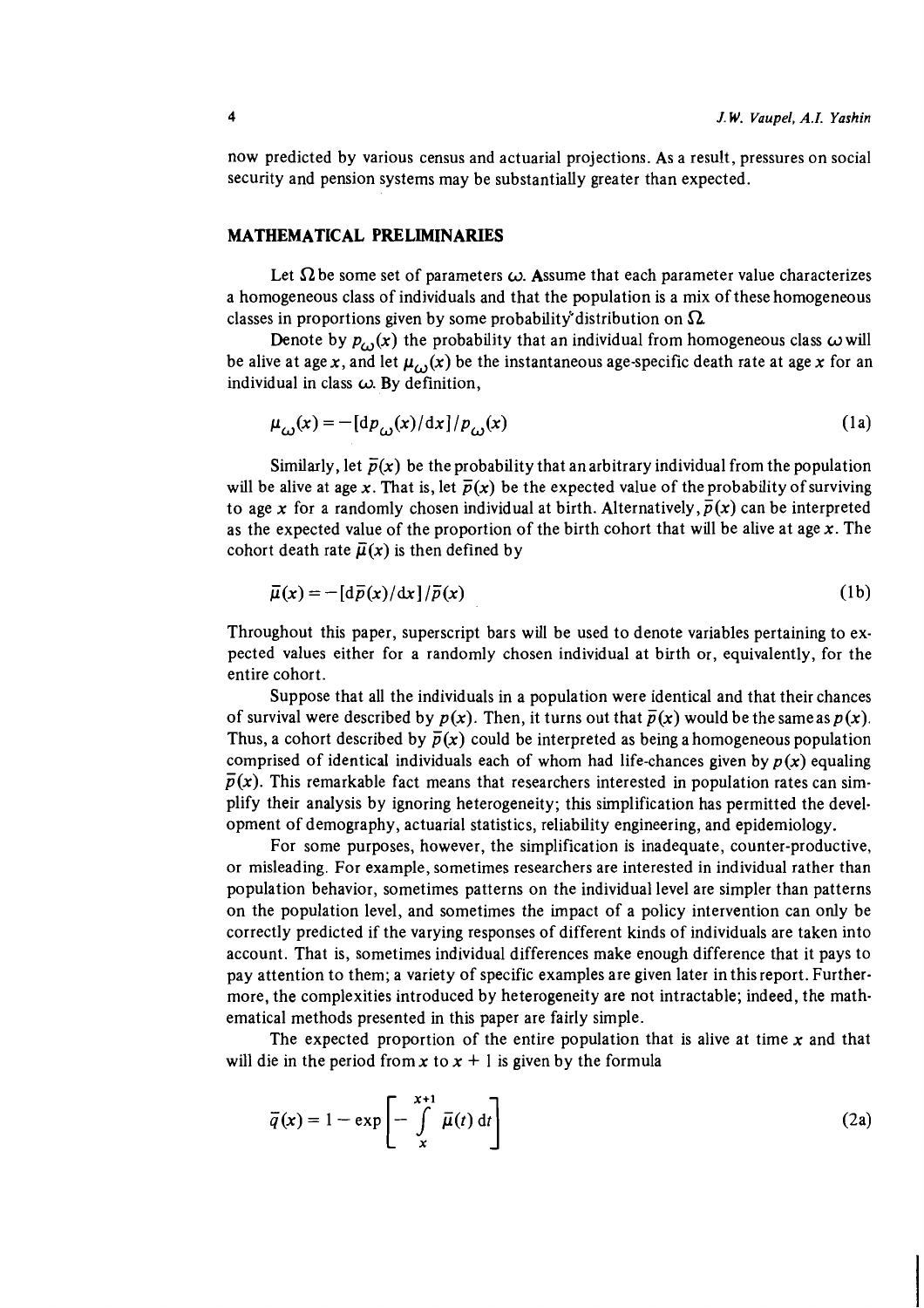When  $\vec{\mu}(x)$  is small and does not change significantly in the period from x to  $x + 1$ , then

$$
\bar{q}(x) \approx \bar{\mu}(x) \tag{2b}
$$

Consequently,  $\overline{\mu}(x)$  is often intuitively interpreted as describing the probability of death.

Because of their instantaneous nature, death rates like  $\bar{\mu}(x)$  and  $\mu_{c}(\bar{x})$  are often more mathematically convenient than probabilities like  $\tilde{q}(x)$  or other statistics such as life expectancy or life-span fractiles; the mathematical methods of this report will be derived largely in terms of death rates. As might be expected, the rate of death is commonly used in various applications and has numerous aliases, including hazard rate, mortality rate, failure rate, occurrence rate, transition rate, rate of wastage, force of mortality, force of separation, force of mobility, conditional risk, death intensity, transition intensity, intensity of migration, and intensity of risk.

#### BASIC MATHEMATICAL FORMULATION

In mortality analysis, the adjective "heterogeneous" usually implies that individuals of the same age differ in their chances of death. As in many other problems involving relative measurement, it is useful to have some standard or baseline to which the death rates of various individuals can be compared. Let  $\mu(x)$  be this standard, baseline death rate; how values of  $\mu(x)$  might be chosen will be discussed later. The "relative-risk" for individuals in homogeneous class  $\omega$  at time x will be defined as

$$
z(x,\omega) = \mu_{\omega}(x)/\mu(x) \tag{3}
$$

It is convenient to use  $\mu(x, z)$  to denote the death rate at time x of individuals at relativerisk **z.** Clearly,

$$
\mu(x, z) = z\mu(x) \tag{4}
$$

Thus,

$$
\mu(x) = \mu(x, 1) \tag{5}
$$

The standard death rate  $\mu(x)$  can therefore be interpreted as the death rate for the class of individuals who face a relative-risk of one.

This formulation is simple and broadly applicable. More importantly, it yields a powerful result that is central to the mathematics of heterogeneity. Let  $f_x(z)$  denote the conditional density of relative-risk among survivors at time **x.** As shown in the Appendix, the expected death rate in the population  $\vec{\mu}(x)$  is the weighted average of the death rates of the individuals who comprise the population:

$$
\overline{\mu}(x) = \int_{0}^{\infty} \mu(x, z) f_{x}(z) dz
$$
\n(6)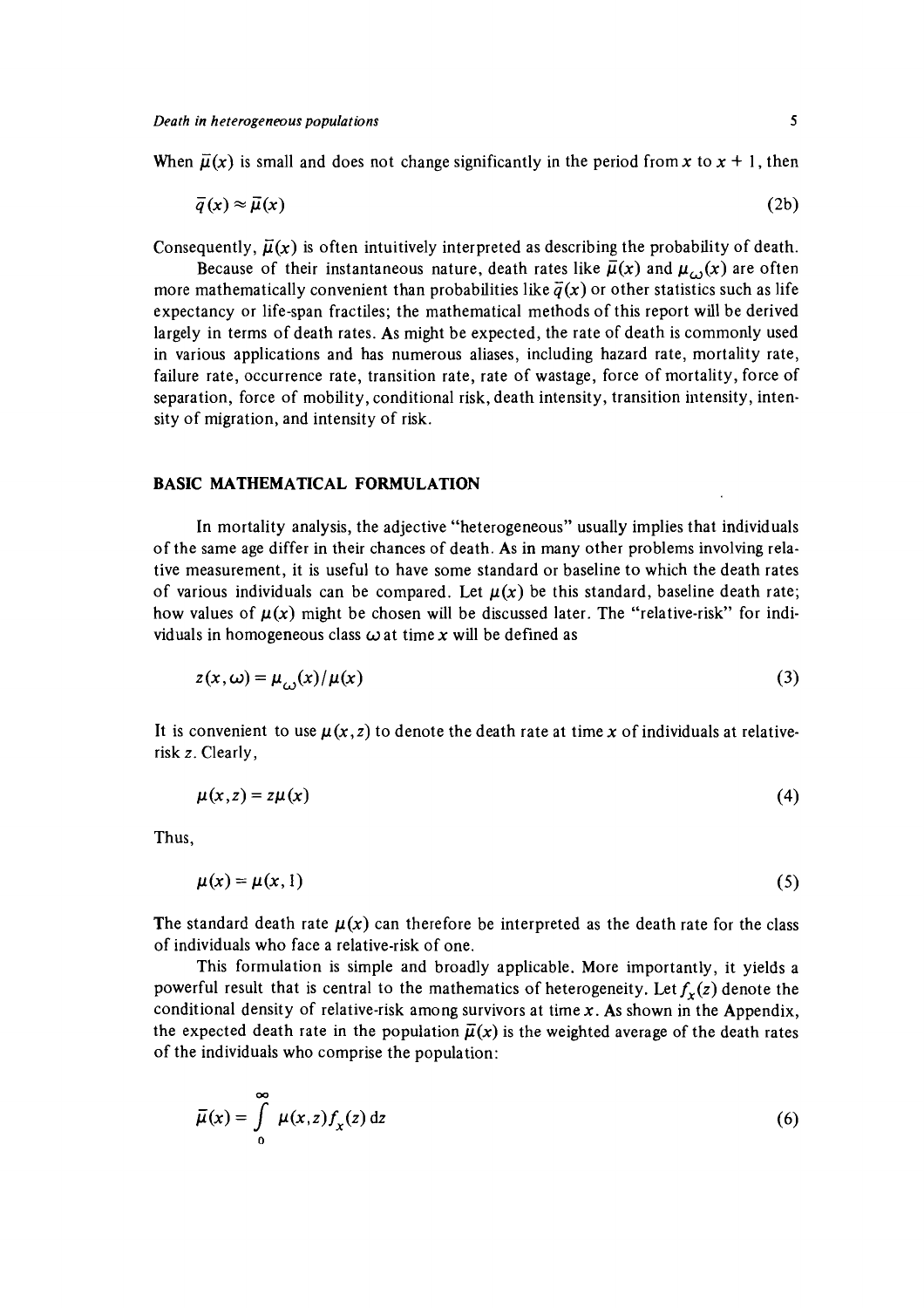Since  $\overline{z}(x)$ , the mean of the relative-risk values of time x, is given by

$$
\overline{z}(x) = \int_{0}^{\infty} z f_{x}(z) dz
$$
 (7)

it follows from equation (4) that

$$
\overline{\mu}(x) = \mu(x)\overline{z}(x) \tag{8}
$$

This simple result is the fundamental theorem of the mathematics of heterogeneity, since it relates the death rate for the population to the death rates for individuals. The value of  $\mu(x)$  gives the death rate for the hypothetical "standard" individual facing a relativerisk of one; multiplying  $\mu(x)$  by z gives the death rate for an individual facing a relativerisk of z. The value of  $\overline{z}(x)$  gives the average relative-risk of the surviving population at time x. In interpreting this it may be useful, following Vaupel *et* al. (1979a), to view z as a measure of "frailty" or "susceptibility". Thus,  $\bar{z}(x)$  measures the average frailty of the surviving cohort.

#### **UNCHANGING FRAILTY**

The relationship over time of  $\bar{\mu}(x)$  versus  $\mu(x)$  is determined by the trajectory of  $\overline{z}(x)$ . The simplest case to study is the case where individuals are born at some level of relative-risk (or frailty) and remain at this level all their lives. In this case, the only factor operating to change  $\overline{z}(x)$  is the higher mortality of individuals at higher levels of relativerisk; thus, this pure case most clearly reveals the effects of differential selection and the survival of the fittest. Although most of this report addresses this special case, some generalizations are discussed later. Because the mathematics derived for the special case also holds for a broader range of assumptions, the special case is less restrictive than it may seem at first.

Imagine a population cohort that is born at some point in time. Let  $f_0(z)$  describe the proportion of individuals in the population born at various levels of relative-risk z;  $f_{0}(z)$  can be interpreted as a probability density function. Assume that each individual remains at the same level of z for life. For convenience, the mean value of  $f_0(z)$  might as well be taken as one, so that the standard individual at relative-risk one is also the mean individual at birth and so that  $\mu(0)$  equals  $\bar{\mu}(0)$ . As before, let  $\mu(x, z)$  and  $\mu(x)$  be the death rates of individuals at relative-risk z and of the standard individual. Let  $H(x, z)$  be the cumulative "hazard" experienced from birth to time  $x$ :

$$
H(x,z) = \int_{0}^{x} \mu(x,z) dx
$$
 (9)

Clearly,

$$
H(x,z) = z H(x) \tag{10}
$$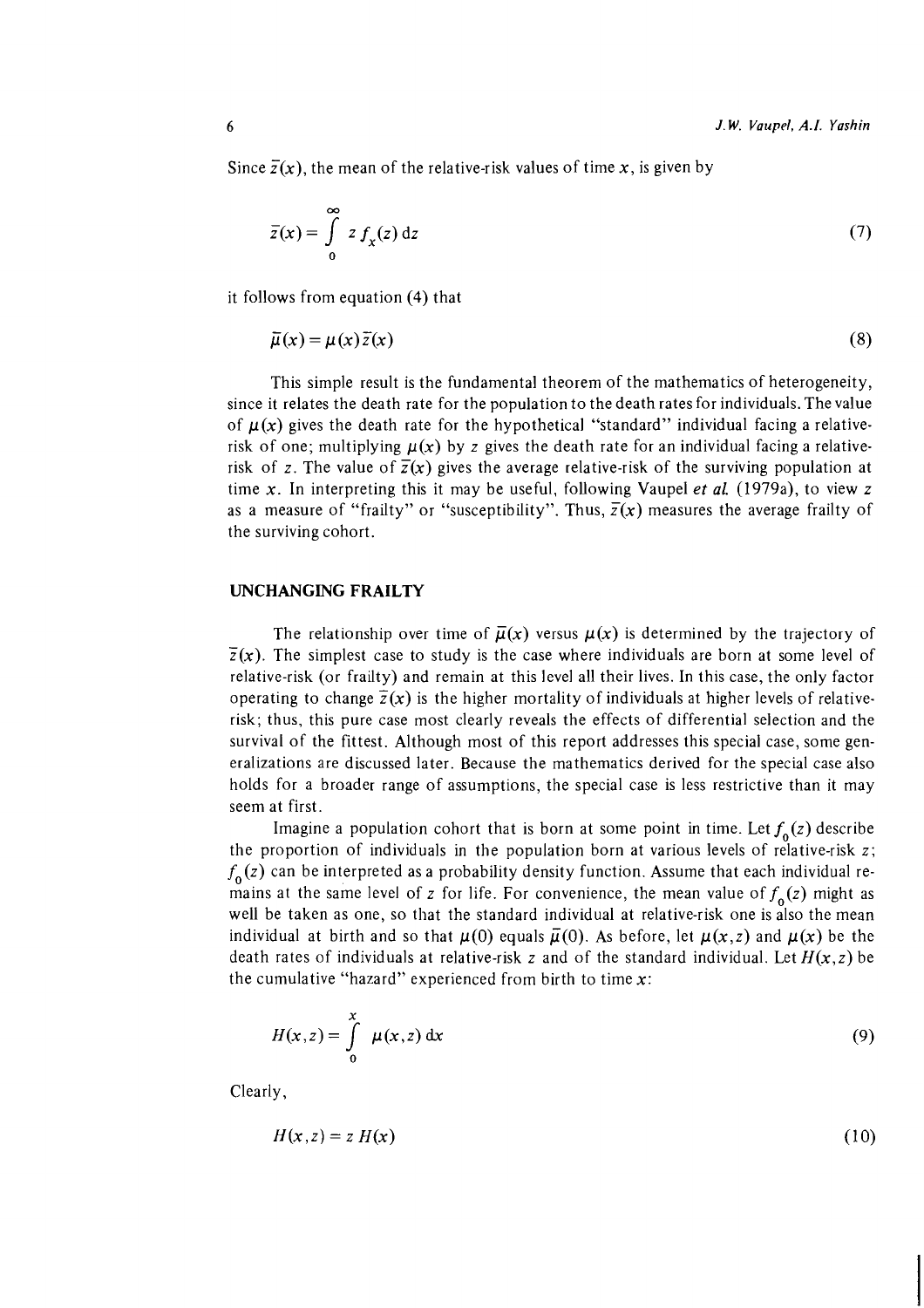The probability that an individual at relative-risk z will survive to age x is given by

$$
p(x,z) = p(x)^{z} = \exp[-z H(x)]
$$
 (11)

Consequently,

$$
f_x(z) = \frac{f_0(z) \exp[-z H(x)]}{\int_0^{\infty} f_0(z) \exp[-z H(x)] dz}
$$
 (12)

where the denominator is a scaling factor equal to  $\bar{p}(x)$ , the proportion of the population cohort that has survived to age  $x$ . Thus

$$
\overline{z}(x) = \int_{0}^{\infty} z f_0(z) \exp\left[-z H(x)\right] dz
$$
\n
$$
\overline{z}(x) = \int_{0}^{\infty} f_0(z) \exp\left[-z H(x)\right] dz
$$
\n(13)

Differentiating equation (13) with respect to  $x$  yields

$$
d\bar{z}(x)/dx = -\mu(x)\sigma_z^2(x) \tag{14}
$$

where  $\sigma_z^2(x)$  is the conditional variance of z among the population that is alive at time x. Since  $\mu(x) > 0$  and  $\sigma_z^2(x) > 0$ , the value of  $d\overline{z}(x)/dx$  must be negative. Therefore, as might be expected, the mean relative-risk declines over time as death selectively removes the frailest members of the population. This means that  $\mu(x)$  increases more rapidly than  $\overline{\mu}(x)$ : individuals "age" faster than heterogeneous cohorts.

If  $\mu(x)$  is greater than zero for all x, then

$$
\overline{z}(x) > \overline{z}(x') \text{ iff } x < x' \tag{15a}
$$

and

$$
\bar{p}(x) < \bar{p}(x') \text{ iff } x < x' \tag{16}
$$

Consequently,

$$
\overline{z}\left[\overline{p}^{-1}(\overline{p})\right] < \overline{z}\left[\overline{p}^{-1}(\overline{p}')\right] \text{ iff } \overline{p} < \overline{p}' \tag{15b}
$$

where  $\bar{p}^{-1}(\bar{p})$  is the inverse function of  $\bar{p}(x)$ , and  $\bar{p}$  and  $\bar{p}'$  are two specific values of the survival function. That is, mean relative-risk declines monotonically not only with age (or time) x but also with the proportion surviving  $\vec{p}$ .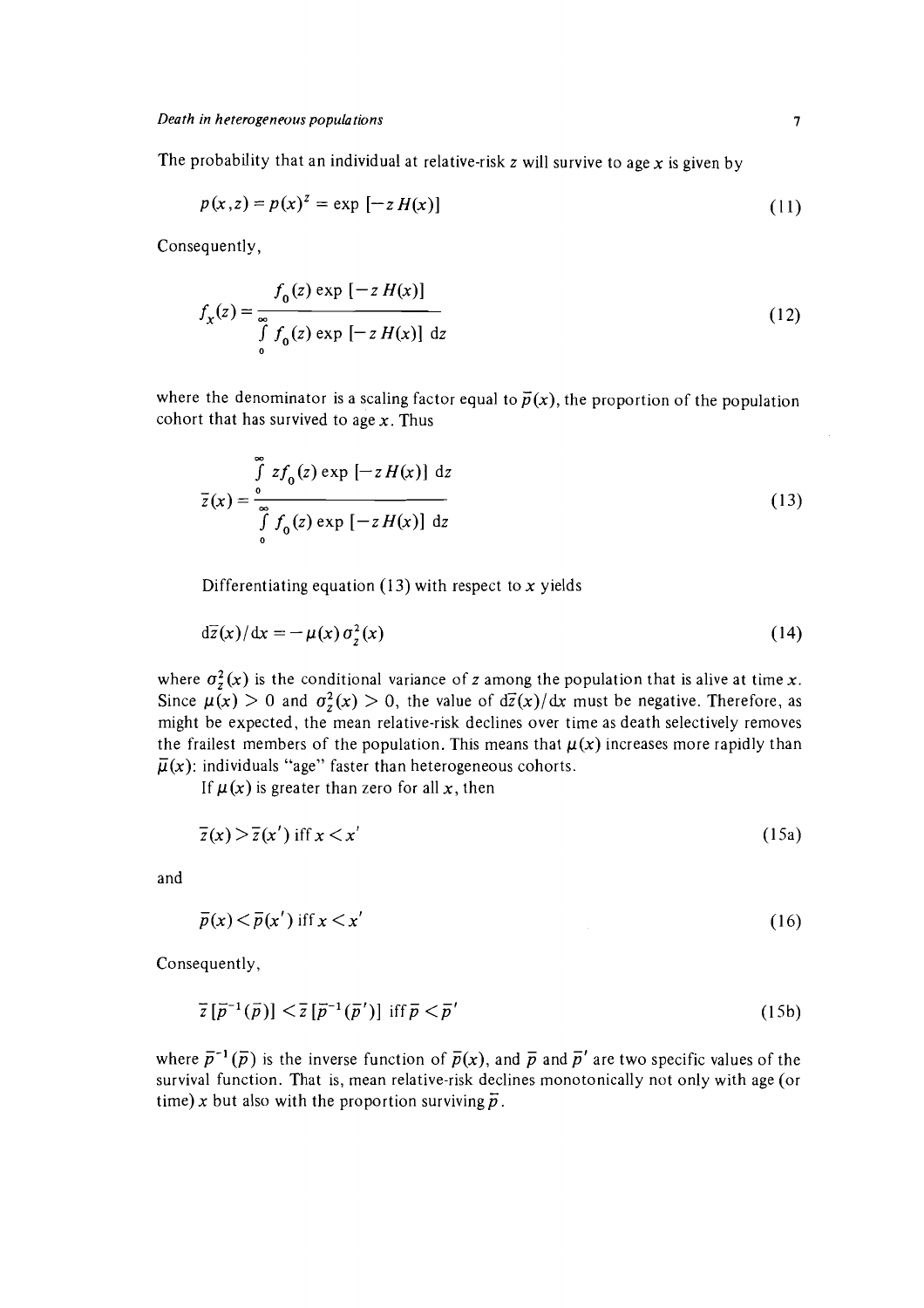### HOW  $\mu$  DIVERGES FROM  $\vec{\mu}$

The *magnitude* of the divergence of  $\mu(x)$  from  $\bar{\mu}(x)$  depends on the distribution of relative-risk. Several researchers in different fields, including Silcock (1954), Spilerman (1972), Mann, Schafer, and Singpurwalla (1974), and Vaupel, Manton, and Stallard (1 979a), have discovered that the gamma distribution is especially convenient to work with, since it is one of the best known nonnegative distributions, is analytically tractable, and takes on a variety of shapes depending on parameter values. If the mean relative-risk at birth is one, then the gamma probability density function at birth is given by

$$
f_0(z) = k^k z^{k-1} \exp\left(-kz\right) / \Gamma(k) \tag{17}
$$

where  $k$ , the so-called shape parameter, equals (when the mean is one) the inverse of the variance  $\sigma^2$ . When k equals one, the distribution is identical to the exponential distribution; when  $k$  is large, the distribution assumes a bell-shaped form reminiscent of a normal distribution.

If relative-risk at birth is gamma distributed with mean one, it can be shown (see Vaupel *et aL* 1979a) that

$$
\overline{z}(x) = \overline{p}(x)^{\sigma^2} = \exp\left[-\sigma^2 \overline{H}(x)\right] = \exp\left[-\sigma^2 \int_0^x \overline{\mu}(x) dx\right]
$$
(18)

and that

$$
\overline{z}(x) = 1/\left[1 + \sigma^2 H(x)\right] \tag{19}
$$

Thus, the relationship of  $\mu(x)$  to  $\bar{\mu}(x)$ , as determined by  $\bar{z}(x)$ , can be determined by the cumulative hazard for either the population or the standard individual. In the special case where  $\sigma^2$  equals one, the value of  $\overline{z}(x)$  falls off with  $\overline{p}(x)$ , the proportion of the cohort that is surviving. It also can be shown (Vaupel *et al.* 1979a) that  $f_x(z)$  is gamma distributed, with a mean of  $\overline{z}(x)$  and a shape parameter equal to the same value of k as at birth.

These results for the gamma distribution with mean one at birth are easily generalized to the case of any mean  $\overline{z}(0)$  at birth. Equation (18) then becomes

$$
\overline{z}(x) = \overline{z}(0)\overline{p}(x)^{\sigma^2} \tag{18'}
$$

and equation  $(19)$  becomes

$$
\overline{z}(x) = \overline{z}(0)/\left[1 + \sigma^2 \overline{z}(0)H(x)\right] \tag{19'}
$$

There is, however, little reason to use this generalized formulation. Let

$$
\overline{z}'(x) = \overline{z}(x)/\overline{z}(0) \tag{20a}
$$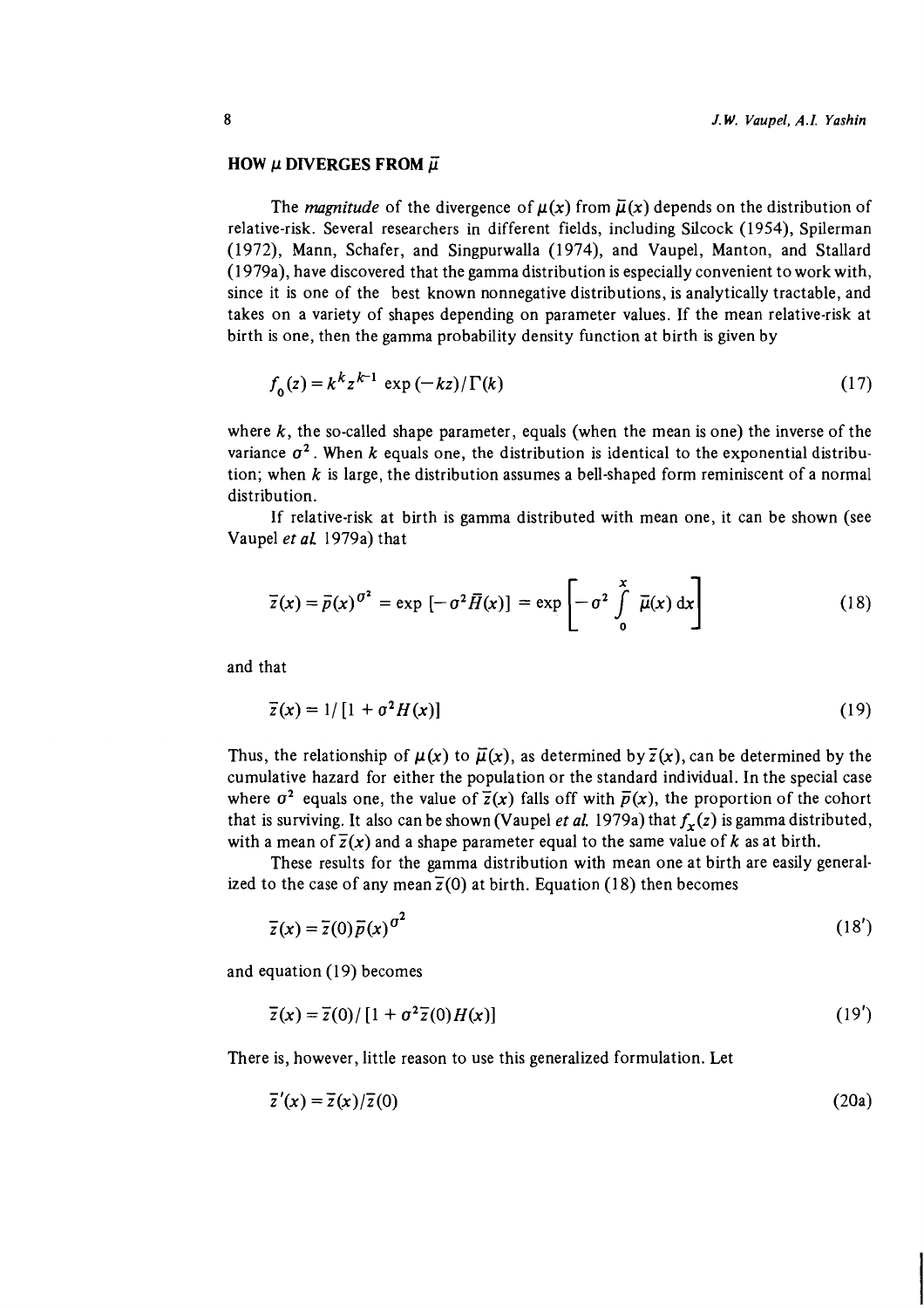and

$$
\mu'(x) = \mu(x)/z(0) \tag{20b}
$$

This simple and harmless transformation converts equations *(1 8')* and *(19')* back to *(18)*  and (19). Furthermore, as indicated earlier, the standard death rate  $\mu(x)$  might as well be associated with the mean individual at birth.

Instead of working with a gamma distribution, it might seem more natural to assume that there is some normally distributed risk factor w that determines relative-risk *z:* 

$$
z = w^2 \tag{21}
$$

It turns out that if w is normally distributed with mean zero and any variance  $\sigma^2$ , then *z* will be gamma distributed with a shape parameter of one-half. Thus nothing is to be gained by working with the normal distribution with mean zero rather than with a gamma distribution.

In the "mover/stayer" model developed by Blumen **er** *al. (1955),* individuals fall into two groups with relative-risk *z,* and *z,* . The value of *z,* can be assumed equal to zero, but more generally  $z<sub>1</sub>$  can simply be taken as less than  $z<sub>2</sub>$ . Using equation (13), it is not difficult to confirm that when mean relative-risk at birth is one,

$$
\overline{z}(x) = \frac{[z_1/(1-z_1)] \exp[-z_1H(x)] + [z_2/(z_2-1)] \exp[-z_2H(x)]}{[1/(1-z_1)] \exp[-z_1H(x)] + [1/(z_2-1)] \exp[-z_2H(x)]}
$$
(22)

Consequently,  $\overline{z}(x)$  will start at a value of one when x is zero and will fall off to a value of *z,* as the individuals at relative-risk *z,* die off at a relatively rapid rate.

Another distribution of interest may be the uniform distribution, stretching from  $1 - \alpha$  to  $1 + \alpha$ , with  $\alpha \leq 1$ . In this case, it is possible to show that

$$
\overline{z}(x) = 1 - \alpha \left( \frac{\exp \left[ \alpha H(x) \right] + \exp \left[ -\alpha H(x) \right]}{\exp \left[ \alpha H(x) \right] - \exp \left[ -\alpha H(x) \right]} \right) + \frac{1}{H(x)}
$$
(23)

In deriving this result, it is helpful to realize that  $\overline{z}(x)$  can be considered to be a function of *H* and that the equation for  $\overline{z}(H)$  can be expressed as

$$
\overline{z}(H) = \left[ \mathrm{d}f^*(H) / \mathrm{d}H \right] / f^*(H) \tag{24}
$$

where  $f^*(H)$  is the Laplace transform of  $f_0(z)$ . Equation (23) implies that  $\overline{z}(x)$  approaches  $1 - \alpha$  as x increases.

Although formulas for  $\overline{z}(x)$  have not been derived for other distributions, the value of  $\overline{z}(x)$  can generally be readily computed, to a close approximation, by applying numerical methods to equation *(1 3).* The values in Table *1* for the Weibull and lognormal distributions were calculated in this way.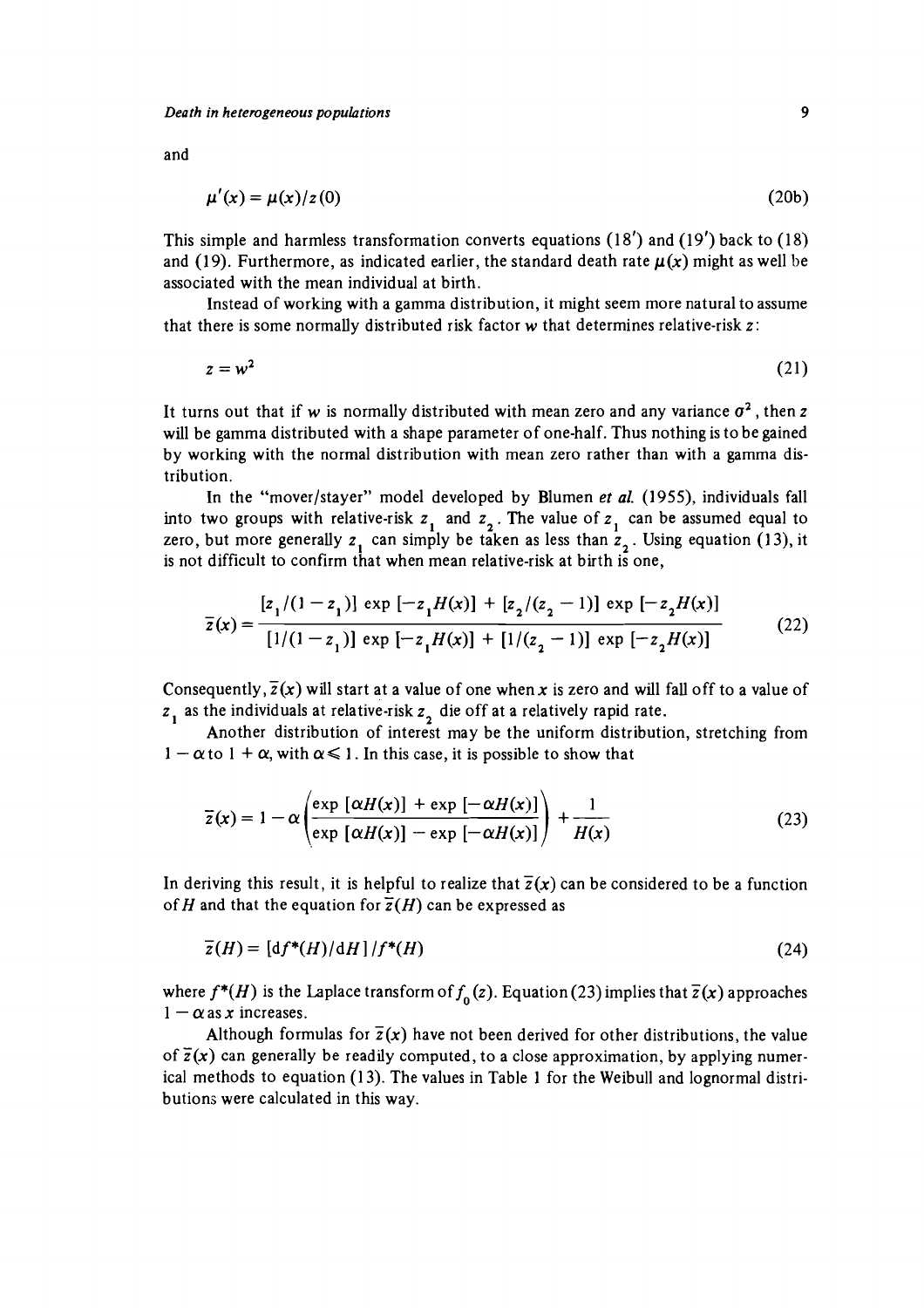| Variance and forms of<br>initial distribution | Values of $\mu/\bar{\mu}$ when $\bar{p}$ is: |      |      |       |        |        |
|-----------------------------------------------|----------------------------------------------|------|------|-------|--------|--------|
| of relative-risk                              | 1.00                                         | 0.75 | 0.50 | 0.25  | 0.10   | 0.05   |
| $q^2 = 0.1$                                   |                                              |      |      |       |        |        |
| Gamma                                         | 1.00                                         | 1.03 | 1.07 | 1.15  | 1.26   | 1.35   |
| Weibull                                       | 1.00                                         | 1.03 | 1.08 | 1.17  | 1.34   | 1.49   |
| Lognormal                                     | 1.00                                         | 1.03 | 1.07 | 1.14  | 1.23   | 1.30   |
| $\sigma^2 = 1$                                |                                              |      |      |       |        |        |
| Exponential <sup><math>a</math></sup>         | 1.00                                         | 1.33 | 2.00 | 4.00  | 10.00  | 20.00  |
| Lognormal                                     | 1.00                                         | 1.27 | 1.64 | 2.30  | 3.33   | 4.24   |
| $\sigma^2=2$                                  |                                              |      |      |       |        |        |
| Gamma                                         | 1.00                                         | 1.78 | 4.00 | 16.00 | 100.00 | 400.00 |
| Weibull                                       | 1.00                                         | 1.70 | 3.32 | 9.56  | 36.10  | 99.01  |
| Lognormal                                     | 1.00                                         | 1.49 | 2.23 | 3.46  | 5.61   | 7.65   |

**TABLE 1** The divergence of  $\mu$  from  $\bar{\mu}$ .

<sup>*a*</sup> When  $\sigma^2 = 1$ , the gamma and Weibull distributions are identical to the exponential distribution.

Table 1 is designed to show how  $\mu(x)$  diverges from  $\bar{\mu}(x)$  given different initial distributions of relative-risk with different variances. The table presents values of  $\mu(x)$  divided by  $\vec{\mu}(x)$ , which equals the inverse of  $\overline{z}(x)$ . The results are presented for different values of  $\bar{p}(x)$ , the proportion of the intial population that is surviving; presenting the results for values of  $\bar{p}(x)$  rather than for values of x is convenient since assumptions about the rate of aging over time (i.e., about how  $\mu(x)$  changes with x) do not have to be made. The table indicates that  $\mu(x)$  can be substantially greater than  $\bar{\mu}(x)$  when only a fraction of the population is alive. Even when the variance in relative-risk is only 0.1 (compared with a mean level at birth of one),  $\mu(x)$  is 30 to 50 percent higher than  $\bar{\mu}(x)$  when 5 percent of the population is surviving. As the table demonstrates, the degree of divergence of  $\mu(x)$ from  $\bar{\mu}(x)$  depends on both the form of the initial distribution of relative-risk and the variance of this distribution.

### THE SHAPE OF THE AGING TRAJECTORY

Although Table 1 and equations (18), (19), (22), and (23) provide information about the amount of divergence between  $\mu(x)$  and  $\bar{\mu}(x)$ , analysis of the *shape* of  $\mu(x)$ and  $\bar{\mu}(x)$  requires some assumptions about how one of these two curves increases with x. If relative-risk at birth is gamma distributed with mean one and variance  $\sigma^2$ , then the correspondence between six different formulas for  $\mu(x)$  and  $\bar{\mu}(x)$  is given in Table 2. Figure 1 depicts how the curves for  $\mu(x)$  and  $\bar{\mu}(x)$  diverge in four cases. The table and figure clearly demonstrate that the pattern of individual aging can radically differ from the observed pattern of aging in the surviving cohort. For instance, when  $\mu(x)$  is constant,  $\bar{\mu}(x)$  declines with age; heterogeneity introduces spurious age-dependence on the population level.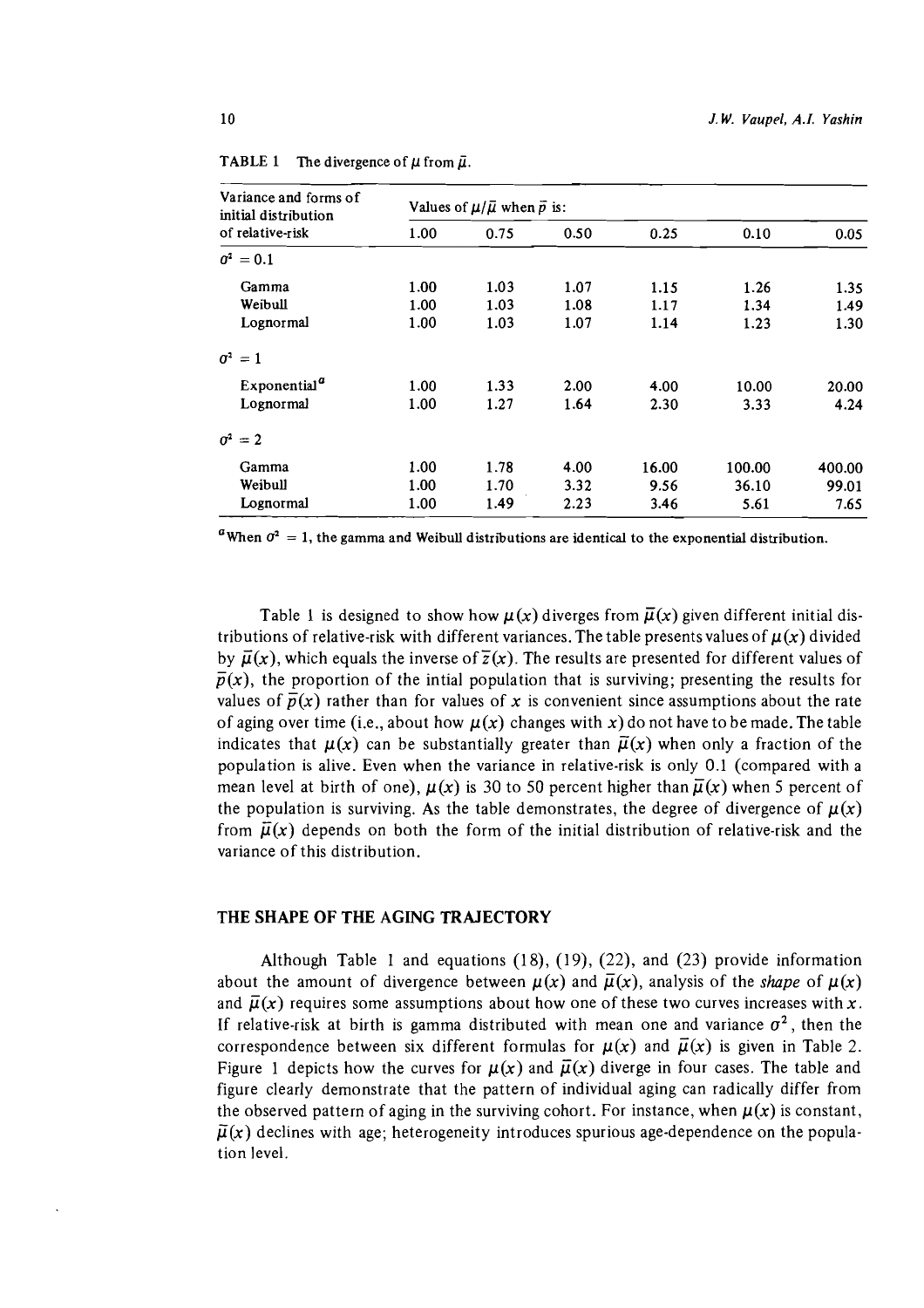Death **in** heterogeneous populations



FIGURE 1 Patterns of divergence. The examples depict the trajectories of  $\mu(x)$  and  $\bar{\mu}(x)$  that correspond to some of the algebraic expressions presented in Table 2.

TABLE 2 Individuals age faster than heterogeneous cohorts.

| When z is gamma distributed with variance $\sigma^2$ at birth: |                                                  |  |  |  |
|----------------------------------------------------------------|--------------------------------------------------|--|--|--|
| If the value of $\mu(x)$ is given by:                          | then the value of $\bar{\mu}(x)$ is given by:    |  |  |  |
| $\boldsymbol{a}$                                               | $a/(1 + \sigma^2 a x)$                           |  |  |  |
| ax                                                             | $ax/(1 + \sigma^2 a x^2/2)$                      |  |  |  |
| $a \exp(bx)$                                                   | a exp $(bx)/[1 + \sigma^2 a \cdot (bx) - 1]/b$   |  |  |  |
| $a \exp(-bx)$                                                  | $a \exp(-bx)/[1 + \sigma^2 a [1 - \exp(-bx)]/b]$ |  |  |  |
| a exp (bx) exp $\{\sigma^2 a$ [exp (bx) - 1]/b}                | $a$ exp $(bx)$                                   |  |  |  |
| a exp $(-bx)$ exp $\{\sigma^2 a [1 - \exp(-bx)]/b\}$           | a exp $(-bx)$                                    |  |  |  |

NOTES: If  $\mu(x) = ax$ , then  $\bar{\mu}(x)$  reaches a maximum of  $(a/2\sigma^2)^{1/2}$  when  $x = (2/a\sigma^2)^{1/2}$ . If  $\mu(x) = a \exp(bx)$ , then as  $x \to \infty$ ,  $\bar{\mu}(x) \to b/\sigma^2$ . If  $\bar{\mu}(x) = a \exp(bx)$  (i.e., follows a Gompettz curve), then the ratio of  $\mu(x)$  to  $\bar{\mu}(x)$  can be expressed as a double-exponential equation:  $\mu(x)/\bar{\mu}(x) = \alpha \beta^{\gamma x}$ .

#### THE DISTRIBUTION OF LIFE SPANS

Although the discussion so far has focused on the divergence of  $\mu$  and  $\bar{\mu}$  over time, comparisons of individual versus cohort behavior in heterogeneous populations could also be expressed in terms of other statistics. Consider, for example, the fractiles of the distribution of life spans or, equivalently, the distribution of age of death. Table 3 presents

11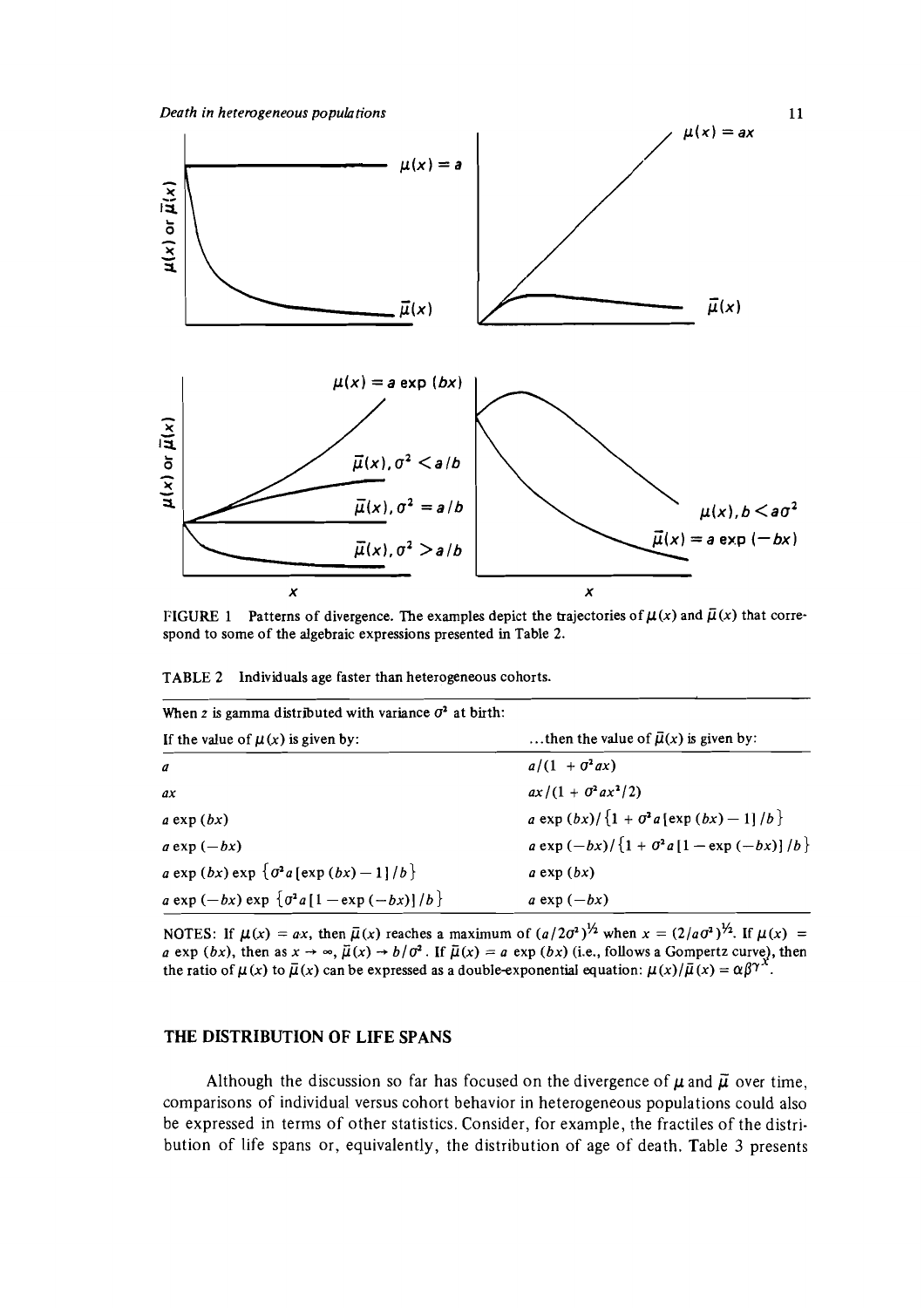some of these fractiles for a population and for individuals. Fractiles for the standard individual are given for three levels of heterogeneity, as measured by  $\sigma^2$ ; fractiles are also presented for individuals at three levels of relative-risk *z.* The calculations assume that relative-risk is gamma distributed with mean one at birth and that the observed death rate for the population is given by a Gompertz function,  $a \exp (bx)$ , where a equals 0.00012 and  $b$  equals 0.085. The table indicates that the distribution of life spans in a population is more spread out than the distribution of possible life spans for an individual. In particular, the right-hand tail of the distribution is shorter for individuals, especially for robust individuals where variance in heterogeneity is high.

|                    | Age at which the probability of being alive equals: |      |      |      |      | Length of<br>right-hand tail |                        |
|--------------------|-----------------------------------------------------|------|------|------|------|------------------------------|------------------------|
| Category           | 0.75                                                | 0.50 | 0.25 | 0.10 | 0.01 | 0.001                        | $x_{0.001} - x_{0.50}$ |
| For entire cohort  | 62.6                                                | 72.9 | 81.1 | 87.0 | 95.2 | 100.0                        | 27.1                   |
| For individuals    |                                                     |      |      |      |      |                              |                        |
| $z=1$              |                                                     |      |      |      |      |                              |                        |
| $\sigma^2=0.1$     | 62.4                                                | 72.5 | 80.3 | 85.8 | 92.9 | 96.7                         | 24.2                   |
| $\sigma^2=1$       | 61.1                                                | 69.7 | 75.6 | 79.3 | 83.6 | 85.8                         | 16.1                   |
| $\sigma^2=10$      | 53.8                                                | 58.8 | 61.9 | 63.8 | 66.0 | 67.2                         | 8.4                    |
| $\sigma^2$<br>$=1$ |                                                     |      |      |      |      |                              |                        |
| $z=0.1$            | 80.8                                                | 85.8 | 88.9 | 90.8 | 93.1 | 94.2                         | 8.4                    |
| $z=1$              | 61.1                                                | 69.7 | 75.6 | 79.3 | 83.6 | 85.8                         | 16.1                   |
| $z=10$             | 35.9                                                | 45.7 | 53.3 | 58.8 | 65.8 | 69.7                         | 24.0                   |

#### **TABLE 3 The distribution of life spans.**

**NOTE: See text for discussion and explanation of underlying assumptions** 

#### **MORTALITY CONVERGENCE AND CROSSOVER**

For many pairs of populations, mortality rates converge and even cross over with age. For example, blacks in the United States have lower mortality rates than US whites after age 75 or so (Shepard and Zeckhauser 1980b, Manton and Stallard 1981a). In 1980, Puerto Ricans had a longer life expectancy at age 65 than the residents of any other country or area for which statistics were available (Vaupel 1978). In most developed countries, male and female death rates converge in old age. Nam *et al.* (1978) present statistics on this and a variety of other convergences and crossovers.

These convergences and crossovers of population death rates may be artifacts of heterogeneity in individual death rates. Let  $r(x)$  denote the ratio of death rates for the standard individual in population 2 versus 1:

$$
r(x) = \mu_2(x)/\mu_1(x) \tag{25a}
$$

Similarly, let  $\bar{r}(x)$  denote the ratio of the population death rates:

$$
\overline{r}(x) = \overline{\mu}_2(x) / \overline{\mu}_1(x) \tag{25b}
$$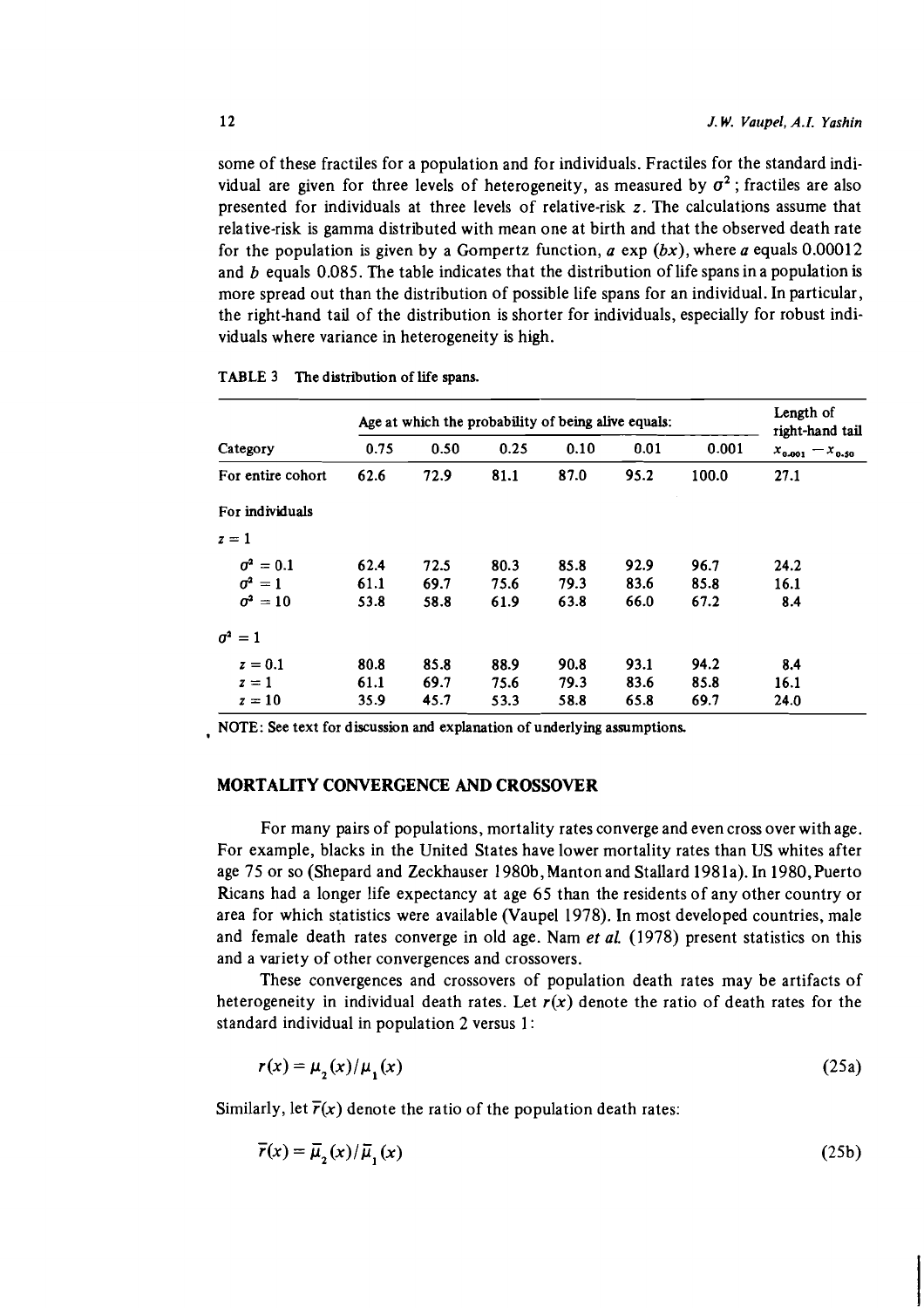For simplicity, assume that the ratio is constant over time on the individual level, so that individuals at any level of relative-risk in the second population are always r times more likely to die than corresponding individuals in the first population:

$$
r(x) = r > 1 \qquad \text{for all } x \tag{26}
$$

Further assume that relative-risk is gamma distributed in the two populations with mean one and variances  $\sigma_1^2$  and  $\sigma_2^2$  at birth. Let

$$
\rho = \sigma_2^2 / \sigma_1^2 \tag{27}
$$

Then it follows from equations (8) and (19) that at birth

$$
\overline{r}(0) = r(0) = r \tag{28a}
$$

but as  $x$  increases

$$
\overline{r}(x) \to 1/\rho \tag{28b}
$$

Depending on the value of  $\rho$ , i.e., on the ratio of the variances in relative-risk,  $\overline{r}(x)$ can either increase or decrease. If  $\rho$  is greather than one,  $\vec{r}(x)$  will fall to a value less than one. This means that although, on the individual level,  $\mu_{\alpha}(x)$  is always r times higher than  $\mu_1(x)$ , the cohort death rate  $\bar{\mu}_2(x)$  will start out higher than  $\bar{\mu}_1(x)$  and will end up below  $\overline{\mu}_1(x)$ . The crossover point will occur when

$$
\overline{p}_1(x) = (\rho - 1)/(\rho - 1/r) \tag{29}
$$

where  $\overline{p}_1(x)$  is the proportion of population 1 still surviving at age x. For example, if r equals 2 and  $\rho$  equals 1.5, the crossover will occur when  $\overline{p}_1(x)$  equals 0.5. Figure 2 compares the trajectories of r and  $\bar{r}$ ; Table 4 presents some specific numerical results.



**FIGURE 2 Patterns of mortality convergence and divergence.**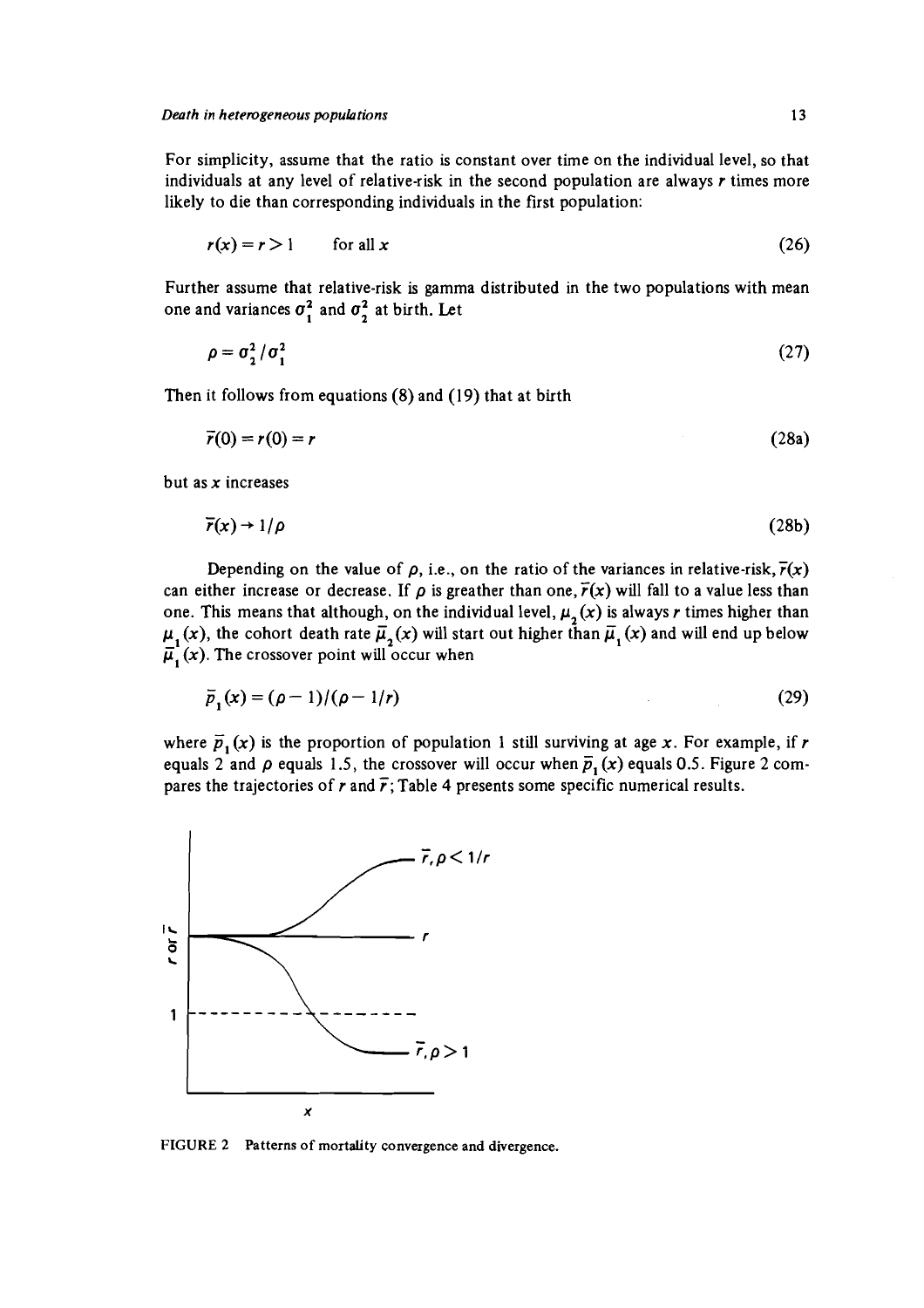| x        | $\boldsymbol{\mu}_\text{1}$ | μ,      | $\bar{r} = \bar{\mu}_2/\bar{\mu}_1$ | μ,      | μ,      | $r = \mu_{2}/\mu_{1}$ |
|----------|-----------------------------|---------|-------------------------------------|---------|---------|-----------------------|
| $\bf{0}$ | 0.00010                     | 0.00020 | 2.00                                | 0.00010 | 0.00020 | 2.0                   |
| 20       | 0.00073                     | 0.00144 | 1.96                                | 0.00074 | 0.00148 | 2.0                   |
| 40       | 0.00518                     | 0.00899 | 1.74                                | 0.00546 | 0.01092 | 2.0                   |
| 60       | 0.02877                     | 0.03092 | 1.07                                | 0.04034 | 0.08069 | 2.0                   |
| 70       | 0.05233                     | 0.04075 | 0.78                                | 0.10966 | 0.21933 | 2.0                   |
| 90       | 0.08902                     | 0.04851 | 0.54                                | 0.81031 | 1.62062 | 2.0                   |
| $\infty$ |                             |         |                                     |         |         | 2.0                   |

| TABLE 4 | A mortality crossover. |
|---------|------------------------|
|---------|------------------------|

**ASSUMPTIONS: In calculating this table, which illustrates how an observed crossover in death rates in two populations may be an artifact of heterogeneity, it was assumed that relative-risk is gamma distributed with mean one,**  $\sigma_1^2 = 1$ **, and**  $\sigma_2^2 = 2$ **. Furthermore**  $\mu_1(x) = 2\mu_1(x)$ **, for all x, where**  $\mu_1(x) =$  $0.0001 \exp(0.1x)$ .

Empirical data on convergences and crossovers in mortality rates can be used to estimate the degree of heterogeneity in relative-risk in a population. If some assumption is made about the distribution of relative-risk (e.g., that it is gamma distributed) and about the relationship of  $\mu(x)$  to  $\mu(x)$  (e.g., that one is a constant multiple of the other), then estimates of the variance in heterogeneity can be calculated. Vaupel *et al.* (1979b) and Manton *et al.* (1981) applied this method to various cohorts of the four populations of male and female Swedes and US whites. The results suggest that for these populations, the variance in heterogeneity is roughly one.

#### **GERONTOLOGICAL FAILURES OF PEDIATRIC SUCCESS**

Heterogeneity slows observed rates of progress in reducing population death rates at older ages. Essentially, reductions in death rates at younger ages permit frailer individuals to survive to older ages. This influx of frailer individuals serves as a brake or countercurrent on reductions in mortality rates at the older ages; Vaupel et *al.* (1979a) and Shepard and Zeckhauser (1980b) recognize this.

As a simple illustration, divide life into two parts  $-$  youth and old age, say  $-$  at age  $x_0$ . Suppose that a proportion  $\overline{p}(x_0)$  of each birth cohort used to survive to age  $x_0$ , but that because of some pediatric advance, a proportion  $\bar{p}'(x_0)$ , greater than  $\bar{p}(x_0)$ , now survives. Because  $\overline{z}$  increases monotonically with  $\overline{p}$ ,  $\overline{z}(x_0)$  will increase. Consequently, if the values  $\mu(x)$ , where x is greater than  $x_0$ , remain the same, the values of  $\bar{\mu}(x)$ , where x is greater than  $x_0$ , will increase. However, if observed death rates at younger ages are reduced to low levels, further progress will add fewer and fewer *additional* persons to the ranks of the elderly. Thus, progress in reducing population mortality rates will not be slowed to the extent it previously was.

It follows from equation (8) that

$$
\frac{\mathrm{d}\bar{\mu}(x)/\mathrm{d}x}{\bar{\mu}(x)} = \frac{\mathrm{d}\mu(x)/\mathrm{d}x}{\mu(x)} + \frac{\mathrm{d}\bar{z}(x)/\mathrm{d}x}{\bar{z}(x)}\tag{30a}
$$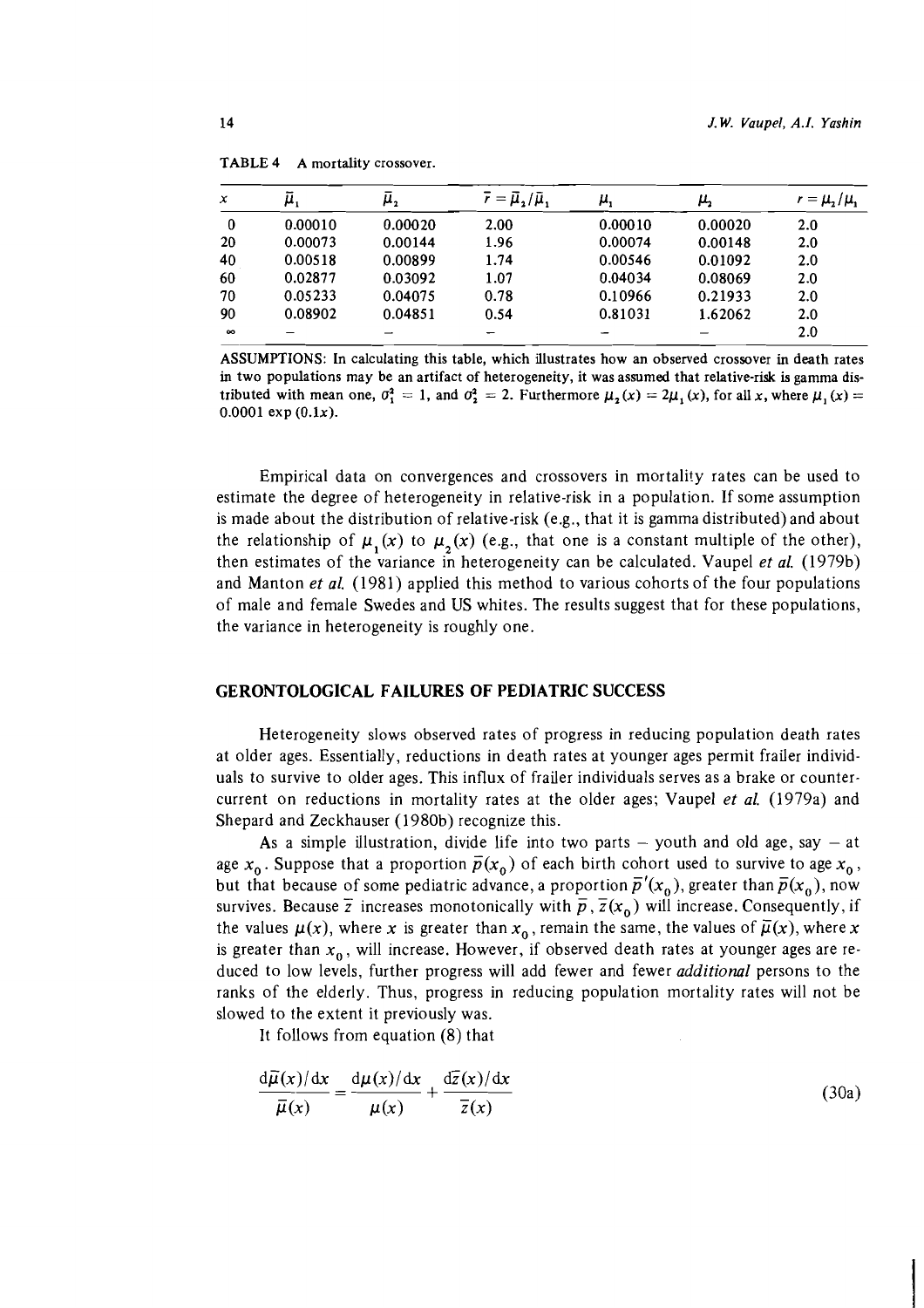Up until now this report has focused on a single cohort aging through time; thus **x** represents both age and time. Generalization to the case of multiple cohorts is straightforward: let  $\mu(a,y)$ ,  $\bar{\mu}(a,y)$ , and  $\bar{z}(a,y)$  be the values of  $\mu$ ,  $\bar{\mu}$ , and  $\bar{z}$  for a cohort of age a in year  $y$ . Then, fundamental theorem  $(8)$  can be rewritten as

$$
\overline{\mu}(a, y) = \mu(a, y)\overline{z}(a, y) \tag{8'}
$$

and it follows that

$$
\frac{\partial \overline{\mu}(a,y)/\partial a}{\overline{\mu}(a,y)} = \frac{\partial \mu(a,y)/\partial a}{\mu(a,y)} + \frac{\partial \overline{z}(a,y)/\partial a}{\overline{z}(a,y)}\tag{30b}
$$

and that

$$
\frac{\partial \overline{\mu}(a,y)/\partial y}{\overline{\mu}(a,y)} = \frac{\partial \mu(a,y)/\partial y}{\mu(a,y)} + \frac{\partial \overline{z}(a,y)/\partial y}{\overline{z}(a,y)}
$$
(30c)

Both equations are interesting, but for the purposes of studying the dynamics of mortality progress over time, the second equation is the relevant one.

Let

$$
\pi_a(y) = -\frac{\partial \mu(a, y)/\partial y}{\mu(a, y)}
$$
\n(31a)

and

$$
\overline{\pi}_a(y) = -\frac{\partial \overline{\mu}(a, y)/\partial y}{\overline{\mu}(a, y)}
$$
\n(31b)

Thus,  $\pi$  and  $\tilde{\pi}$  are measures of the rate of progress in reducing individual and population death rates. Equation (30c) can be rewritten as

$$
\overline{\pi}_a(y) = \pi_a(y) - \frac{\partial \overline{z}(a, y)/\partial y}{\overline{z}(a, y)}
$$
(32)

When individuals remain at the same level of relative-risk for life, progress in reducing individual death rates will reduce the value of the negative term in this formula; at any age a the value of  $\overline{z}(a, y)$  will approach one as y increases, and the value of  $\partial \overline{z}(a, y)/\partial y$ will approach zero. This is easy to see in the special case where relative-risk is gamma distributed at birth with a mean and variance of one. Then,  $\overline{z}(x)$  equals  $\overline{p}(x)$  so

$$
\frac{\partial \overline{z}(a, y)/\partial y}{\overline{z}(a, y)} = \frac{\partial \overline{p}(a, y)/\partial y}{\overline{p}(a, y)}
$$
(33)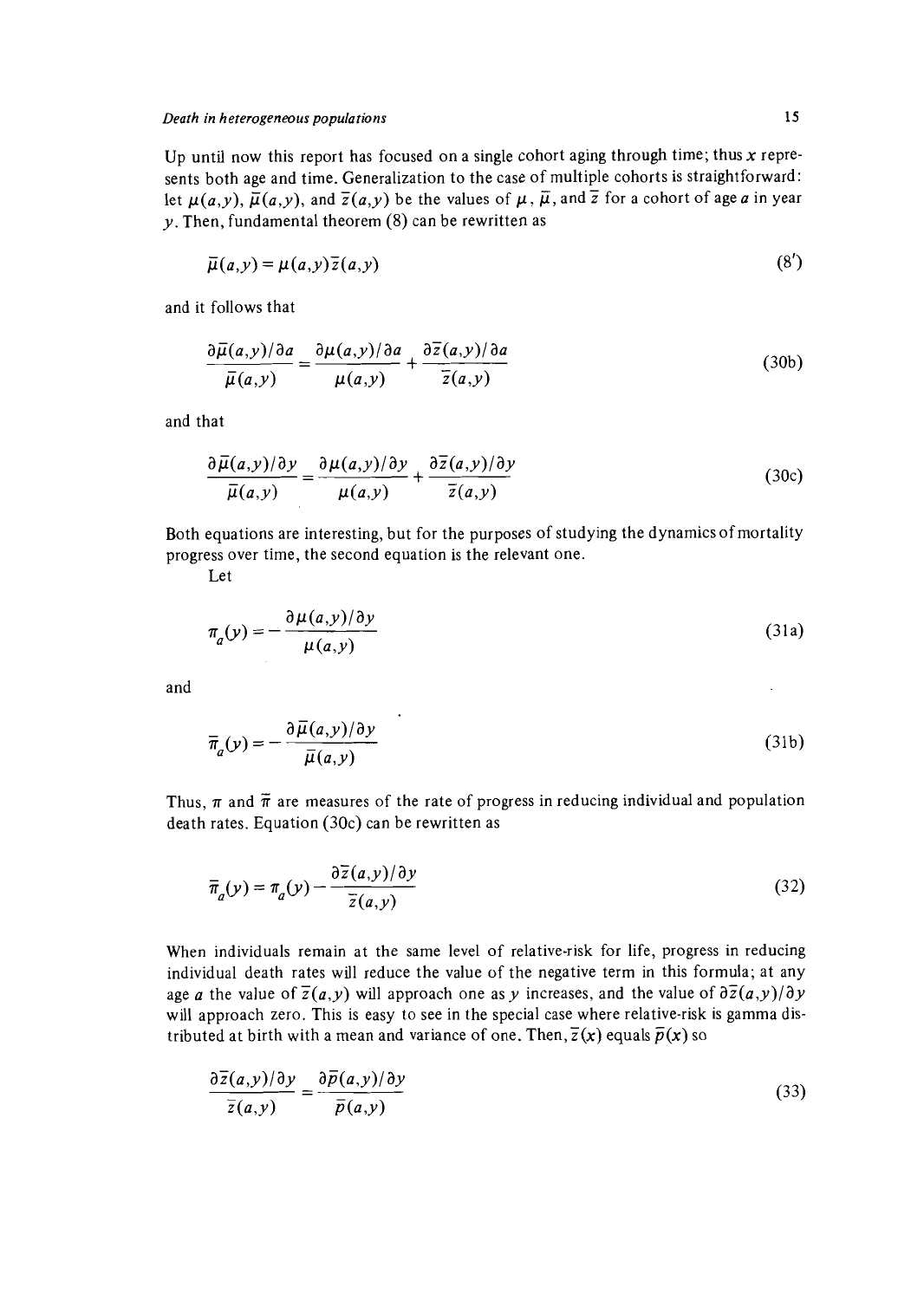The proportion surviving at any age  $a$  will clearly approach one as progress in reducing death rates continues. Furthermore, the change over time in the proportion surviving will approach zero.

Equation *(32)* consequently indicates that as progress in reducing individual death rates continues,

$$
\overline{\pi}_a(y) \to \pi_a(y) \qquad \text{for any } a \tag{34}
$$

Since progress in reducing death rates permits frailer individuals to survive to older ages,

$$
\partial \overline{z}(a, y)/\partial a < 0 \tag{35}
$$

But, of course,  $\overline{z}(a,y)$  is greater than zero. Therefore,

$$
\overline{\pi}_a(y) < \pi_a(y) \qquad \text{for any } a \tag{36}
$$

In short, the observed rate of progress in reducing the population death rate at any age  $a$  will be less than, but will approach over time, the rate of progress in reducing individual death rates at age a. Table 5 presents some numerical results concerning  $\bar{\pi}_a(y)$  when  $\pi_a(y)$  is constant for all a and y; Figure 3 depicts the pattern of these results.

The pattern shown in Figure *3* is roughly the pattern actually observed in the United States, Sweden, and other countries over the course of this century. Thus, the observed acceleration of progress in reducing mortality at older ages may be, at least in part, an artifact of heterogeneity. To the extent this is true, death rates after age *70* and especially after age 80 may decline faster in the future than now predicted  $-$  and at an accelerating rate. The various implications of an increase in the size of the elderly populations, including the pressures it would place on pension systems, are discussed by Myers *(1981);* the work by Arthur *(1981)* is also relevant.

| Year y   | Observed rate of progress $\bar{\pi}(a, y)$ when age a equals: |         |         |         |  |  |
|----------|----------------------------------------------------------------|---------|---------|---------|--|--|
|          | 20                                                             | 40      | 60      | 80      |  |  |
| 0        | 0.00986                                                        | 0.00894 | 0.00528 | 0.00131 |  |  |
| 40       | 0.00991                                                        | 0.00927 | 0.00626 | 0.00184 |  |  |
| 80       | 0.00994                                                        | 0.00950 | 0.00714 | 0.00252 |  |  |
| 120      | 0.00996                                                        | 0.00966 | 0.00788 | 0.00334 |  |  |
| $\infty$ | 0.01000                                                        | 0.01000 | 0.01000 | 0.01000 |  |  |

**TABLE** *5* **The acceleration in observed rates of progress in reducing mortality rates.** 

**NOTE: It is assumed that the rate of progress on the individual level is** *0.01;* 

 $\left[\frac{\partial \mu(a, y)}{\partial y}\right] / \mu(a, y) = \pi = 0.01$ for all  $a, y$ 

**Furthermore,** *z* **is assumed to be gamma distributed with mean one and variance one**  at birth, and  $\mu(a,0) = 0.0002 \exp(0.1a)$ .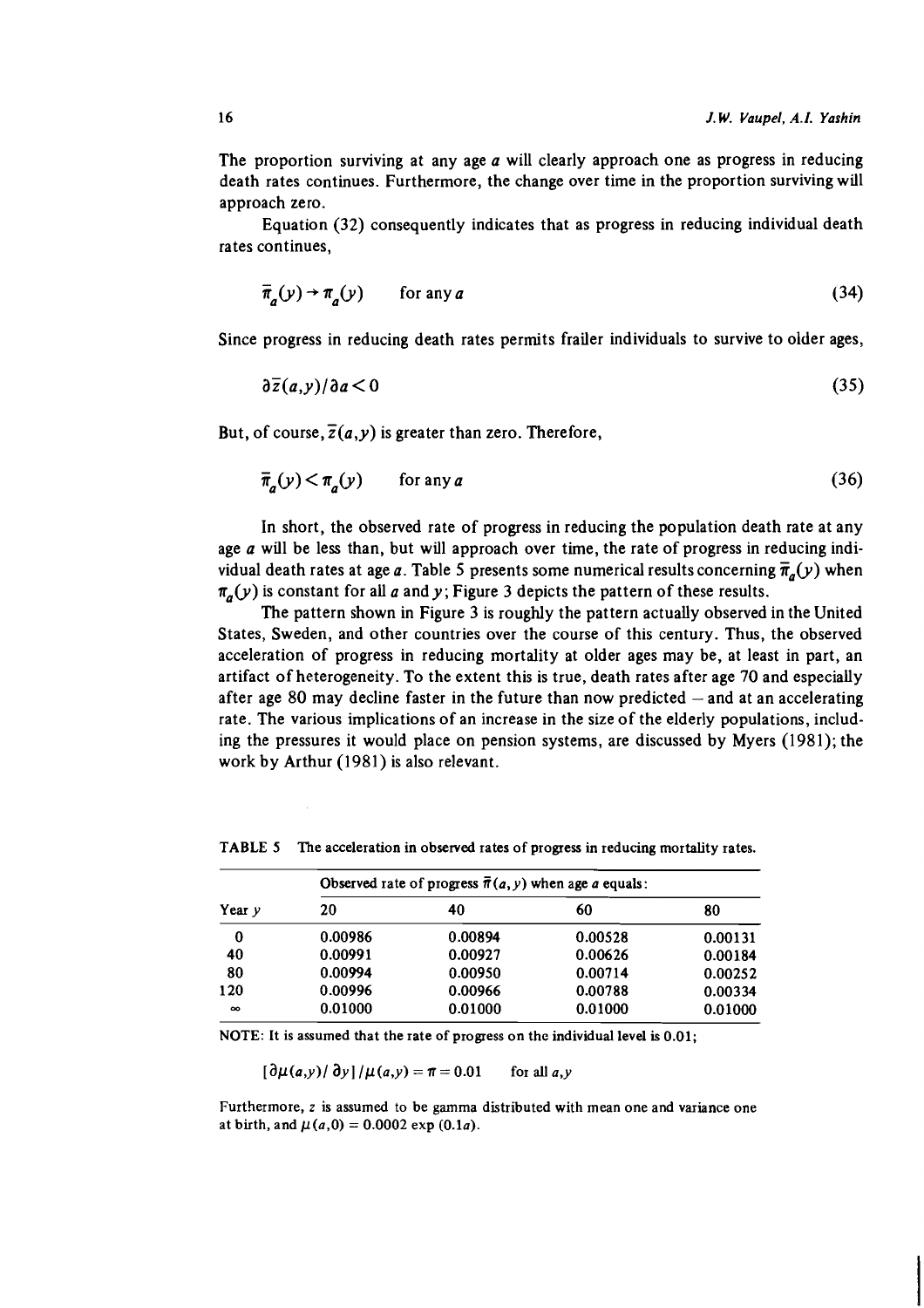

**FIGURE 3 Trajectories of progress in reducing mortality rates.** 

#### **WHEN** PROGRESS STOPS

Suppose progress has been made over a number of years in reducing individual mortality rates and then, suddenly, the progress stops so that the mortality rates henceforth remain constant. In the succeeding years (i.e., as y increases), the value of  $\bar{p}(a,y)$ , the proportion of the original birth cohort surviving to age  $a$  in year  $y$ , will increase and then level off. The increase in  $\bar{p}(a)$  will result from the aging of the younger cohorts that have experienced lower death rates because of the previous progress. Since, as noted earlier, -  $\bar{z}$  is a monotonically increasing function of  $\bar{p}$ , it follows that  $\bar{z}$  will increase as well. The value of  $\mu(a,y)$ , any a and y, will be constant - that is what no progress means. But

$$
\overline{\mu}(a,y) = \mu(a,y)\overline{z}(a,y) \tag{8'}
$$

Thus,  $\overline{\mu}(a, y)$  at any age a will increase over time.

In short, current mortality rates for populations are lower than the mortality rates that would prevail if current mortality rates for individuals persisted. If progress in health conditions stops, death rates will rise. This implies that estimates of "current life expectancy" are too high. These estimates are based on current population death rates, but they are supposed to represent what life expectancy would be if health conditions remained unchanged. Vaupel *et* al. (1979a) indicate how the correct value of current life expectancy, adjusted for the effects of heterogeneity and past health progress, might be calculated. Table 6 and Figure 4 compare the patterns of  $\mu(a,y)$  and  $\bar{\mu}(a,y)$  when health progress stops.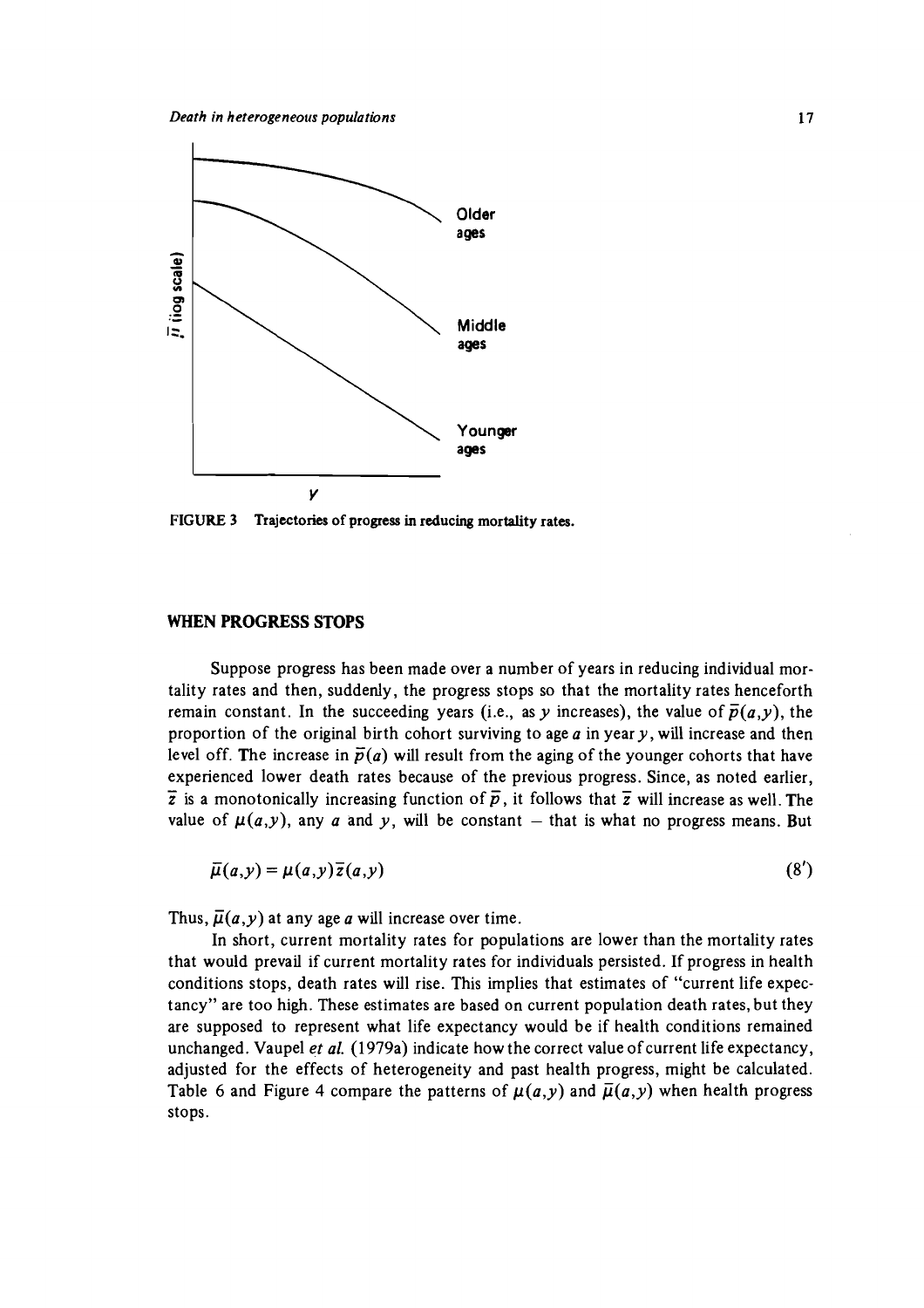If progress in reducing  $\mu$  accelerates and decelerates over time, the observed trajectory of  $\overline{\mu}$  will be bumpy and might show periods of apparent negative progress; this phenomenon might underlie the increase in death rates observed in the United States in the middle and late 1960s, following a relatively rapid decrease in the 1950s.

| Year $\nu$ | $\mu(60, y)$ | $\bar{\mu}$ (60, y) |
|------------|--------------|---------------------|
| 0          | 0.08069      | 0.04264             |
| 20         | 0.06606      | 0.03817             |
| 40         | 0.05409      | 0.03384             |
| 60         | 0.04428      | 0.02972             |
| 80         | 0.03625      | 0.02588             |
| 81         | 0.03625      | 0.02595             |
| 90         | 0.03625      | 0.02635             |
| $\infty$   | 0.03625      | 0.02662             |

**TABLE 6 When progress in reducing mortality rates stops.** 

| ASSUMPTIONS: $\mu(a,0) = 0.0002 \exp(0.1a)$    |
|------------------------------------------------|
| $\mu(a, y) = \mu(a, 0) \exp(-0.01y), y \le 80$ |
| $\mu(a,y) = \mu(a,80), y > 80$                 |



**FIGURE 4 When progress in reducing mortality rates stops.** 

#### **INDEPENDENT COMPETING RISKS**

Suppose there are several causes of death and that an individual can be at different relative-risks for the different causes. Let  $z_i$  denote the level of relative-risk for cause of death *i* and let  $\mu_i(x, z_i)$  be the death rate from cause *i* at time (or age) x for individuals at relative-risk  $z_i$ . As before, define  $z_i$  such that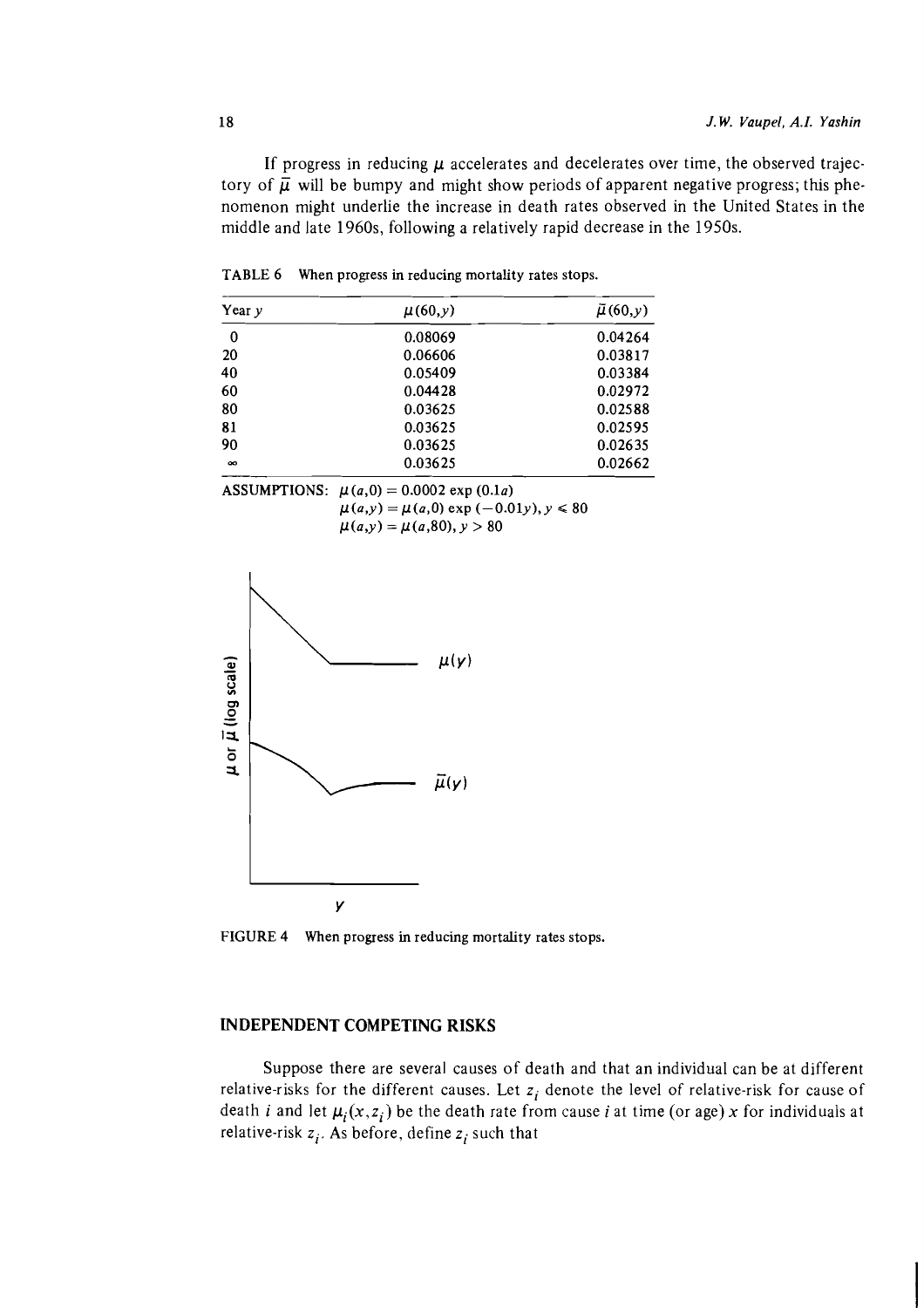Death in heterogeneous populations 19

$$
\mu_i(x, z_i) = z_i \mu_i(x, 1) = z_i \mu_i(x) \tag{4'}
$$

Assume that an individual's relative-risk for any cause of death is independent of his or her relative-risk for any other cause of death. Then, as shown in the Appendix, a straightforward generalization of fundmental theorem (8) yields

$$
\overline{\mu}_i(x) = \mu_i(x)\overline{z}_i(x) \tag{8'}
$$

and

$$
\bar{\mu}(x) = \sum_{i=1}^{n} \bar{\mu}_i(x) \tag{8'}
$$

where  $\bar{\mu}_i$  represents the population death rate from cause *i* and where  $\bar{z}_i(x)$  is the mean relative-risk from cause *i* among the individuals surviving to time x. The value of  $\overline{z}_i(x)$  for any cause of death *i* can be calculated on the basis of  $f_0(z_i)$ , the distribution of  $z_i$  at birth, and  $\mu_i(x)$ , the death rate from cause *i*:

$$
\overline{z}_{i}(x) = \int_{0}^{\infty} z_{i} f_{0}(z_{i}) \exp\left[-\int_{0}^{x} z_{i} \mu_{i}(t) dt\right] dz_{i}
$$
\n
$$
\overline{z}_{i}(x) = \int_{0}^{\infty} f_{0}(z_{i}) \exp\left[-\int_{0}^{x} z_{i} \mu_{i}(t) dt\right] dz_{i}
$$
\n(13')

Thus, the dynamics of mortality from any specific cause of death can be studied without knowing the death rates and distributions of relative-risks for other causes of death.

Suppose that the  $z_i$  are gamma distributed with mean one and variances  $\sigma_i^2$ . (As before, the means might as well be set equal to one, as in that case the "standard" individual at relative-risk one will be the mean individual at birth.) Then equation (19) generalizes to

$$
\overline{z}_i(x) = 1/[1 + \sigma_i^2 H_i(x)] \tag{19'}
$$

where

$$
H_i(x) = \int_0^x \mu_i(t) dt
$$
 (37)

Furthermore, equation (18) generalizes to

$$
\overline{z}_i(x) = \overline{p}_i(x)^{\sigma_i^2}
$$
 (18")

where  $\overline{p}_i(x)$  is the proportion of the population that would survive to age x if i were the only cause of death: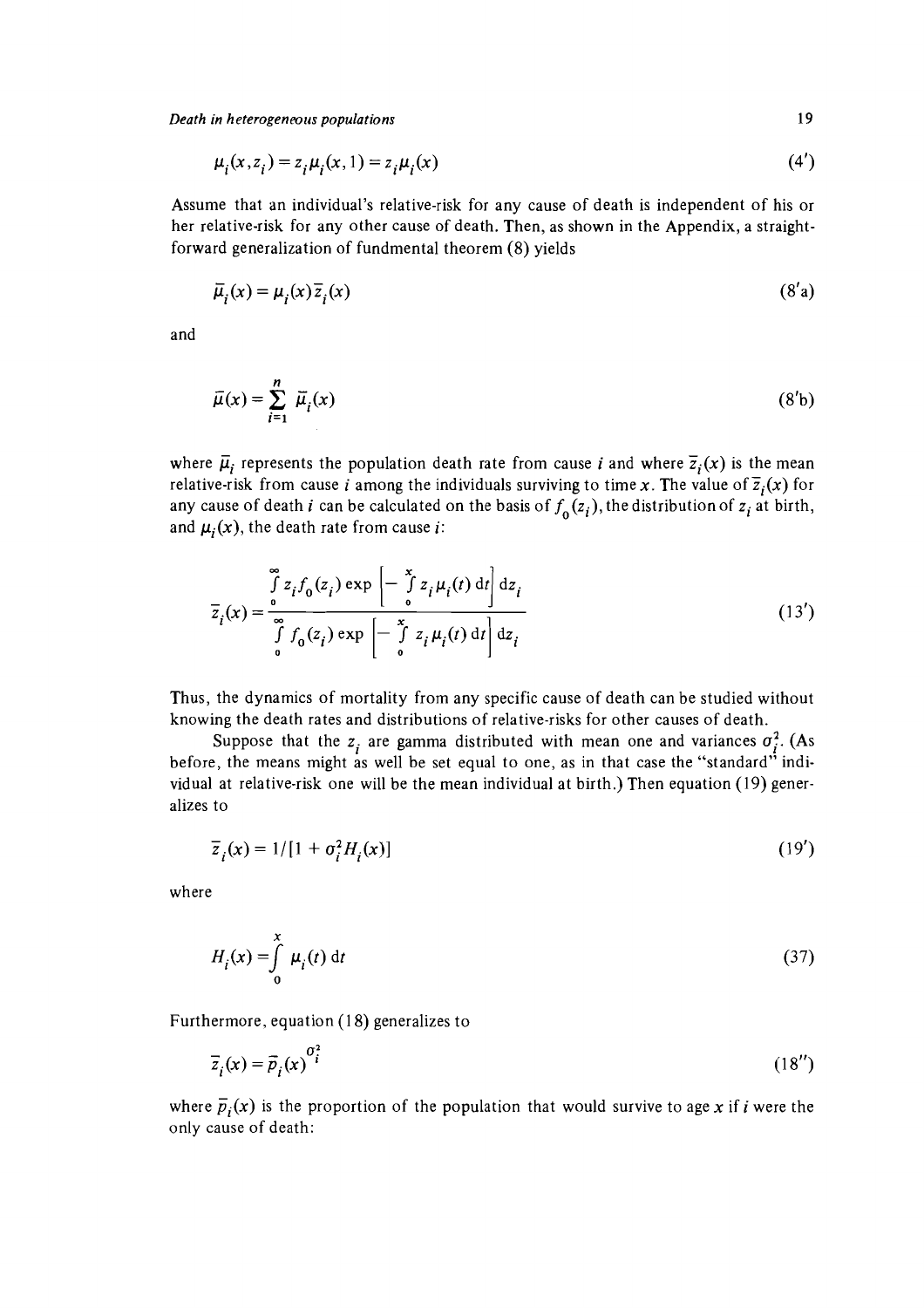*20 J.* **W.** *Vaupel, A.I.* **Yashin** 

$$
\overline{p}_i(x) = \exp\left[-\int_0^x \overline{\mu}_i(t) dt\right]
$$
 (38)

The formulas for the uniform distribution **(23)** and the two-point distribution **(22)** similarly generalize.

Thus, the case of independent, competing risks is almost as easy to analyze as the simpler case of a single cause of death. In a sense, the competing risk case adds another layer or dimension of heterogeneity as now individuals not only differ from each other, but they also differ within themselves in susceptibility to various causes of death.

Patterns of aging for individuals can be compared with observed patterns of aging for the surviving cohort in much the same way when there are several causes of death as when there is only a single cause of death. Figure 5 presents an example. The mortality curve shown in Figure 5, which is plotted on a log scale, is intriguing because it resembles the observed mortality curves of most developed countries: mortality falls off after infancy, begins increasing again after age 7 or so, rises through a hump roughly between



*FIGURE 5* **A population mortality curve produced by three causes of death. The three independent**  causes of death act, on the individual level, as follows:  $\mu_1(x) = 0.02$  and  $z_1$  is gamma distributed with  $\sigma_1^2 = 500$ ;  $\mu_2(x) = 0.00001$  exp  $(0.4x)$  and  $z_2$  is gamma distributed with  $\sigma_2^2 = 200$ ;  $\mu_2(x) = a \exp(bx)$ **exp**  $\{a \ [\text{exp}(bx) - 1] / b\sigma_3^2\}, a = 0.00015, b = 0.08, \text{and } z_3 \text{ is gamma distributed with } \sigma_3^2 = 1.$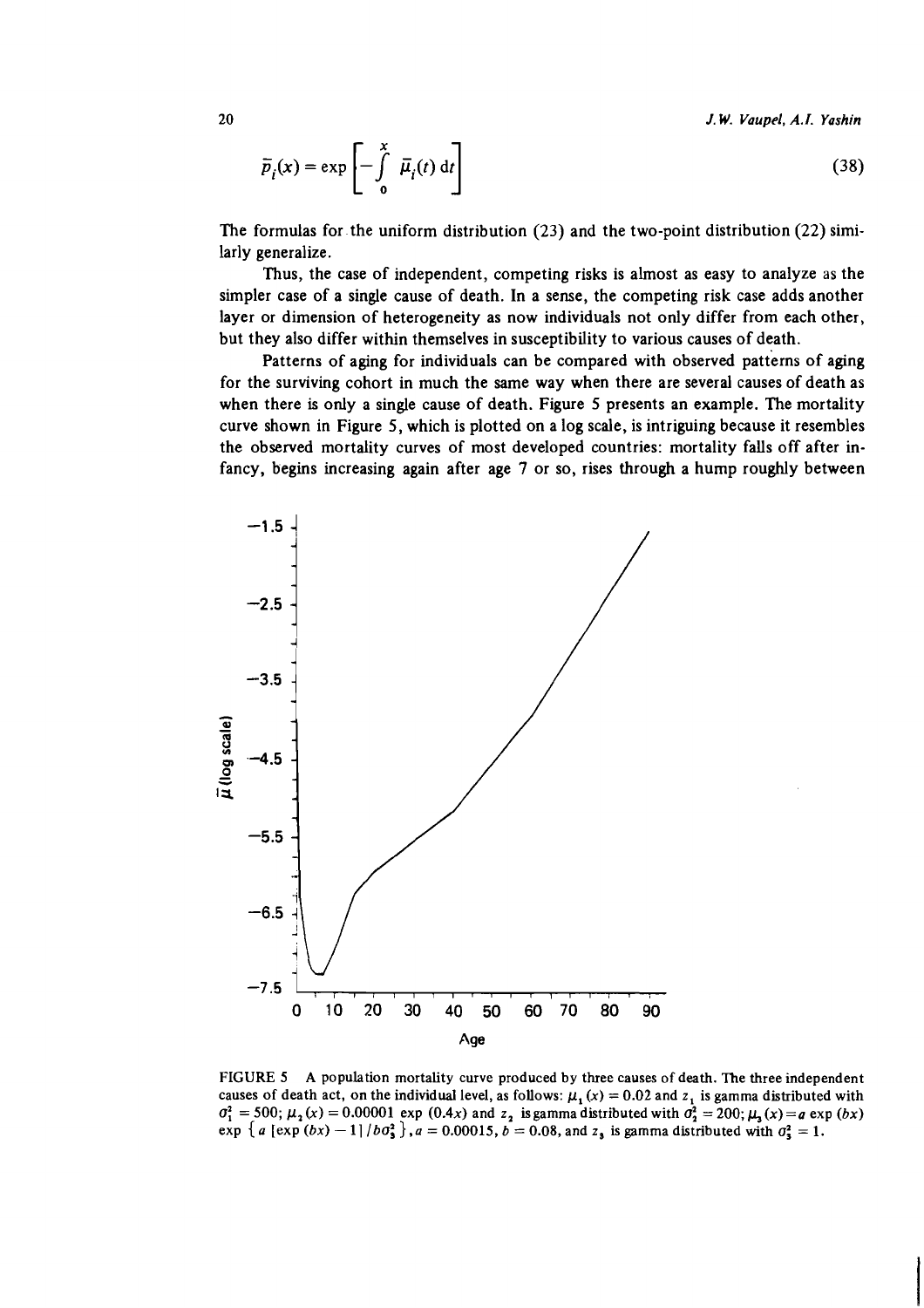ages **15** and 30, and then at older ages increases more or less exponentially. Figure **5** was generated by assuming there were three causes of death. For individuals, the incidence of the first cause is constant, the incidence of the second cause increases exponentially, and the incidence of the third cause increases according to the double-exponential form that produces, on the population level, an observed exponential increase.

Just as mortality convergences and crossovers for two populations may be artifacts of heterogeneity, convergences and crossovers for two causes of death may also be artifacts of heterogeneity. In the earlier discussion of population crossovers, the subscript  $i$ denoted population 1 or 2 - e.g.,  $\overline{\mu}_i$  was the death rate for population *i*. The mathematics is equally valid if the subscript  $i$  denotes cause of death 1 or 2. So, for example, cause of death 2 might be twice as likely as cause of death **1,** at all ages, for all individuals. If the variance in  $z_1$ , however, is greater than twice the variance in  $z_1$ , then the observed rate of death from cause 2 in the surviving cohort will approach and eventually fall below the observed rate for cause **1.** 

What will be the effect of progress in reducing individual death rates on observed progress in reducing deaths in surviving cohorts? For any specific cause of death, the mathematics will be the same as outlined in the section on progress above. Furthermore, in the case being considered here of independent causes of death, progress in reducing one cause of death will have no effect on  $\mu_i(x)$  or  $\overline{\mu}_i(x)$  for any other cause of death i. Since everyone has to die of something, the *number* of people eventually dying from other causes will increase, but the death *rates*  $\mu_i$  and  $\bar{\mu}_i$  will not change.

## **CORRELATED CAUSES OF DEATH**

When causes of death are not independent but are correlated with each other, the mathematics becomes more complicated. The fundamental equations

$$
\overline{\mu}_i(x) = \mu_i(x)\overline{z}_i(x) \tag{8'}
$$

and

$$
\bar{\mu}(x) = \sum_{i=1}^{n} \bar{\mu}_i(x) \tag{8'}
$$

are still valid, but now the value of  $\overline{z_i}(x)$  depends on the death rates and distributions of relative-risks for correlated causes of death:

$$
\overline{z}_{i}(x) = \frac{\int_{0}^{\infty} \cdots \int_{0}^{\infty} z_{i} f_{0}(z_{1},...,z_{n}) \exp\left[-z_{1}H_{1}(x) - \cdots - z_{n}H_{n}(x)\right] dz_{1},...,dz_{n}}{\int_{0}^{\infty} \cdots \int_{0}^{\infty} f_{0}(z_{1},...,z_{n}) \exp\left[-z_{1}H_{1}(x) - \cdots - z_{n}H_{n}(x)\right] dz_{1},...,dz_{n}}
$$
(39)

where, as before,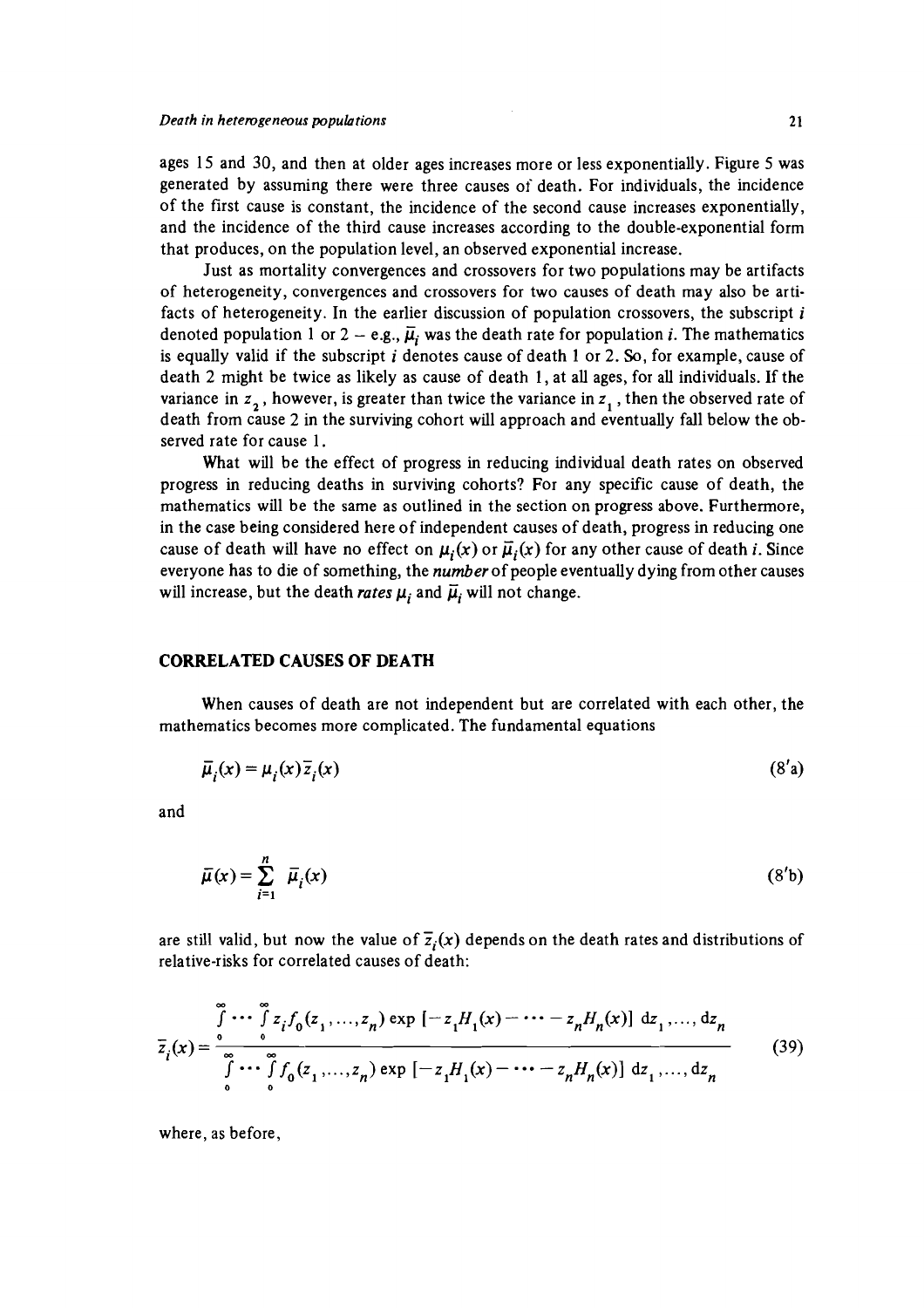$$
H_i(x) = \int_{0}^{x} \mu_i(t) dt
$$

As a simple example, consider the following special case. Suppose that there are two causes of death and that, as in the mover/stayer model, there are two kinds of people. Let  $\mu_1(x)$  and  $\mu_2(x)$  be the death rates from cause 1 and 2 for the standard individual in the first group, and let  $\mu'_1(x)$  and  $\mu'_2(x)$  be the rates for the second group. Finally, suppose the rates are interrelated as follows:

$$
0 < \mu_1'(x) < \mu_1(x) \qquad \text{for all } x \tag{40a}
$$

and

$$
\mu'_{2}(x) = 0 \qquad \text{for all } x \tag{40b}
$$

Thus, the second, "robust" group does not die from cause 2 and faces a lower death rate than the first group does from cause 1.

Let  $\pi(x)$  denote the proportion of the total population that is in the first group at time  $x$ . The observed death rate for the first cause of death will be

$$
\bar{\mu}_1(x) = \pi(x)\,\mu_1(x) + [1 - \pi(x)]\,\mu'_1(x) \tag{41a}
$$

and the observed death rate for the second cause of death will simply be

$$
\bar{\mu}_2(x) = \pi(x)\mu_2(x) \tag{41b}
$$

Suppose some progress is made in reducing the incidence of the second cause of death. Then the observed death rate from the first cause will increase. This observed death rate is the weighted average of the death rates for the first and second groups. If death rates for the first group are reduced (as a result of progress against the second cause of death), more of this group will survive. The value of  $\pi(x)$  will increase and since  $\mu_1(x)$  exceeds  $\mu'(x)$ , the value of  $\bar{\mu}_1(x)$  will also increase. The value of  $\pi(x)$ , by the way, is given by

$$
\pi(x) = \frac{\pi(0) \exp\left\{-\int_{0}^{x} [\mu_1(t) + \mu_2(t)] dt\right\}}{\pi(0) \exp\left\{-\int_{0}^{x} [\mu_1(t) + \mu_2(t)] dt\right\} + [1 - \pi(0)] \exp\left[-\int_{0}^{x} \mu_1'(t) dt\right]}
$$
(42)

A more general situation in which causes of death are correlated can be described as follows. Let  $z_0, \ldots, z_n$  be independent relative-risks with mean one. Let the death rate for an individual be given by

$$
\mu_i(x, z) = [w_i z_0 + (1 - w_i) z_i] \mu_i(x)
$$
\n(43)

where z is the vector of relative-risks for the individual and  $w_i$  is a weight such that

 $22$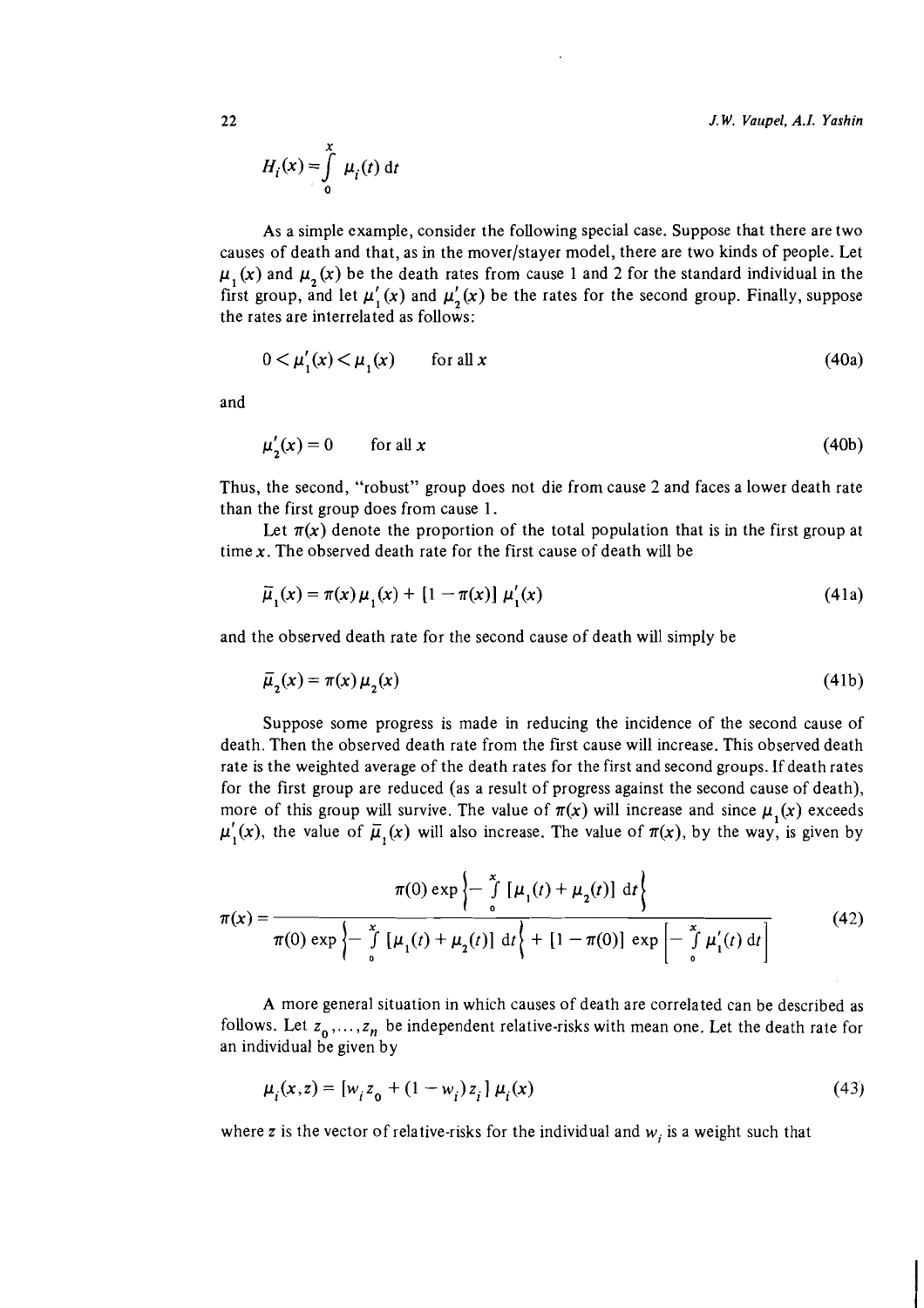*Death in heterogeneous populations* **23** 

$$
0 \leqslant w_i \leqslant 1 \qquad i = 1, \ldots, n \tag{44}
$$

The basic idea is that an individual's risk from any specific cause of death i depends on a general relative-risk (or frailty) factor  $z_0$  and a specific relative-risk factor  $z_i$ .

It can be readily shown that

$$
\bar{\mu}_i(x) = [w_i \bar{z}_0(x) + (1 - w_i) \bar{z}_i(x)] \mu_i(x)
$$
\n(45)

If the  $z_i$  are gamma distributed with mean one and variances  $\sigma_i^2$ , then

$$
\overline{z}_0(x) = \frac{1}{1 + \sigma_0^2 \sum\limits_{i=1}^n w_i H_i(x)}
$$
(46a)

and

$$
\overline{z}_i(x) = \frac{1}{1 + \sigma_i^2 (1 - w_i) H_i(x)} \qquad i = 1,...,n
$$
\n(46b)

If  $w_i$  is greater than zero, then reducing the incidence of cause of death  $j$  will increase  $\overline{z}_o(x)$ . This increase in  $\overline{z}_o(x)$  will, if  $w_i$  is greater than zero, result in an increase in the observed incidence of cause of death *i*. Indeed, if  $H_i(x)$  is reduced by  $\delta_i$ , then  $\overline{\mu}_i(x)$ will increase by

$$
\frac{\delta_j w_j w_i \mu_i(x)}{\left[1 + \sigma_0^2 \sum_{k=1}^n H_k(x) w_k\right] \left[1 + \sigma_0^2 \sum_{k=1}^n H_k(x) w_k - \delta_j w_j\right]}
$$
(47)

In short, when relative-risks from different causes of death are positively correlated, progress against one cause of death may lead to observed increases in the rates of other causes of death.

### WHEN THE RELATIVE-RISKS OF INDIVIDUALS CHANGE PROPORTIONATELY OVER TIME

So far it has been assumed that an individual is born at some level of relative-risk and remains at that level for life. Clearly, however, individuals' relative-risk levels may in some situations change significantly over time. Sometimes this change is caused by factors, such as improvements in living conditions or progress in medical technology, that may affect individuals proportionately to their current relative-risk levels. That is, for all individuals,

$$
dz(x)/dx = -\varphi(x)z(x) , \qquad z(0) = z_0
$$
\n(48a)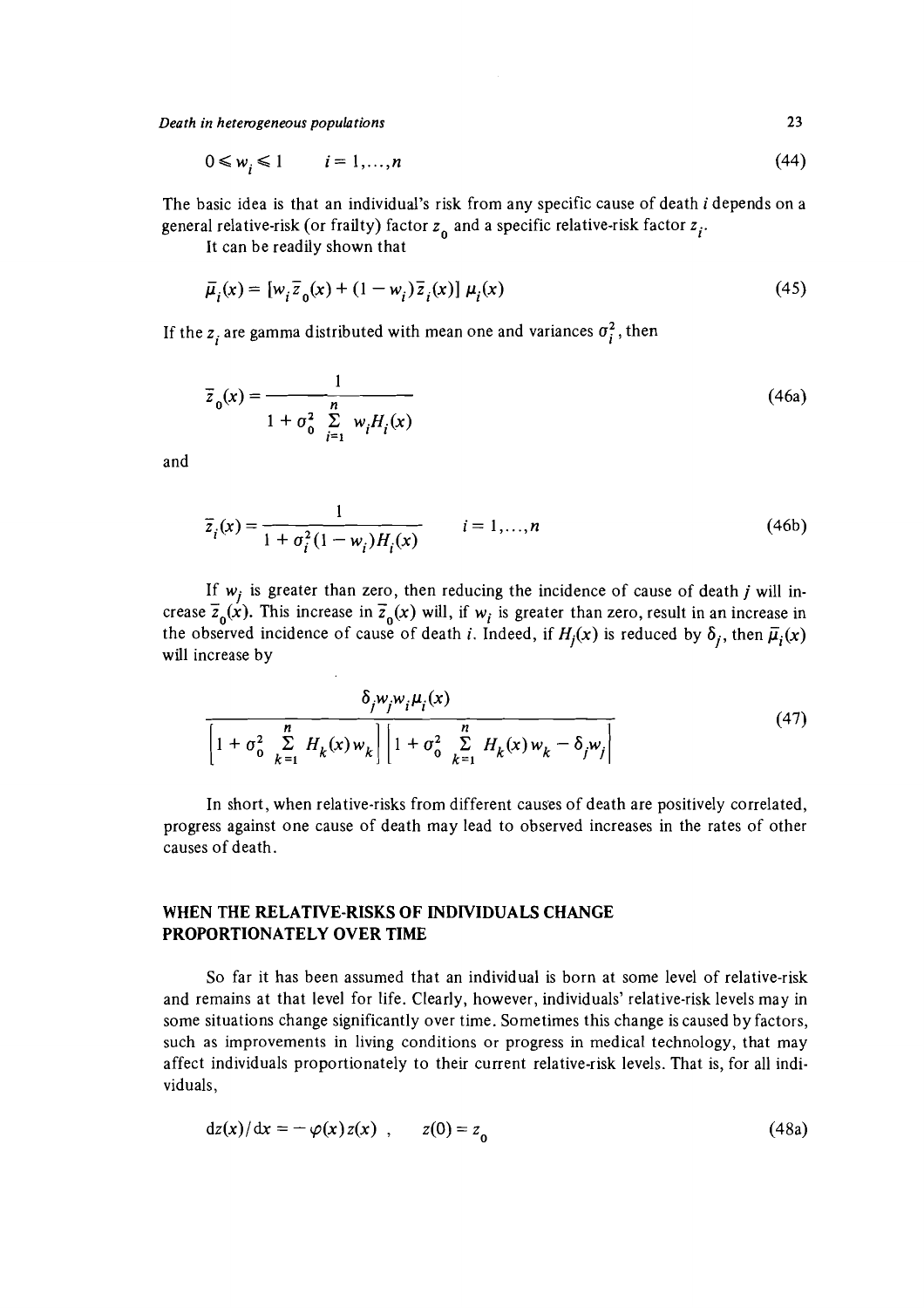where  $z(x)$  is an individual's relative-risk at time x, and  $\varphi(x)$  measures the intensity of the change. Alternatively, the value of  $z(x)$  could be given by

$$
z(x) = g(x)z_0 \tag{48b}
$$

where  $z_0$  is an individual's relative-risk at birth and  $g(x)$  measures the cumulative change. The values of  $\varphi(x)$  and  $g(x)$  are related by

$$
g(x) = \exp\left[-\int_{0}^{x} \varphi(t) dt\right]
$$
 (49)

Because  $\mu(x, z)$  equals  $z\mu(x)$ , it follows that

$$
\mu\left[x, z(x)\right] = z_0 g(x)\mu(x) \tag{50}
$$

Let

$$
\mu'(x) = g(x)\,\mu(x) \tag{51}
$$

The function  $\mu'(x)$  can be interpreted as describing the trajectory of death rates for the standard individual under the changing conditions described by  $g(x)$ . Then, the fundamental equation becomes

$$
\bar{\mu}(x) = \mu'(x)\bar{z}'(x) \tag{8''}
$$

where, analogously to previous formulas,

$$
\overline{z}'(x) = \int_{0}^{\infty} z f_0(z) \exp\left[-\int_{0}^{x} \mu'(t) dt\right] dz
$$
  

$$
\int_{0}^{\infty} z f_0(z) \exp\left[-\int_{0}^{x} \mu'(t) dt\right]
$$
 (13'')

In short, by combining the function  $g(x)$  with  $\mu(x)$ , all the mathematical apparatus derived earlier can still be applied.

As shown in the Appendix,  $g(x)$  could describe a stochastic process. After a particular realization of  $g(x)$  is known, then the equations above would hold. Before  $g(x)$  is known, the equations hold for expected values; if

$$
\mu'(x) = \overline{g}(x)\,\mu(x) \tag{51'}
$$

where  $\bar{g}(x)$  is the conditional expectation of  $g(x)$  as defined in the Appendix, and if z and  $g(x)$  are independent, then the expected mortality curve  $\overline{\overline{\mu}}(x)$  is given by

$$
\bar{\bar{\mu}}(x) = \mu'(x)\bar{z}'(x) \tag{8''}
$$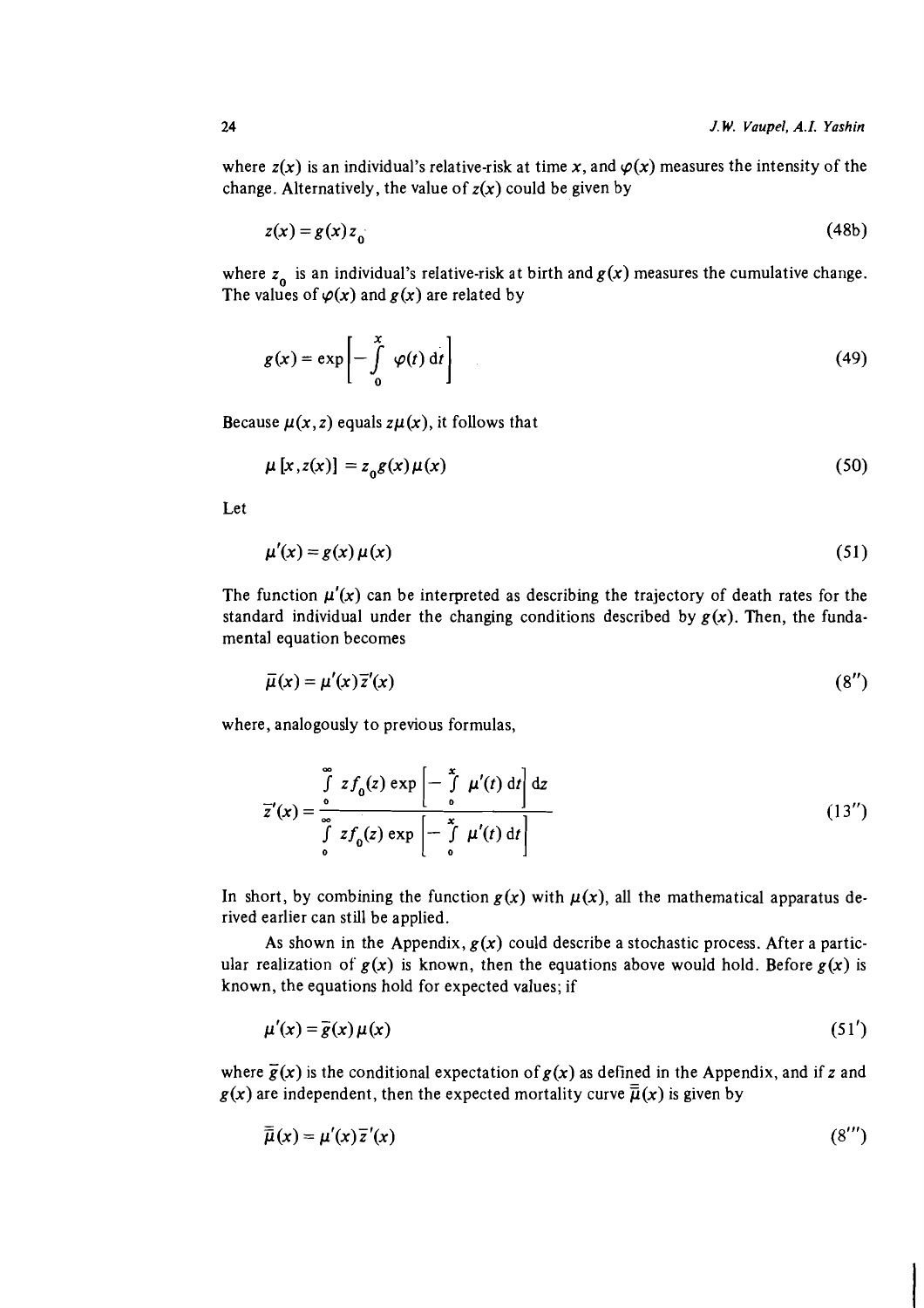where  $\overline{z}'(x)$  is given, as before, by equation (13) and where  $\overline{u}(x)$  may be considered a conditional expectation of the observed mortality rate  $\bar{\mu}(x)$ , as discussed in the Appendix.

#### DEATH AND DEBILITATION

In some situations death may be associated with some illness, such as tuberculosis or rheumatic fever, or some catastrophe that not only kills people but that also weakens the survivors. To model this kind of correlation between death and debilitation, suppose:

$$
z(x) = z_0 \left[ 1 + \alpha H(x) \right] \tag{52}
$$

for all individuals in the population. Thus, the greater the cumulative death rate  $H(x)$ has been, the frailer each of the surviving individuals will be.

Since equation (52) is just a special case of equation (48b), equations (51),  $(8'')$ , and  $(13'')$  can be used to analyze this situation. For illustrative purposes, it is sufficient to consider a simple, concrete instance. Suppose, for example, that  $z_0$  is gamma distributed with mean one and variance  $\sigma^2$ . And suppose that  $\mu(x)$  is constant and equals c at all ages  $x$ . Then,

$$
\overline{\mu}(x) = \frac{c + \alpha c^2 x}{1 + \sigma^2 c x + \sigma^2 \alpha c^2 x^2 / 2}
$$
\n
$$
(53)
$$

If the debilitating effect is small relative to the selection effect of heterogeneity  $-$  specifically, if  $\alpha$  is less than or equal to  $\sigma^2$  - then  $\bar{\mu}(x)$  will decline with age and approach zero. On the other hand, if  $\alpha$  exceeds  $\sigma^2$ , then  $\bar{\mu}(x)$  will initially rise above the level c, but will then start to decline, will fall below  $c$  when

$$
x = \frac{2}{c} \frac{\lambda}{c} \frac{\lambda}{c} - \frac{\sigma^2}{c^2} \frac{1}{(\alpha \sigma^2)}
$$
 (54)

and will eventually approach zero. Thus, if  $\alpha$  is big enough, the debilitation effect will dominate for a few years until the selection effect of heterogeneity takes over.

#### A RANDOM WALK THROUGH RELATIVE-RISK

Factors such as further education, increasing income, decreasing alcohol consumption, increasing cigarette consumption, and other changes in life style, living conditions, work environment, and so on may gradually alter any particular individual's relative-risk (or frailty) level relative to other individuals' levels. Suppose that the process is the usual kind of random walk known as a Wiener or Brownian-motion process. In this kind of process, the change in an individual's relative-risk at any instant in time is proportional to the individual's level of relative-risk. Furthermore, the cumulative change over an interval of time is proportional to the length of the interval. More exactly,

$$
dz(t) = z(t) b(t) dw(t) , z(0) = z_0
$$
 (55)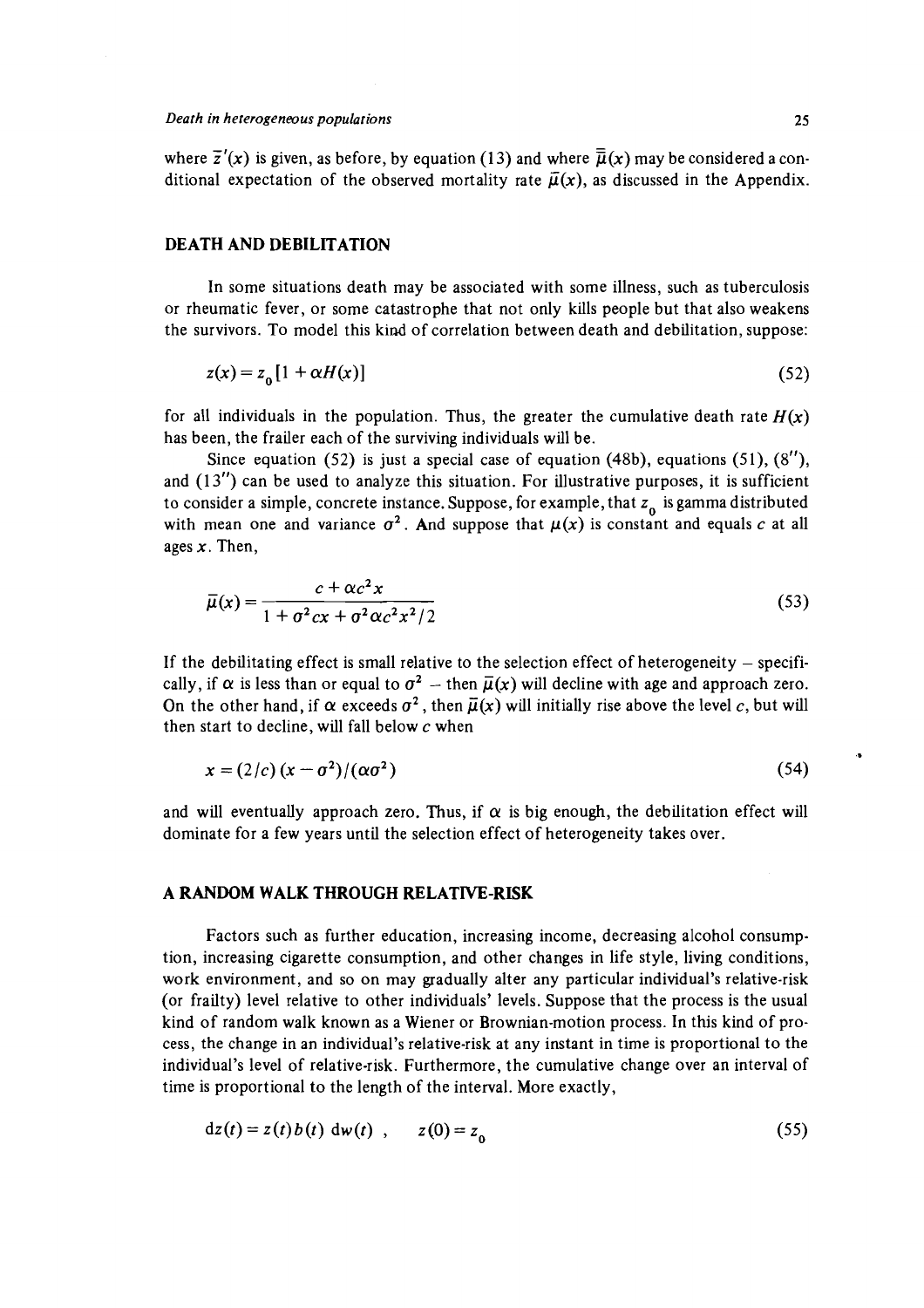where  $w(t)$  is a Wiener process conditionally independent of  $z_0$  when time of death exceeds t and  $b(t)$  is some deterministic function such that

$$
\int_{0}^{\infty} b^{2}(t) dt < \infty
$$
\n(56)

As shown in the Appendix, if  $T$  denotes time of death, then

$$
\overline{\overline{\mu}}(x) = \mu(x)\overline{z}(x)E\left\{\exp\left[\int\limits_{0}^{x} b(s) dw(s) - \frac{x}{2} \int\limits_{0}^{x} b(s) ds\right] |T > x\right\}
$$
(8'''')

where  $\overline{z}(x)$  is defined, as before, by equation (13). Thus, remarkably, the mathematical apparatus developed above for the special case of unchanging individual relative-risks also holds, in terms of expected observed mortality  $\overline{\mu}(x)$ , for the more general case where the relative-risk level of each individual is gradually changing according to a random walk process. However, the calculation of the conditional mathematical expectation on the righthand side of equation (8"") requires more sophisticated methods of estimation based, for example, on the theory of random point processes (Yashin 1970, 1978; Snyder 1975; Brémaud 1981).

The three kinds of change in relative-risk discussed above  $-$  deterministic proportional change for all individuals, stochastic proportional change for all individuals, and independent random walks for each individual  $-$  can be combined with obvious changes in the mathematics.

## **CONCLUSION**

"lndividuals", whether people, plants, animals,or machines, differ from one another. Sometimes the differences affect the probability of some major transition, such as dying, moving, marrying, or converting. If so, the observed dynamics of the behavior of the surviving population  $-$  the population that has not yet made the transition  $-\text{will}$  systematically deviate from the dynamics of the behavior of any of the individuals that make up the population. Most of the examples and terminology of this report were drawn from the study of human mortality, but the mathematics can be applied to various kinds of heterogeneous populations for such purposes as explaining population patterns, making inferences about individual behavior, and predicting or evaluating the impact of alternative control mechanisms, policies, and interventions.

Among the interesting results discussed in this study are:

- $\bullet$  Individuals age faster than heterogeneous cohorts.
- Observed mortality convergences and crossovers, both between populations and between causes of death, may be artifacts of heterogeneity.
- Progress in reducing mortality at younger ages or from some causes of death may increase observed mortality at older ages or from other causes of death.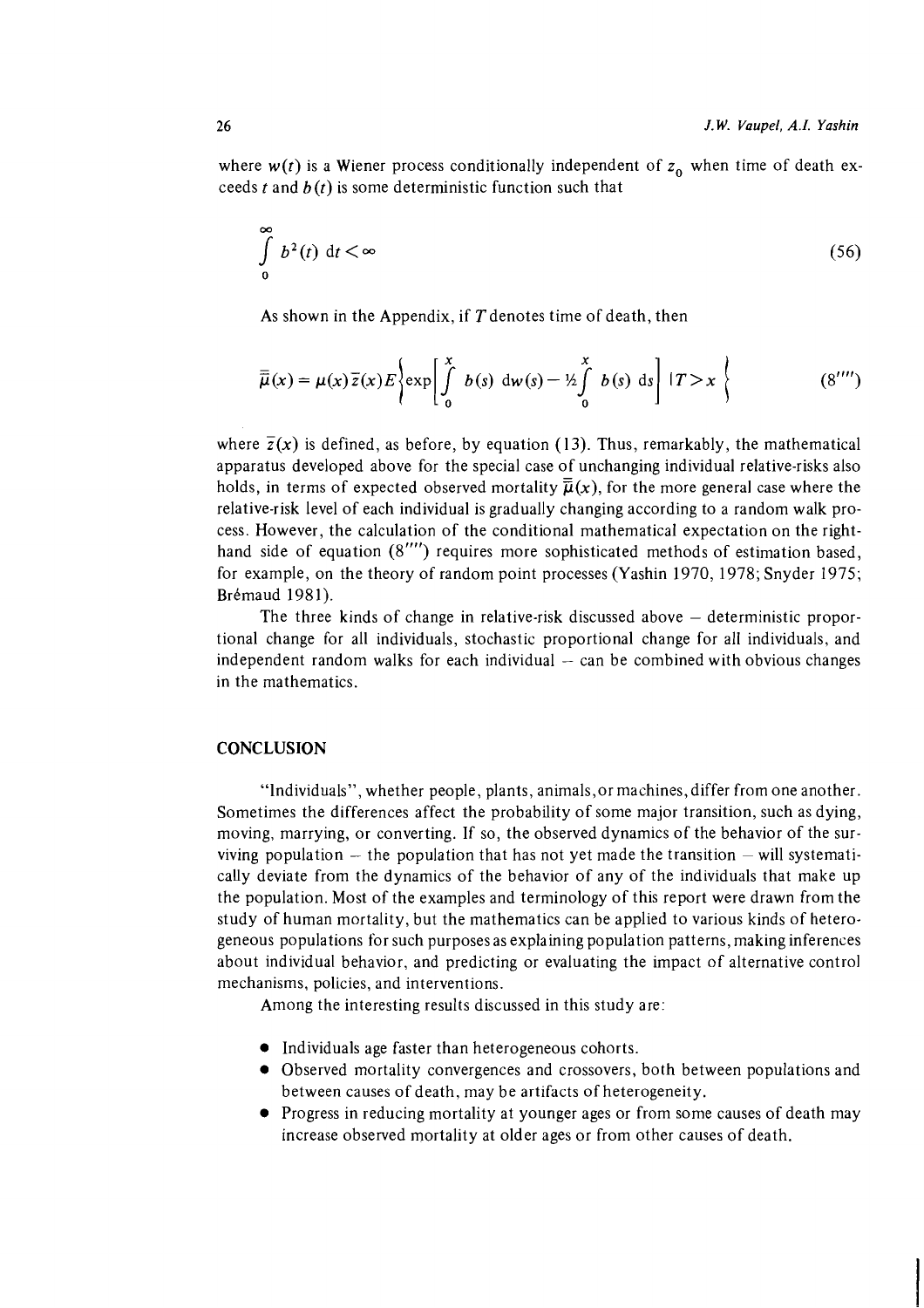Slow but accelerating rates of mortality progress in old age may be an artifact of heterogeneity, with a significant consequence: the elderly population may be substantially larger in the future than currently predicted.

#### **ACKNOWLEDGMENTS**

The authors thank Brian Arthur, Robert Chen, Meredith Golden, Michael Hannan, Nathan Keyfitz, Pave1 Kitsul, Howard Kunreuther, Joanne Linnerooth, Edward Loser, Mark Pauly, Dirniter Philipov, Edward Rising, Andrei Rogers, and Michael Stoto for helpful comments, Maria Rogers for precise editing and Susanne Stock for meticulous typing.

#### **REFERENCES**

- Arbous, A.G., and J.E. Kerrich (1951) Accident statistics and the concept of accident-proneness. Biometrics 7 : 340-432.
- Arthur, W.B. (1981) The economics of risks to life. American Economic Review 71:54-64.
- Blumen, I., M. Kogan, and P.J. McCarthy (1955) The Industrial Mobility of Labor as a Probability Process. Ithaca, New York: Cornell University.
- Brémaud, P. (1981) Point Processes and Queues. New York: Springer-Verlag.
- Cohen, J., and B. Singer (1979) Malaria in Nigeria: Constrained continuous-time Markov models for discrete-time longitudinal data on human mixed-species infections. Pages 69-133 in Lectures on Mathematics in the Life Sciences 12, edited by S. Levin. Providence, Rhode Island: American Mathematical Society.
- Cournot, A.A. (1838) Mémoire sur les applications du calcul des chances à la statistique judiciare [The application of the calculus of probability to judicial statistics]. Journal de mathkmatiques pures et appliquées  $3:257-334$ .
- Gini, C. (1924) Premières recherches sur la fecondabilité de la femme [New research on the fecundity of women]. Proceedings of the International Mathematics Congress 2:889-892.
- Ginsberg, R.B. (1973) Stochastic models of residential and geographic moblity for heterogeneous populations. Environment and Planning 5:113-124.
- Greenwood, M., and G.U. Yule (1920) An inquiry into the nature of frequency distributions representative of multiple happenings. Journal of the Royal Statistical Society 83:255-279.
- Harris, C.M., and N.D. Singpurwalla (1968) Life distributions derived from stochastic hazard functions. IEEE Transactions on Reliability 17:70-79.
- Heckman, J.J., and B. Singer (1982) Population heterogeneity in demographic models. Pages 567-599 in Multidimensional Mathematical Demography, edited by K. Land and A. Rogers. New York: Academic Press.
- Keyfitz, N., and G. Littman (1980) Mortality in a heterogeneous population. Population Studies 33: 333-343.
- Kitsul, P., and D. Philipov (1981) The one-year/five-year migration problem. Pages  $1-33$  in Advances in Multiregional Demography, edited by A. Rogers. RR-81-6. Laxenburg, Austria: International Institute for Applied Systems Analysis.
- Liptzer, R.S., and A.N. Shirjaev (1977) Statistics of Random Processes. New York: Springer-Verlag.
- Lundberg, 0. (1940) On Random Processes and Their Application to Sickness and Accident Statistics. Uppsala, Sweden: Almquist and Wicksell.
- Mann, N.R., R.E. Schafer, and N.D. SingpurwaJla (1974) Methods for Statistical Analysis of Reliability and Life Data. New York: John Wiley and Sons.
- Manton, K., and E. Stallard (1979) Maximum likelihood estimation of astochastic compartment model of cancer latency: Lung cancer mortality among white females in the US. Computers and Biomedical Research 12:313-328.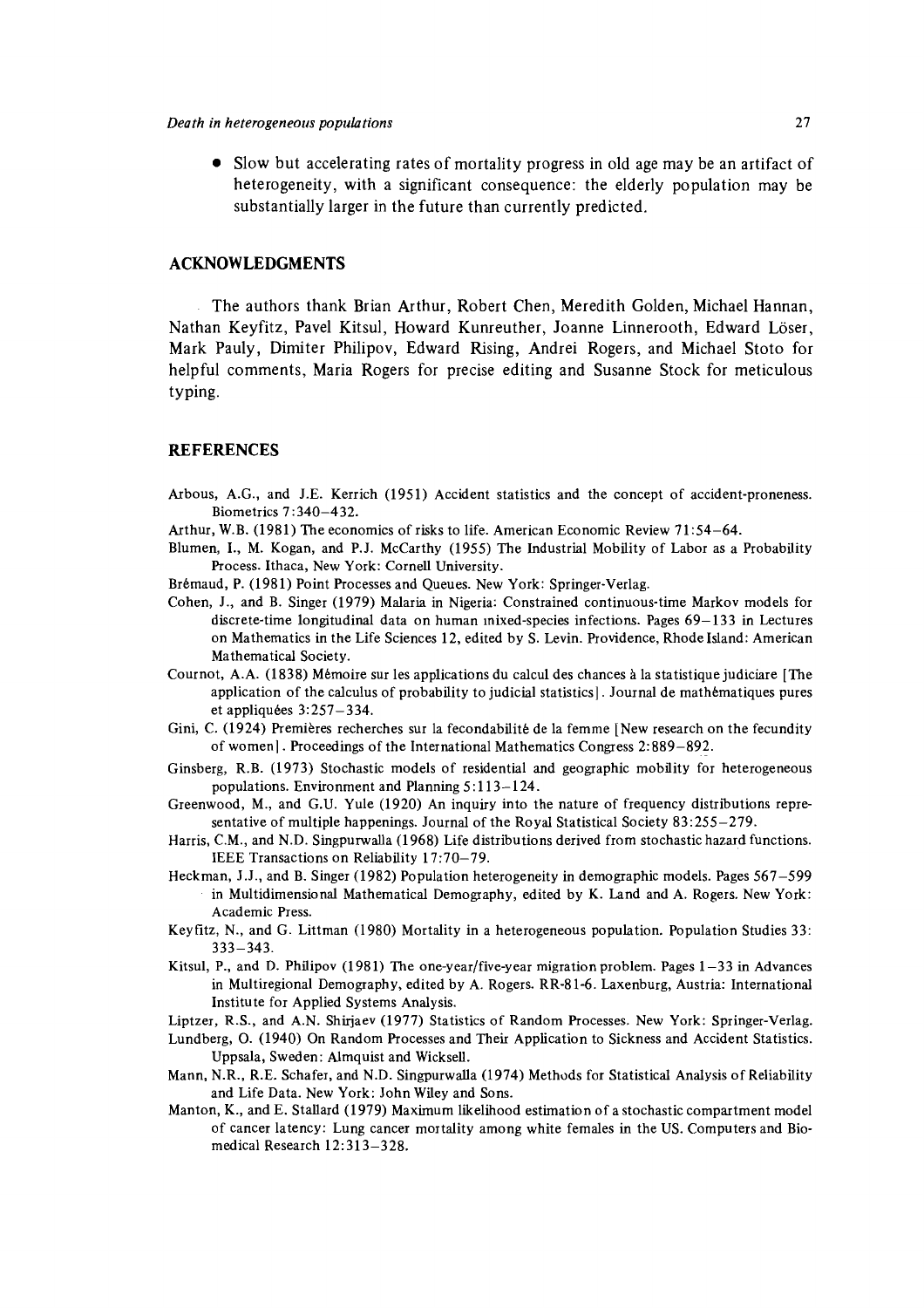- Manton, K., and E. Stallard (1981a) Methods for evaluating the heterogeneity of aging processes in human populations using vital statistics data: Explaining the black/white mortality crossover by a model of mortality selection. Human Biology 53:47-67.
- Manton, K., and E. Stallard (1981b) Heterogeneity and Its Effect on Mortality Measurement. Paper presented at the Seminar on Methodology and Data Collection in Mortality Studies, International Union for the Scientific Study of Population, Dakar, Senegal.
- Manton, K., E. Stallard, and J.W. Vaupel (1981) Methods for comparing the mortality experience of heterogeneous populations. Demography 18:389-4 10.
- Myers, R. (1981) Social Security. Homewood, Illinois: Irwin.
- Nam, C.B., N.L. Weatherby, and K.A. Ockay (1978) Causes of death which contribute to themortality crossover effect. Social Biology 25: 306-3 14.
- Potter, R.G., and M.P. Parker (1964) Predicting the time required to conceive. Population Studies 18: 99-116.
- Shepard, D.S., and R.J. Zeckhauser (1975) The Assessment of Rograms to Rolong Life, Recognizing Their Interaction with Risk Factors. Discussion Paper 32D. Cambridge, Massachusetts: Kennedy School of Government, Harvard University.
- Shepard, D.S., and R.J. Zeckhauser (1977) Heterogeneity among patients asa factor in surgical decisionmaking. In Costs, Risks, and Benefits of Surgery, edited by J.P. Bunker *et* al. New York: Oxford University Press.
- Shepard, D.S., and R.J. Zeckhauser (1980a) Long-term effects of interventions to improve survival in mixed populations. Journal of Chronic Diseases 33:413-433.
- Shepard, D.S., and R.J. Zeckhauser (1980b) The Choice of Health Policies with Heterogeneous Populations. Unpublished paper. Cambridge, Massachusetts: Kennedy School of Government, Harvard University.
- Sheps, M.C., and J.A. Menken (1973) Mathematical Models of Conception and Birth. Chicago: University of Chicago Ress.
- Silcock, H. (1954) The Phenomenon of Labor Turnover. Journal of the Royal Statistical Society 117: 429-440.
- Singer, B., and S. Spilerman (1974) Social mobility models for heterogeneous populations. Sociological Methodology 1973-1974:356-401.
- Snyder, D.L. (1975) Random Point Rocesses. New York: John Wiley and Sons.
- Spilerman, S. (1972) Extensions of the mover-stayer model. American Journal of Sociology 78:599-626.
- Vaupel, J.W. (1978) The Rospects for Saving Lives. Durham, North Carolina: Institute of Policy Sciences and Public Affairs, Duke University.
- Vaupel, J.W., K. Manton, and E. Stallard (1979a) The impact of heterogeneity in individual frailty on the dynamics of mortality. Demography 16:439-454.
- Vaupel, J.W., K. Manton, and E. Stallard (1979b) Mortality Statistics Are Biased Because the Frail Die First. Unpublished paper.
- Weinberg, W. (1902) Beitrage zur Physiologie und Pathologie der Mehrlingsgeburten beirn Menschen [The physiology and pathology of multiple human births]. Pfliiger's Archiv fur die gesamte Physiologie des Menschen und der Tiere 88:346-430.
- Woodbury, M.A., and K. Manton (1977) A random walk model of human mortality and aging. **Theo**retical Population Biology 11 :37-48.
- Yashin, A.I. (1970) Filtering of jump processes. Automatic and Remote Control 5 :52-58.
- Yashin, A.I. (1978) Theoretic and Applied Estimation Roblems for Jumping Observations. Moscow: Institute for Control Sciences. (in Russian)
- Zeckhauser, R., and D.S. Shepard (1976) Where now for saving lives? Law and Contemporary Roblems 40(4):5-45.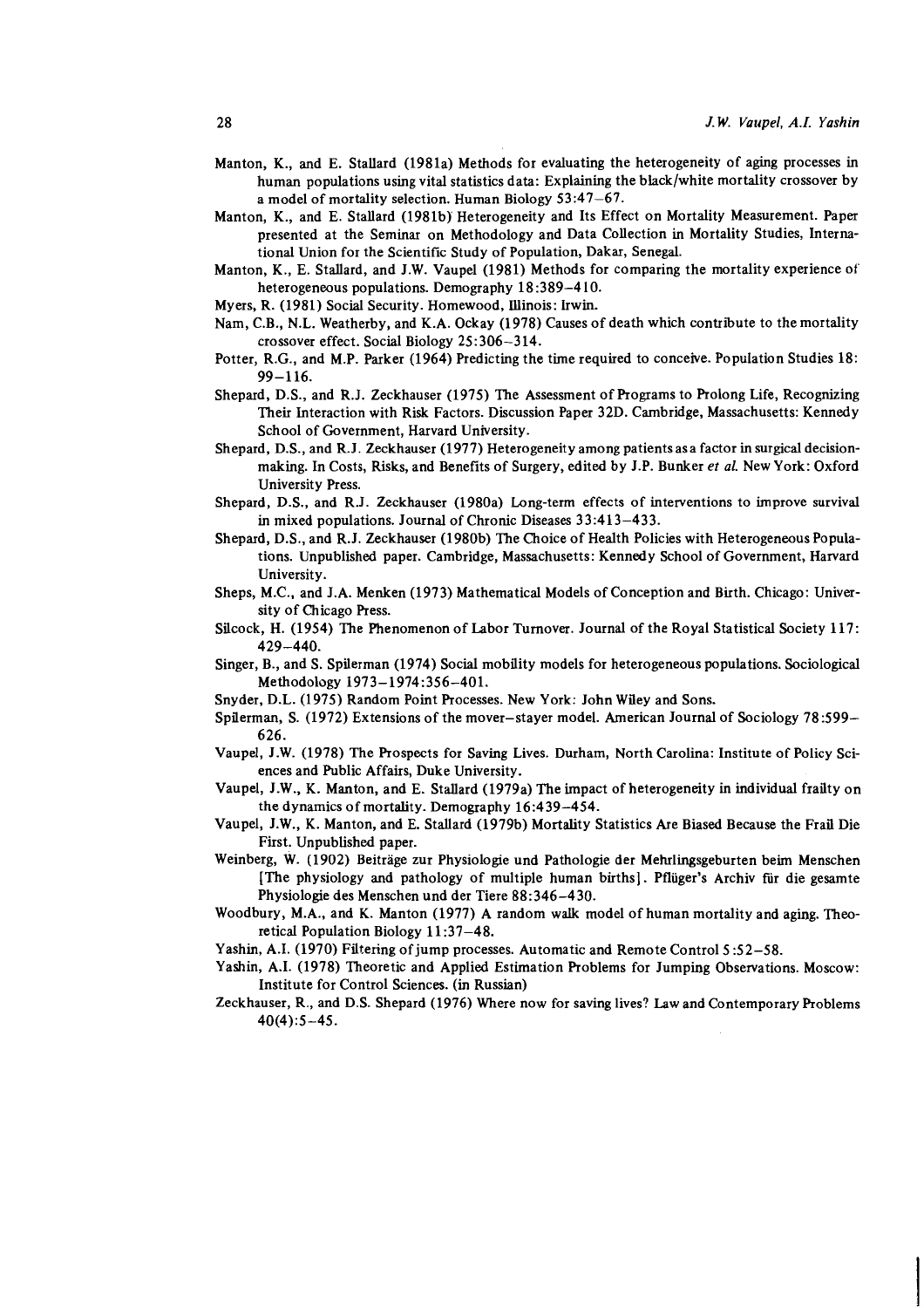## **APPENDIX**

### A1 . **Proof of Equation (6)**

Let  $f(z)$  be the probability density function of frailty  $z$  and let  $T$  be the random death time. Denote by  $\varphi(t|x)$  the conditional probability density of death time *T* when frailty *z* is given. Note that

$$
\varphi(t|z) = z\mu(t) \exp\left[-z\int\limits_0^t \mu(x) dx\right]
$$

where  $\mu(x)$  is the age-specific death rate for the standard individual with frailty z equaling one. Using the notation  $g(t, z)$  for the joint probability distribution function of death time *T* and frailty *z* we get, multiplying  $f(z)$  and  $\varphi(t|z)$ ,

$$
g(t, z) = f(z) \varphi(t | z)
$$

According to the definition of  $\overline{\mu}(x)$ 

$$
\bar{\mu}(x) = \frac{h(x)}{P(T > x)}
$$

where  $h(x)$  is the probability density function for death time  $T$ .

Note that

$$
h(x) = \int_{0}^{\infty} g(x, z) dz = \int_{0}^{\infty} f(z) \varphi(x|z) dz
$$

Using the expression for  $\varphi(t|z)$  we have for  $\bar{\mu}(x)$ 

$$
\overline{\mu}(x) = \frac{\int_{0}^{\infty} z \mu(x) \exp\left[-z \int_{0}^{x} \mu(t) dt\right] f(z) dz}{P(T > x)}
$$

Noting that according to the formula for  $\varphi(t|z)$ 

$$
P(T > x \mid z) = \exp\left[-z \int\limits_{0}^{x} \mu(t) dt\right]
$$

the formula for  $\bar{\mu}(x)$  may be rewritten as follows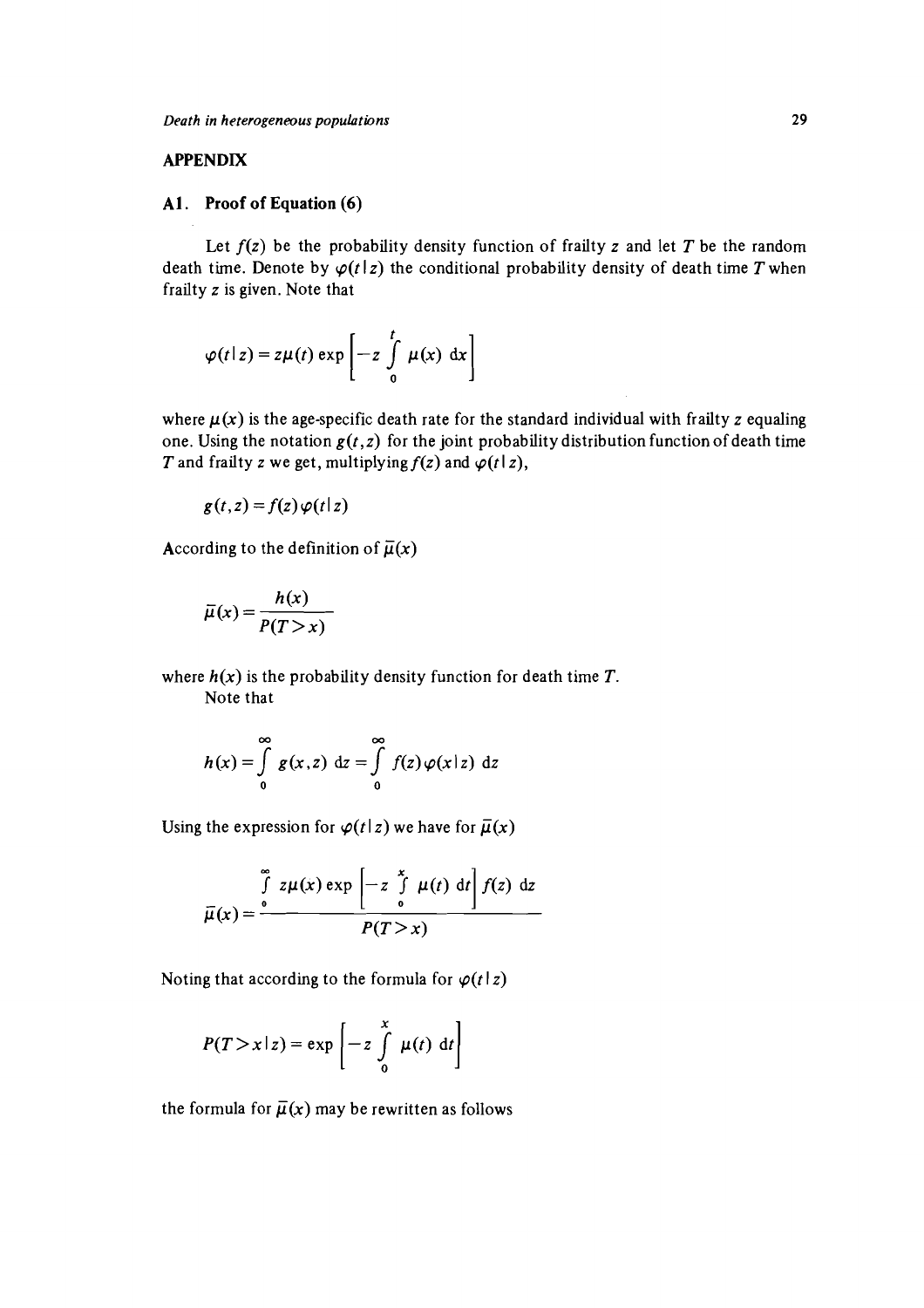*J.* **W. Vaupel, A.I. Yashin** 

$$
\bar{\mu}(x) = \frac{\mu(x) \int_{0}^{\infty} P(T > x \mid z) f(z) dz}{P(T > x)}
$$

Denoting by  $f_x(z)$  the conditional probability density function of z when event  ${T > x}$  is given and noting that according to Bayes formula

$$
f_x(z) = \frac{P(T > x \mid z) f(z)}{P(T > x)}
$$

we have for  $\overline{\mu}(x)$ 

$$
\bar{\mu}(x) = \mu(x) \int_{0}^{\infty} z f_x(z) dz = \mu(x) E(z | T > x)
$$

completing the proof.

## **A2. The Competing Risk Case**

Let frailty be the vector  $z = (z_1, z_2, ..., z_n)$ . Denote by  $T_i$  the random death times caused by frailty  $z_i$ , where  $i = 1, 2, ..., n$ , and let  $T = \min\{T_i, i = 1, 2, ..., n\}$ . Let the density function of  $T$  when frailty z is given be

$$
\varphi(t|z) = \left[\sum_{i=1}^{n} z_i \mu_i(t)\right] \exp\left[-\sum_{i=1}^{n} z_i \int_{0}^{t} \mu_i(x) dx\right]
$$

Note that from this formula it follows that

$$
P(T > x \mid z) = \exp\left[-\sum_{i=1}^{n} z_i \int_{0}^{x} \mu_i(t) dt\right]
$$

As in the scalar case note that

$$
\bar{\mu}(x) = \frac{\mathrm{d}P(T \leq x)/\mathrm{d}x}{P(T > x)}
$$

Denoting by  $f(z)$  the density probability function of vector  $z = (z_1, \ldots, z_n)$ , we have

$$
\bar{\mu}(x) = \frac{\int_{0}^{\infty} \left[ \frac{dP(T \leq x \mid z)}{dx} \right] f(z) dz}{P(T > x)}
$$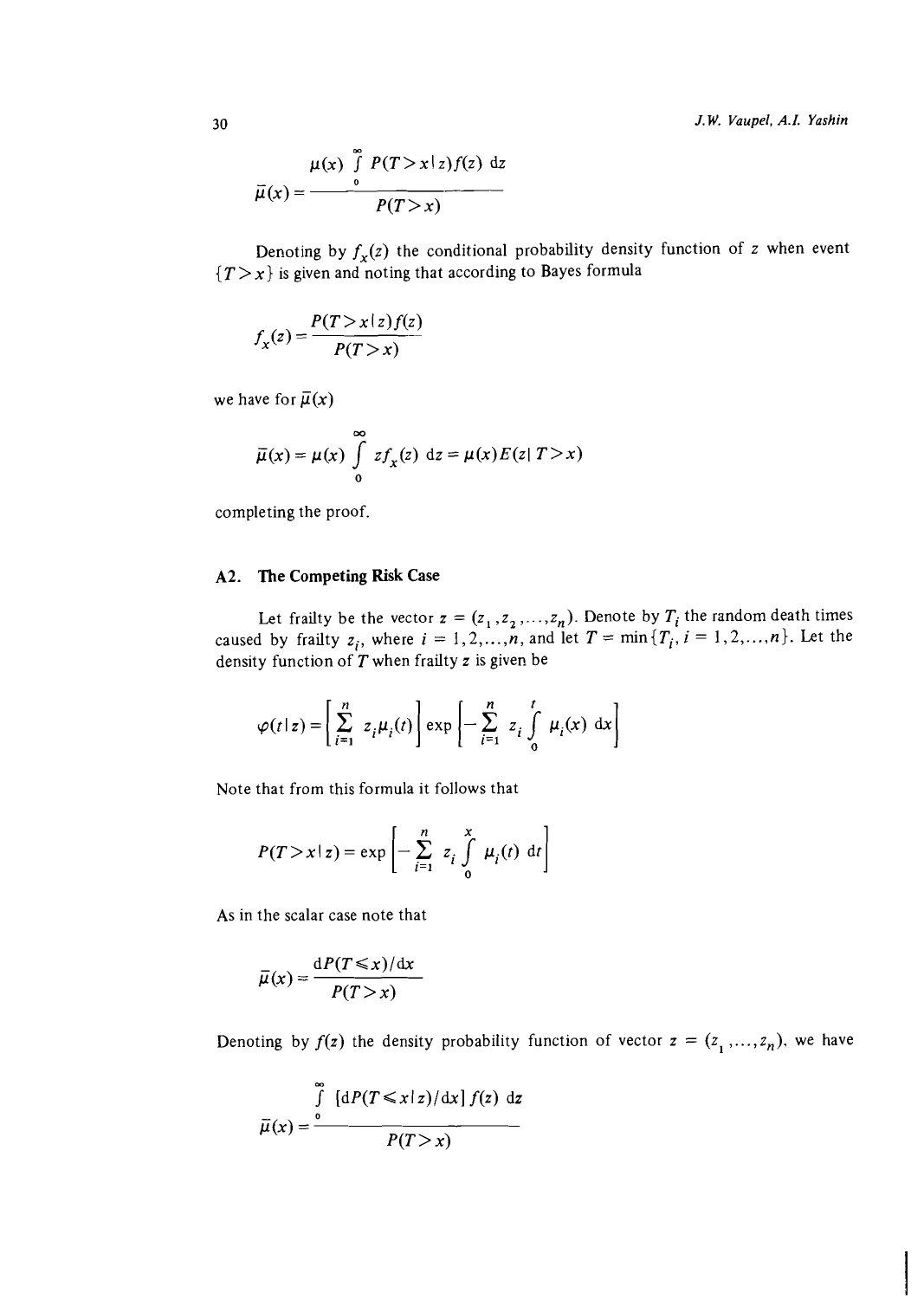or using the formula for  $\varphi(t \mid z)$ 

$$
\overline{\mu}(x) = \frac{\int_{0}^{\infty} \left[ \sum_{i} z_{i} \mu_{i}(x) \right] \exp \left[ - \sum_{i=1}^{n} z_{i} \int_{0}^{x} \mu_{i}(t) dt \right] f(z) dz}{P(T > x)}
$$

Noting that

$$
\frac{\exp\left[-\sum_{i=1}^{n} z_i \int_{0}^{x} \mu_i(t) \, \mathrm{d}t\right] f(z)}{P(T > x)} = f_x(z)
$$

where  $f_x(z)$  is the conditional probability density function of vector frailty  $z = (z_1, ..., z_n)$ when the event  $\{T > x\}$  is given, we get for  $\overline{\mu}(x)$ 

$$
\bar{\mu}(x) = \sum \mu_i(x) \hat{z}_i(x)
$$

where

$$
\hat{z}_i(x) = E\{z_i \mid T > x\}
$$

It is very important to know when  $\hat{z}_i(x)$  coincides with  $\overline{z}_i(x)$ , where  $\overline{z}_i = E\{z_i | T_i > x\}$  is the conditional frailty that was defined before. For this purpose note that the random event  ${T > x}$  may be represented as

$$
\{T>x\} = \bigcap_{i=1}^n \{T_i > x\}
$$

The equality  $\hat{z}_i(x) = \overline{z}_i(x)$  means that

$$
E(z_i | \bigcap_i \{T_i > x\}) = E(z_i | T_i > x)
$$

The last equality may take place only in the case when frailty  $z_i$  for any  $i$  does not depend on  $T_i$ , where  $j \neq i$ , and  $i, j = 1, 2, ..., n$ .

## A3. The Proof of the Formula for  $\overline{\overline{\mu}}(x)$

Assume that the following representation for the age-specific mortality rate  $\mu(x, z)$ is valid

$$
\mu(x,z) = zg(x)\,\mu(x)
$$

where  $g(x)$  is some integrable random function that is independent of z and takes values on the real line. According to the definition of  $\overline{\overline{\mu}}(x)$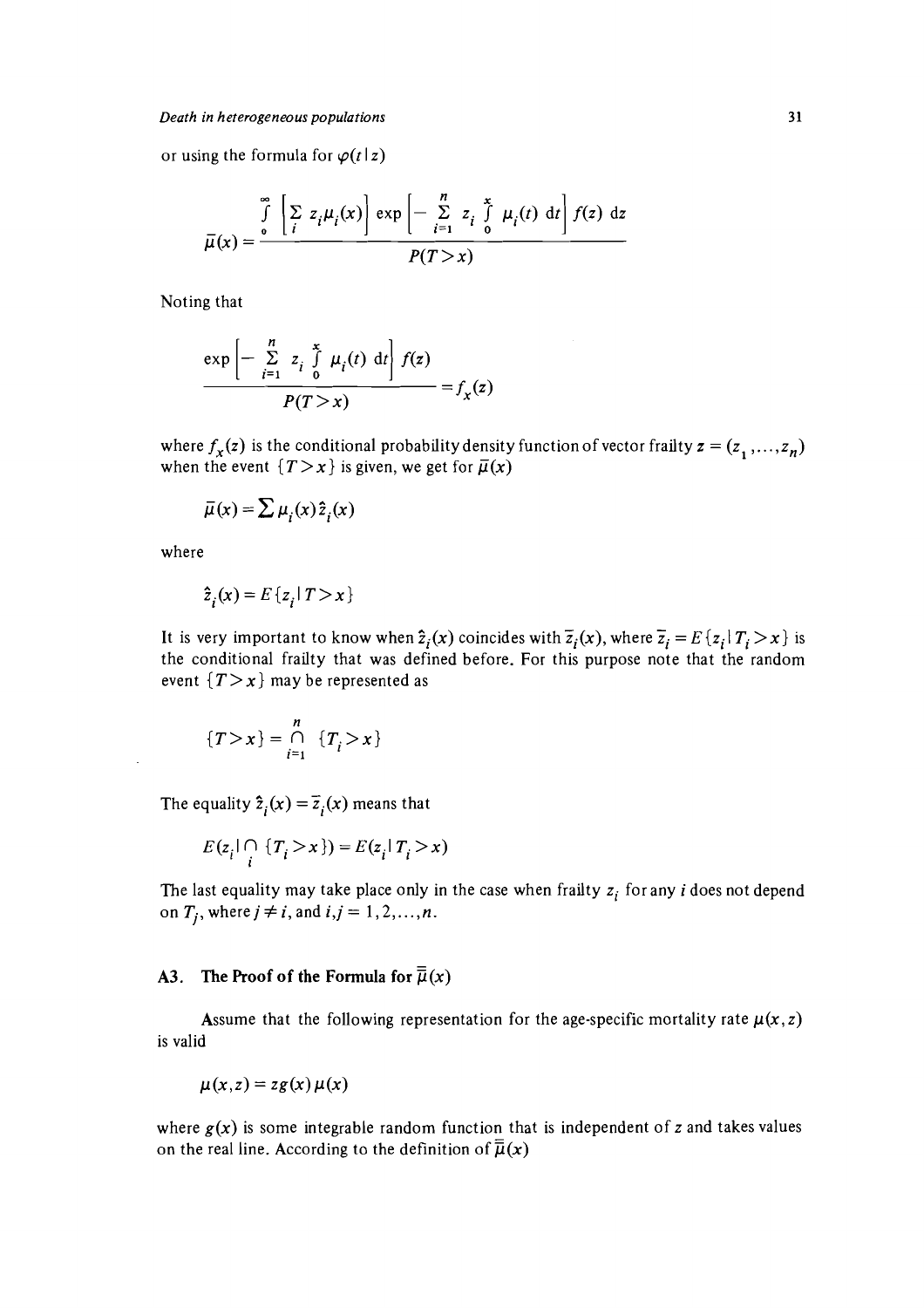*J.* **W.** *Vaupel, A.I. Yashin* 

$$
\overline{\overline{\mu}}(x) = -\frac{\mathrm{d}P(T > x)/\mathrm{d}x}{P(T > x)}
$$

Let the symbol  $E_{\boldsymbol{O}}$  denote the operation of averaging with respect to measure  $\boldsymbol{Q},$ which is defined in the space of functions  $g(x)$ . Then for  $\overline{\mu}(x)$  we can write

$$
\overline{\overline{\mu}}(x) = \mu(x) \frac{E_Q \int_0^{\infty} z g(x) \exp\left[-z \int_0^x g(s) \mu(s) \, ds\right] f(z) \, dz}{E_Q \int_0^{\infty} \exp\left[-z \int_0^x g(s) \mu(s) \, ds\right] f(z) \, dz}
$$

where  $f(z)$  is the probability density function of z.

It is not difficult to see that

$$
\bar{\mu}(x) = \mu(x) E(zg(x)) \mid T > x)
$$

Since variables z and  $g(x)$  are conditionally independent, the formula for  $\overline{\overline{\mu}}(x)$  may be rewritten as follows:

$$
\overline{\overline{\mu}}(x) = \mu(x) E(z | T > x) E[g(x) | T > x]
$$

or using the previous notation

$$
\overline{\overline{\mu}}(x) = \mu(x)\overline{z}(x)\overline{g}(x)
$$

### **A4. Frailty as a Solution of Stochastic Differential Equations**

Assume that frailty  $z(t)$  is governed by the following stochastic differential equation

$$
dz(t) = z(t) b(t) dw(t) , z(0) > 0
$$

where  $z(0)$  does not depend on  $w(t)$  and

$$
\int\limits_0^t\;b^2(t)\;\mathrm{d} t<\infty
$$

The solution of this equation may be found in the following way. Apply the stochastic differentiation formula (Ito formula) to the function  $y(t) = \ln z(t)$  (Liptzer and Shirjaev 1977), which yields

$$
y(t) = y(0) + \int_{0}^{t} b(s) dw(s) - \left(\frac{1}{2}\right) \int_{0}^{t} b^{2}(s) ds
$$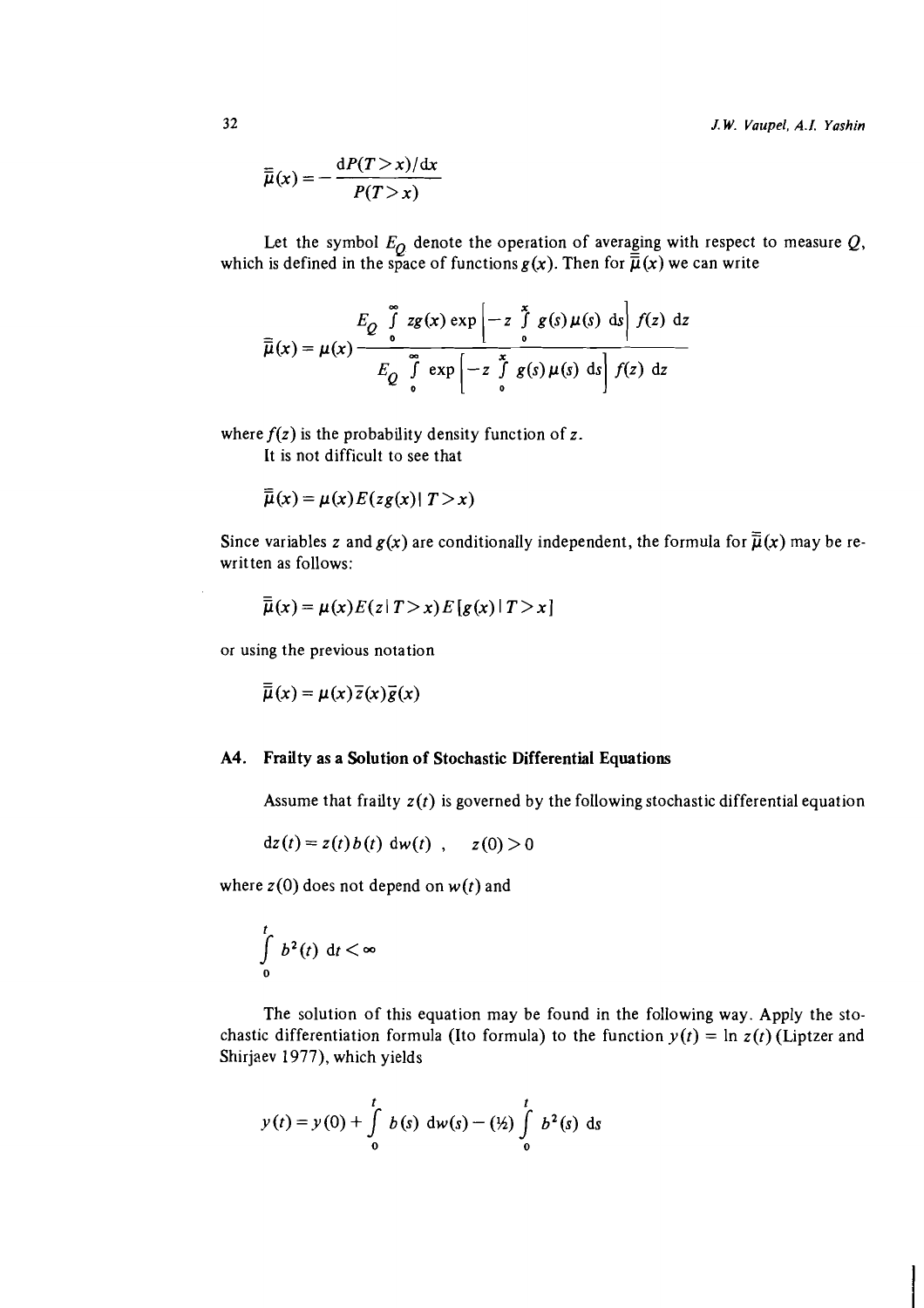and consequently for  $z(t)$ 

$$
z(t) = z(0) \exp \left[ \int_{0}^{t} b(s) \, dw(s) - (\frac{1}{2}) \int_{0}^{t} b^{2}(s) \, ds \right]
$$

**Denoting by**  $g(t) = \exp \left[\int_0^t b(s) \, dw(s) - (\frac{1}{2}) \int_0^t b^2(s) \, ds\right]$  **and recalling that**  $\mu(x, z) =$  $z(0)g(x)\mu(x)$ , it follows from section A3 that

$$
\overline{\overline{\mu}}(x) = \overline{z}(x)\overline{g}(x)\mu(x)
$$

**where** 

$$
\overline{g}(x) = E[g(x) | T > x]
$$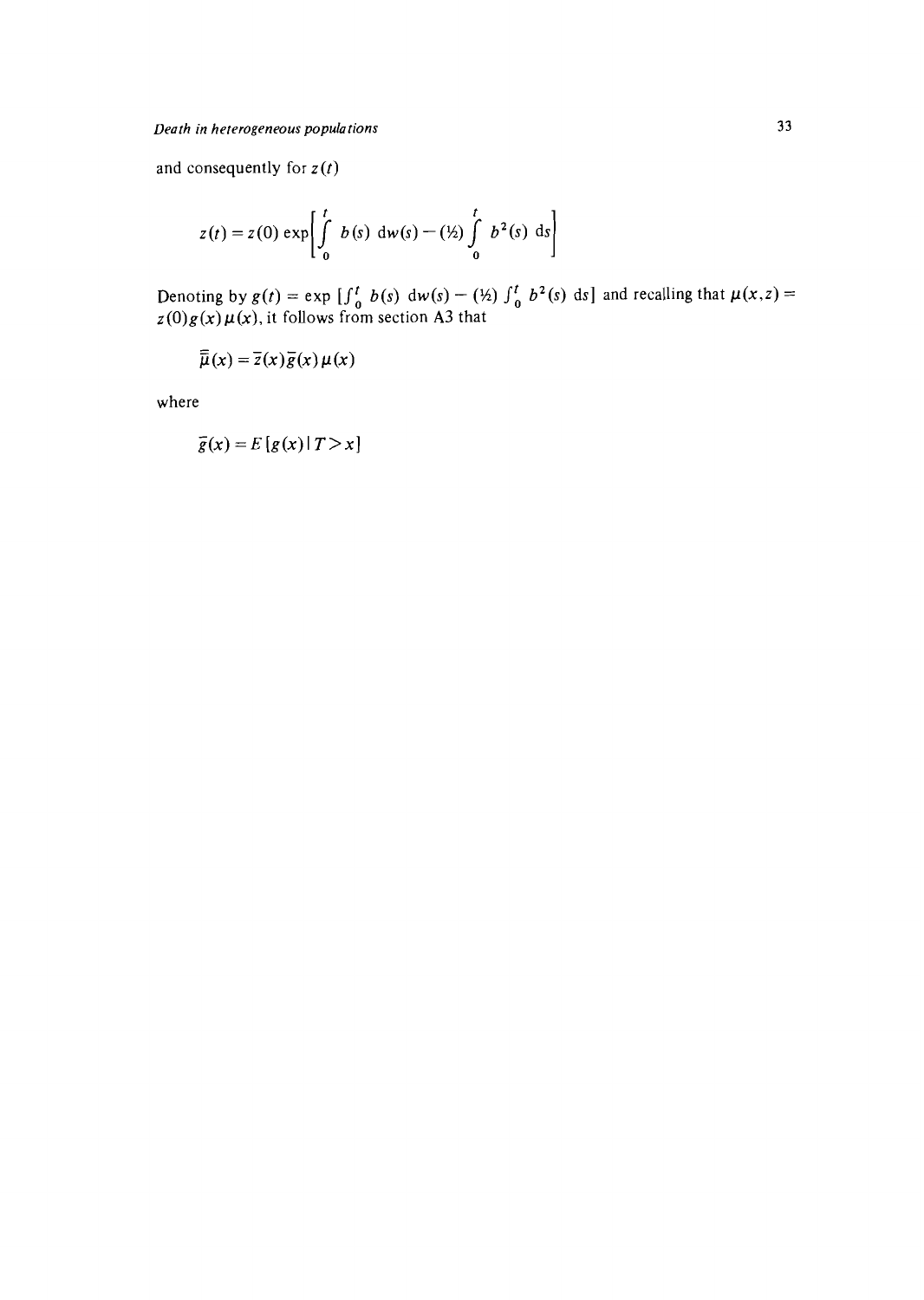## **RELATED IIASA PUBLICATIONS**

- Andrei Rogers, editor, Essays in Multistate Mathematical Demography. RR-80-10.  $1.$
- Warren C. Sanderson, Economic-Demographic Simulation Models: A Review of Their Usefulness for Policy Analysis. RR-80-14.
- Allen C. Kelley and Jeffrey G. Williamson, Modeling Urbanization and Economic  $3.$ Growth. RR-80-22.
- Nathan Keyfitz, Multidimensionality in Population Analysis. RR-80-33.
- $5<sub>1</sub>$ Andrei Rogers, editor, Population, Resources, and Growth. IlASA Reports, Volume 2, Number 2, October-December 1980.
- Klaus Neusser, Fertility and Female Labor-Force Participation: Estimates and Pro-6. jections for Austrian Women Aged 20-30. WP-81-40.
- $7.$ Nathan Keyfitz, The Demographic State of the World. WP-8 1-80.
- 8. Nathan Keyfitz, How Secure is Social Security? WP-81-101.
- 9. Andrei Rogers, editor, Advances in Multiregional Demography. IIASA Reports, Volume 4, Number 1, July-September 1981.
- Philip L. Martin, Immigration 1981: The US Debate. WP-81-129.  $10.$
- $11.$ Warren C. Sanderson, An Analytically Based Two-Sex Marriage Model and Maximum Likelihood Estimates of Its Parameters: Austria, 1979. WP-81-130.
- $12.$ Nathan Keyfitz, Population and Employment in China. WP-82-14.
- Nathan Keyfitz, Global Prospects for Population Growth and Distribution. WP-82-36.  $13.$
- $14.$ Nathan Keyfitz, Can Theory Improve Population Forecasts? WP-82-39.
- $15.$ Michael Hannan, Multistate Demography and Event History Analysis. WP-82-50.
- $16.$ Andrei Rogers and Jeffrey G. Williamson, editors, Urbanization and Development in the Third World. RR-82-24.
- 17. Thomas J. Espenshade, Marriage, Divorce, and Remarriage from Retrospective Data: A Multiregional Approach. CP-82-34.
- Andrei Rogers and Pamela Williams, A Framework for Multistate Demoeconomic 18. Modeling and Projection, with an Illustrative Application. WP-82-69.
- $19.$ Nathan Keyfitz and Andrei Rogers, Simplified Multiple Contingency Calculations. RR-82-30.
- William H. Frey, A Multiregional Population Projection Framework That Incorpo-20. rates Both Migration and Residential Mobility Streams: Application to Metropolitan City-Suburb Redistribution. CP-82-55.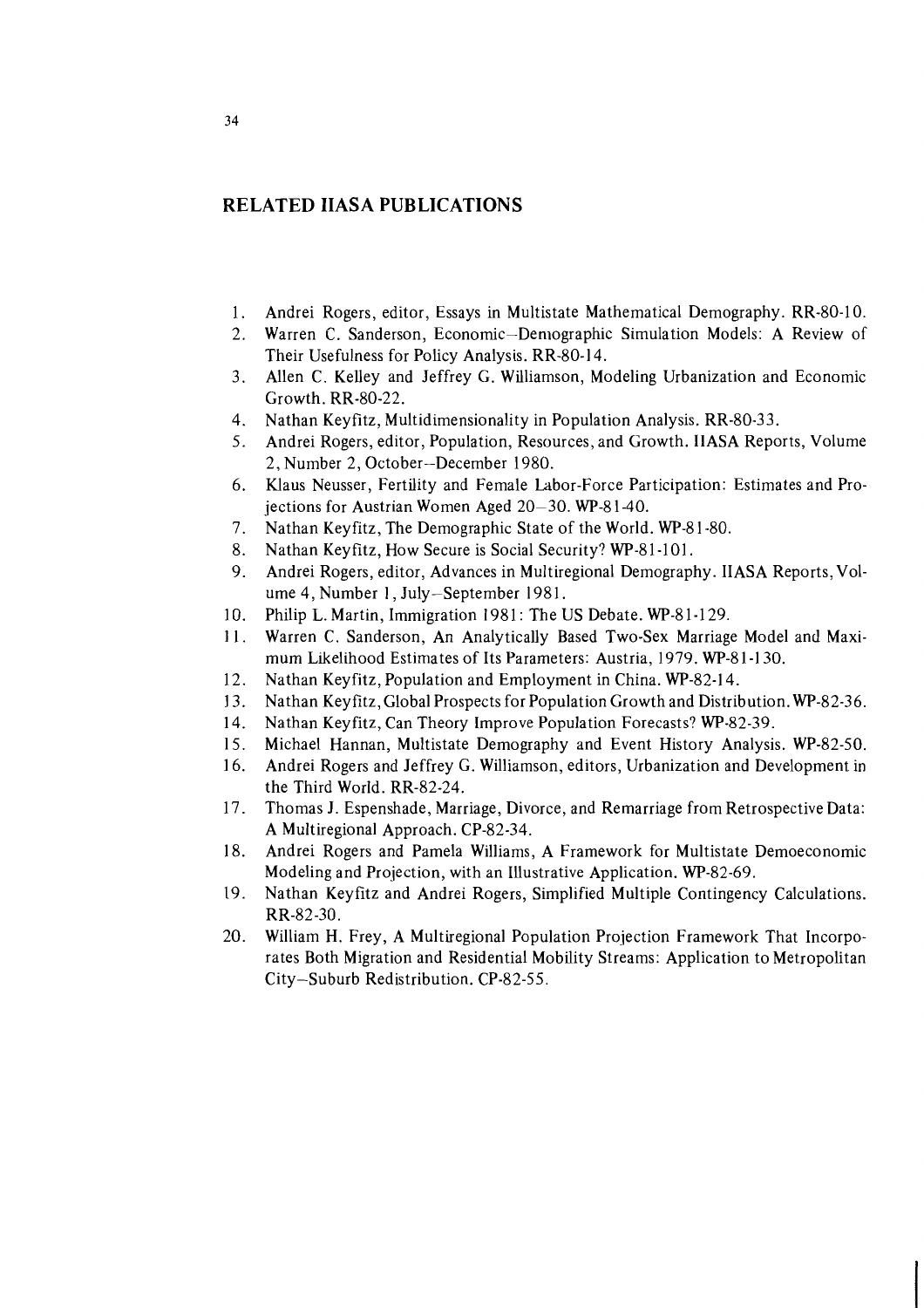## **THE AUTHORS**

*James Vaupel* is an associate professor of public policy studies and of business administration at Duke University, North Carolina. He received his Ph.D., which focused on public policies to avert early deaths, from Harvard's Kennedy School of Government in **1978.** At Duke, Dr. Vaupel teaches decision analysis, health, safety and environmental policy, and international business management. He was study director of the National Academy of Sciences' Committee on Risk and Decision Making from **1979** to **1981** and in September of **1981** he began his one-year stay at IIASA.

*Anatoli Yashin,* senior research scholar at the Institute of Control Sciences of the USSR Academy of Sciences, joined IIASA in April **1981.** He graduated from the Moscow Institute of Physics and Technology in **1967** and received his W.D. in physics and mathematics from the same Institute in **1970.** Dr. Yashin is a member of the Council on Systems Research in Health Care and Medicine of the USSR Committee for Systems Analysis. His scientific interests include the theory and application of stochastic processes, and identification and control in complex systems.